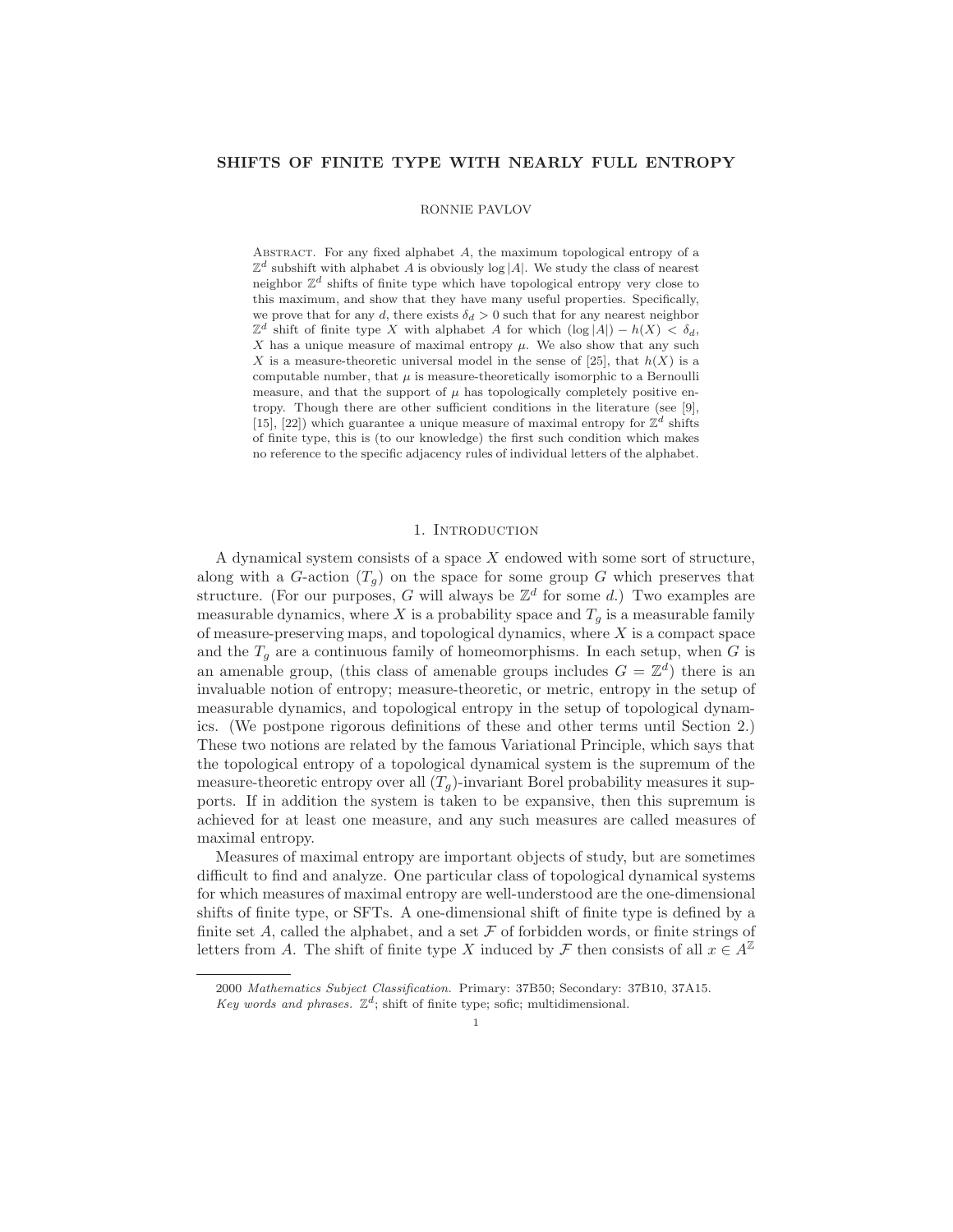### 2 RONNIE PAVLOV

(biinfinite strings of letters from  $A$ ) which do not contain any of the forbidden words from  $\mathcal{F}$ . The space  $A^{\mathbb{Z}}$  is endowed with the (discrete) product topology, and X inherits the induced topology, under which it is a compact metrizable space. The dynamics of a shift of finite type are always given by the Z-action of integer shifts on sequences in  $X$ . Any one-dimensional SFT which satisfies a mild nontriviality condition called irreducibility has a unique measure of maximal entropy called the Parry measure, which is just a Markov chain with transition probabilities which can be algorithmically computed. For more on one-dimensional shifts of finite type and their measures of maximal entropy, see [21].

However, things become more complicated when one moves to multiple dimensions. A d-dimensional SFT is defined analogously to the one-dimensional case: specify the alphabet  $A$  and set of forbidden (d-dimensional) finite configurations F, and define a shift of finite type X induced by F to be the set of all  $x \in A^{\mathbb{Z}^d}$ (infinite  $d$ -dimensional arrays of letters from  $A$ ) which do not contain any of the configurations from  $\mathcal{F}$ . The dynamics are now given by the  $\mathbb{Z}^d$ -action of all shifts by vectors in  $\mathbb{Z}^d$ . The easiest class of d-dimensional SFTs to work with are the nearest neighbor SFTs; a d-dimensional SFT X is called nearest neighbor if  $\mathcal F$ consists entirely of adjacent pairs of letters, meaning that the legal points of X are defined purely by rules about which letters can legally sit next to which letters in each direction. A useful illustrative example of a nearest neighbor SFT is the d-dimensional hard-core shift  $\mathcal{H}_d$ , defined by  $A = \{0, 1\}$ , and  $\mathcal F$  consisting of all configurations made of adjacent pairs of 1s (in each of the d cardinal directions). Then X consists of all ways of assigning 0 and 1 to each site in  $\mathbb{Z}^d$  which do not contain two adjacent 1s.

It turns out that many questions regarding d-dimensional SFTs are extremely difficult or intractable. For instance, given only the alphabet A and forbidden list  $\mathcal F$ , the question of whether or not X is even empty is algorithmically undecidable! ([4], [28]) The structure of the measures of maximal entropy of multidimensional SFTs is similarly murky; it has been shown, for instance, that not even the strongest desirable topological mixing properties imply the existence of a unique measure of maximal entropy. ([8]) Even when the measure of maximal entropy is unique, its structure is not necessarily as simple as in the one-dimensional case: it may be a Bernoulli measure (for instance in the case when the SFT is all of  $A^{\mathbb{Z}^d}$ ), but there also exist examples where it is not even measure-theoretically weak mixing. ([11])

There are existing conditions in the literature which guarantee a unique measure of maximal entropy, but some of these require quite strong restrictions on the adjacency rules defining  $X$ . For instance, it was first shown in [22] that if a nearest neighbor d-dimensional SFT X has an alphabet mostly comprised of letters which are safe symbols, meaning that they may legally sit next to any letter of the alphabet in any direction, then  $X$  has a unique measure of maximal entropy. It was later shown in [15] that if all letters of the alphabet of a nearest neighbor d-dimensional  $SFT X$  are only "nearly safe," meaning that they can legally sit next to a large proportion of the letters in  $A$  in any direction, then again  $X$  has a unique measure of maximal entropy. Both of these conditions, though useful, have two problems. Firstly, they make reference to combinatorial information about the adjacency rules themselves, rather than more coarse topological information about the system itself. Secondly, they are not very robust conditions; if one takes an SFT satisfying one of these conditions, and then adds a single letter to  $A$  with new adjacency rules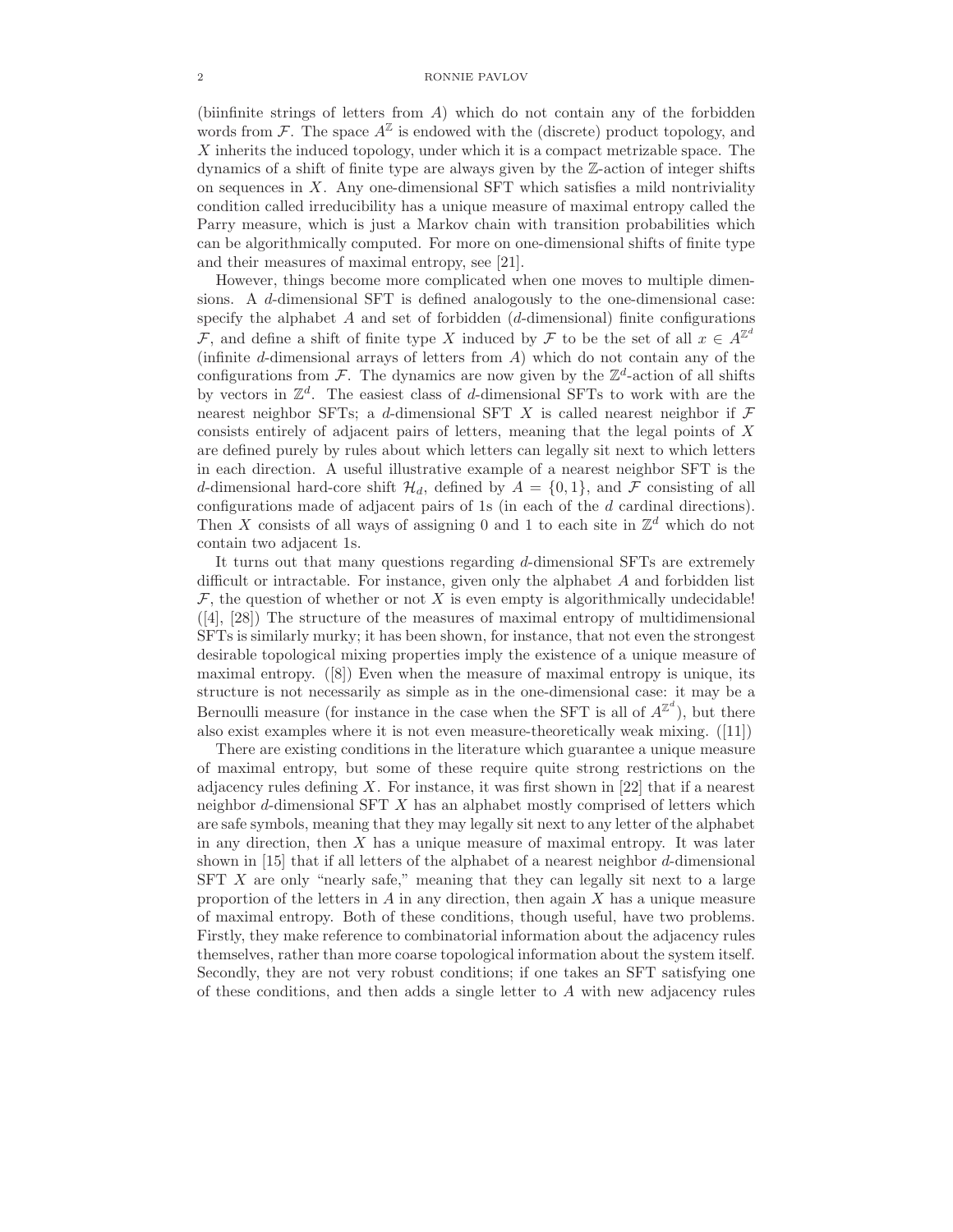which do not allow it to sit next to a large portion of  $A$ , then the conditions are no longer satisfied.

The main focus of this paper is to define a more robust, less combinatorial, condition on multidimensional SFTs which guarantees existence of a unique measure of maximal entropy. Roughly speaking, our condition is similar to the one from [15], but rather than requiring every single letter of the alphabet to be "nearly safe," i.e. allowed to sit next to a large proportion of the letters in  $A$  in any direction, we require only that a large proportion of the letters of the alphabet are "nearly safe" in this sense. More specifically, call a nearest neighbor d-dimensional SFT  $\epsilon$ -full if there exists a subset of the alphabet of size  $(1-\epsilon)|A|$  consisting of letters which each have  $(1 - \epsilon)|A|$  legal neighbors in each cardinal direction. Our main result is that for small enough  $\epsilon$  (dependent on d), every  $\epsilon$ -full nearest neighbor d-dimensional SFT X has a unique measure of maximal entropy  $\mu$ . We also prove several other desirable properties for such SFTs, such as showing that  $\mu$  is measure-theoretically isomorphic to a Bernoulli measure.

Somewhat surprisingly, we also show that the  $\epsilon$ -fullness condition is implied by a condition which makes no mention of adjacency rules whatsoever, namely having topological entropy very close to the log of the alphabet size. Specifically, for any  $\epsilon$ , there exists  $\delta$  for which any nearest neighbor d-dimensional SFT with entropy at least  $(\log |A|) - \delta$  is  $\epsilon$ -full, which shows that all of the nice properties of  $\epsilon$ -full nearest neighbor d-dimensional SFTs are shared by nearest neighbor d-dimensional SFTs with entropy close enough to the log of the alphabet size.

We now briefly summarize the layout of the rest of the paper. In Section 2, we give definitions and basic preliminary results required for our arguments. In Section 3, we state and prove our main result. In Section 4, we show that that  $\epsilon$ fullness is unrelated to any existing topological mixing conditions in the literature, i.e. it does not imply and is not implied by any of these conditions. In the final two sections, we focus only on uniqueness of measure of maximal entropy (and not the other properties implied by our main result.) Section 5 compares our condition with some other sufficient conditions for uniqueness of measure of maximal entropy from the literature, and in Section 6, we discuss the optimal value of  $\delta_d$  which guarantees uniqueness of measure of maximal entropy for nearest neighbor d-dimensional SFTs with entropy at least  $(\log |A|) - \delta_d$ . (We strongly suspect that the values we achieve in our main result are quite far from optimal.)

## 2. Definitions and preliminaries

We begin with some geometric definitions for  $\mathbb{Z}^d$ . Throughout,  $(e_i)$  represents the standard orthonormal basis of  $\mathbb{Z}^d$ . We use d to denote the  $\ell_{\infty}$  metric to compare points in  $\mathbb{Z}^d$ :  $d(s,t) := \|s-t\|_{\infty} = \sum_i |s_i - t_i|$ . For any sets  $S, T \subseteq \mathbb{Z}^d$ , we define  $d(S,T) := \min_{s \in S, t \in T} d(s,t)$ . We say that two sites  $s, t \in \mathbb{Z}^d$  are adjacent if  $d(s, t) = 1$ . We also refer to adjacent sites as **neighbors**, and correspondingly define the neighbor set  $N_s$  of any  $s \in \mathbb{Z}^d$  as the set of sites in  $\mathbb{Z}^d$  adjacent to s.

This notion of adjacency gives  $\mathbb{Z}^d$  a graph structure, and the notions of **paths** and connected subsets of  $\mathbb{Z}^d$  are defined with this graph structure in mind. The outer boundary of a set  $S \subseteq \mathbb{Z}^d$ , written  $\partial S$ , is the set of all  $t \in \mathbb{Z}^d \setminus S$  adjacent to some  $s \in S$ . The inner boundary of S, written  $\partial S$ , is the set of all  $s \in S$ adjacent to some  $t \in \mathbb{Z}^d \setminus S$ . A closed contour surrounding S is any set of the form  $\partial T$  for a connected set  $T \subseteq \mathbb{Z}^2$  containing S.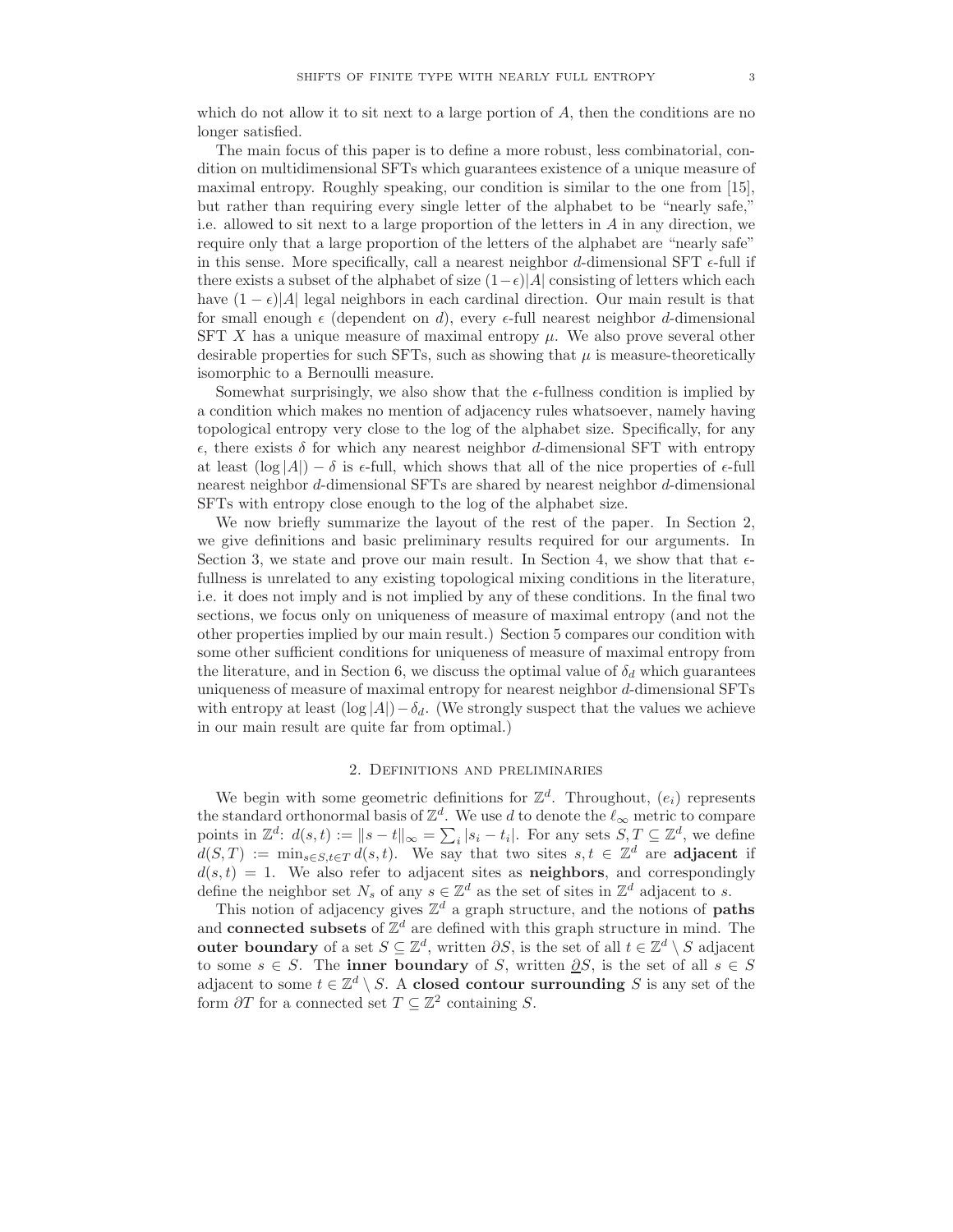**Definition 2.1.** For any finite alphabet A, the  $\mathbb{Z}^d$  full shift over A is the set  $A^{\mathbb{Z}^d}$ , which is viewed as a compact topological space with the (discrete) product topology.

**Definition 2.2.** A configuration over A is a member of  $A^S$  for some finite  $S \subset \mathbb{Z}^d$ , which is said to have **shape** S. The set  $\bigcup_{S \subset \mathbb{Z}^d, |S| < \infty} A^S$  of all configurations over A is denoted by  $A^*$ . When  $d = 1$ , a configuration whose shape is an interval of integers is sometimes referred to as a word.

**Definition 2.3.** For two configurations  $v \in A^S$  and  $w \in A^T$  with  $S \cap T = \emptyset$ , the concatenation of v and w, written vw, is the configuration on  $S \cup T$  defined by  $(vw)|_S = v$  and  $(vw)|_T = w$ .

**Definition 2.4.** The  $\mathbb{Z}^d$ -shift action, denoted by  $\{\sigma_v\}_{v\in\mathbb{Z}^d}$ , is the  $\mathbb{Z}^d$ -action on a full shift  $A^{\mathbb{Z}^d}$  defined by  $(\sigma_v x)(u) = x(u+v)$  for  $u, v \in \mathbb{Z}^d$ .

**Definition 2.5.** A  $\mathbb{Z}^d$  subshift is a closed subset of a full shift  $A^{\mathbb{Z}^d}$  which is invariant under the shift action.

Each  $\sigma_v$  is a homeomorphism on any  $\mathbb{Z}^d$  subshift, and so any  $\mathbb{Z}^d$  subshift, when paired with the  $\mathbb{Z}^d$ -shift action, is a topological dynamical system. An alternate definition for a  $\mathbb{Z}^d$  subshift is in terms of disallowed configurations; for any set  $\mathcal{F} \subset A^*$ , one can define the set  $X(\mathcal{F}) := \{x \in A^{\mathbb{Z}^d} : x|_S \notin \mathcal{F} \ \forall \text{ finite } S \subset \mathbb{Z}^d\}.$  It is well known that any  $X(\mathcal{F})$  is a  $\mathbb{Z}^d$  subshift, and all  $\mathbb{Z}^d$  subshifts are representable in this way. All  $\mathbb{Z}^d$  subshifts are assumed to be nonempty in this paper.

Definition 2.6. A  $\mathbb{Z}^d$  shift of finite type (SFT) is a  $\mathbb{Z}^d$  subshift equal to  $X(\mathcal{F})$  for some finite  $\mathcal{F}$ . If  $\mathcal{F}$  is made up of pairs of adjacent letters, i.e. if  $\mathcal{F} \subseteq \bigcup_{i=1}^d A^{\{0,\vec{e}_i\}}$ , then X is called a **nearest neighbor (or n.n.)**  $\mathbb{Z}^d$  SFT.

**Definition 2.7.** The language of a  $\mathbb{Z}^d$  subshift X, denoted by  $L(X)$ , is the set of all configurations which appear in points of X. For any finite  $S \subset \mathbb{Z}^d$ ,  $L_S(X) :=$  $L(X) \cap A^S$ , the set of configurations in the language of X with shape S.

**Definition 2.8.** A configuration  $u \in A^S$  is **locally admissible** for a  $\mathbb{Z}^d$  subshift  $X = X(F)$  if  $x|_T \notin F$  for all  $T \subseteq S$ . In other words, U is locally admissible if it does not contain any of the forbidden configurations for  $X$ . We denote by  $LA(X)$  the set of all locally admissible configurations for X, and by  $LA_S(X)$  the set  $LA(X) \cap A^S$ .

We note that  $LA(X) \subseteq L(X)$ , but the reverse inclusion is not necessarily true. (In general, a configuration could be locally admissible, but attempting to complete it to all of  $\mathbb{Z}^d$  always leads to a forbidden configuration.)

**Definition 2.9.** For any  $\mathbb{Z}^d$  subshift and configuration  $w \in L_S(X)$ , the **cylinder** set [w] is the set of all  $x \in X$  with  $x|_S = w$ . We define the **configuration set**  $\langle w \rangle$  to be the set of all configurations u in  $L(X)$  with shape containing S for which  $u|_S = w$ . For any set C of configurations, we use the shorthand notations [C] and  $\langle C \rangle$  to refer to  $\bigcup_{w \in C} [w]$  and  $\bigcup_{w \in C} \langle w \rangle$  respectively.

In the following definition and hereafter, for any integers  $m < n$ ,  $[m, n]$  denotes the set of integers  $\{m, m+1, \ldots, n\}.$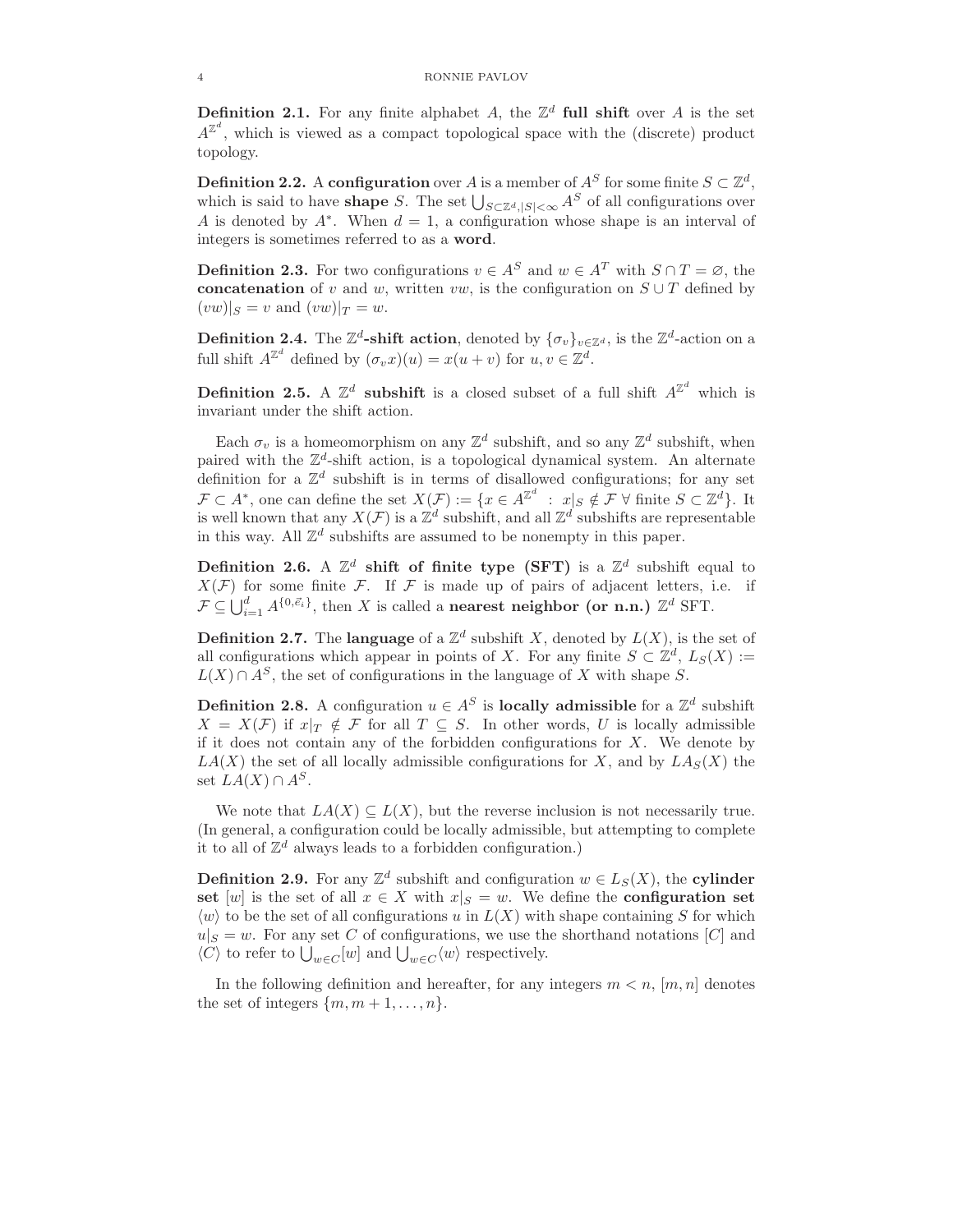**Definition 2.10.** The **topological entropy** of a  $\mathbb{Z}^d$  subshift X is

$$
h(X) := \lim_{n_1, \dots, n_d \to \infty} \frac{1}{\prod_{i=1}^d n_i} \log |L_{\prod_{i=1}^d [1, n_i]}(X)|.
$$

We will also need several measure-theoretic definitions.

**Definition 2.11.** For any measures  $\mu, \nu$  on the same finite probability space X, the **total variational distance** between  $\mu$  and  $\nu$  is

$$
d(\mu, \nu) := \frac{1}{2} \sum_{x \in X} |\mu(\{x\}) - \nu(\{x\})| = \max_{A \subseteq X} |\mu(A) - \nu(A)|.
$$

**Definition 2.12.** For any  $\mu$ ,  $\nu$  measures on probability spaces X and Y respectively, a coupling of  $\mu$  and  $\nu$  is a measure  $\lambda$  on  $X \times Y$  whose marginals are  $\mu$  and  $\nu$ ; i.e.  $\lambda(A \times Y) = \mu(A)$  for all measurable  $A \subseteq X$  and  $\lambda(X \times B) = \nu(B)$  for all measurable  $B \subseteq Y$ . If  $X = Y$ , then an **optimal coupling** of  $\mu$  and  $\nu$  is a coupling  $\lambda$  which minimizes the probability  $\lambda({(x,y) : x \neq y})$  of disagreement.

The connection between Definitions 2.11 and 2.12 is the well-known fact that for any  $\mu$  and  $\nu$  on the same finite probability space, optimal couplings exist, and the probability of disagreement for an optimal coupling is equal to the total variational distance  $d(\mu, \nu)$ .

From now on, any measure  $\mu$  on a full shift  $A^{\mathbb{Z}^d}$  is assumed to be a Borel probability measure which is shift invariant, i.e.  $\mu(\sigma_v C) = \mu(C)$  for any measurable C and  $v \in \mathbb{Z}^d$ .

**Definition 2.13.** For any measure  $\mu$  on a full shift  $A^{\mathbb{Z}^d}$ , the **measure-theoretic** entropy of  $\mu$  is

$$
h(\mu) := \lim_{n_1, \dots, n_d \to \infty} \frac{1}{\prod_{i=1}^d n_i} \sum_{w \in A^{\prod_{i=1}^d [1, n_i]}} -\mu([w]) \log \mu([w]),
$$

where terms with  $\mu([w]) = 0$  are omitted from the sum.

In Definitions 2.10 and 2.13, a subadditivity argument shows that the limits can be replaced by infimums; i.e. for any  $n_1, \ldots, n_d, h(X) \leq \frac{1}{\prod^d}$  $\frac{1}{\prod_{i=1}^d n_i} \log |L_{\prod_{i=1}^d [1,n_i]}(X)|$ and  $h(\mu) \leq \frac{1}{\Box^d}$  $\prod_{i=1}^d n_i$  $\sqrt{ }$  $\sum_{w \in A^{\prod_{i=1}^{d}[1,n_i]}} -\mu([w]) \log \mu([w]).$ 

**Definition 2.14.** For any  $\mathbb{Z}^d$  subshift X, a measure of maximal entropy on X is a measure  $\mu$  with support contained in X for which  $h(\mu) = h(X)$ .

The classical variational principle (see [23] for a proof) says that for any  $\mathbb{Z}^d$ subshift X, sup<sub>u</sub>  $h(\mu) = h(X)$ , where the supremum, taken over all shift-invariant Borel probability measures whose support is contained in  $X$ , is achieved. Therefore, any  $\mathbb{Z}^d$  subshift has at least one measure of maximal entropy. In the specific case when X is a nearest neighbor  $\mathbb{Z}^d$  SFT, much is known about the conditional distributions of a measure of maximal entropy.

**Definition 2.15.** A measure  $\mu$  on  $A^{\mathbb{Z}^d}$  is called a **Markov random field** (or **MRF**) if, for any finite  $S \subset \mathbb{Z}^d$ , any  $\eta \in A^S$ , any finite  $T \subset \mathbb{Z}^d \setminus S$  s.t.  $\partial S \subseteq T$ , and any  $\delta \in A^T$  with  $\mu([\delta]) \neq 0$ ,

$$
\mu(x|_{S} = \eta \mid x|_{\partial S} = \delta|_{\partial S}) = \mu(x|_{S} = \eta \mid x|_{T} = \delta).
$$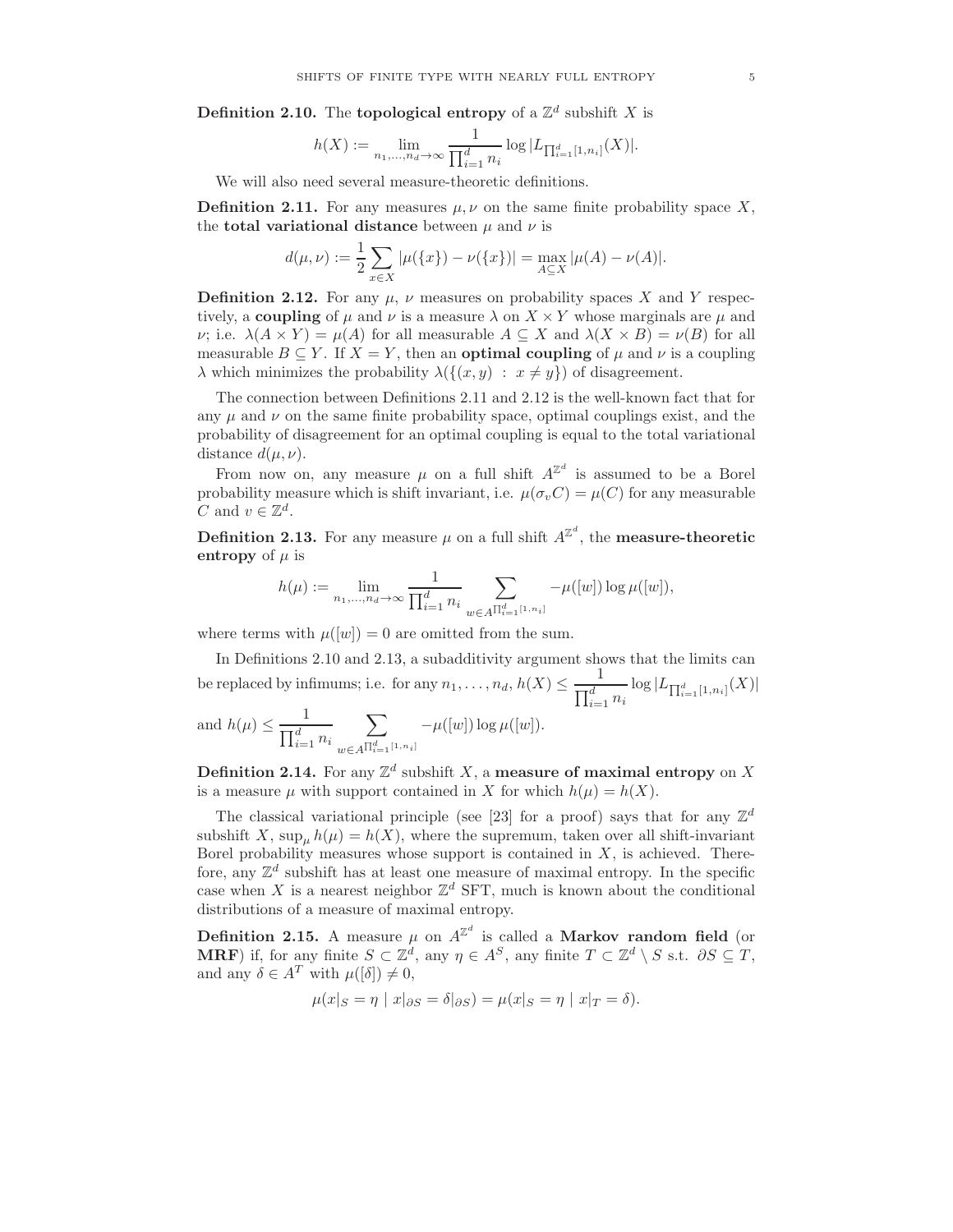Informally,  $\mu$  is an MRF if, for any finite  $S \subset \mathbb{Z}^d$ , the sites in S and the sites in  $\mathbb{Z}^d \setminus (S \cup \partial S)$  are  $\mu$ -conditionally independent given the sites on  $\partial S$ .

**Proposition 2.16.** ([9], Proposition 1.20) For any nearest neighbor  $\mathbb{Z}^d$  SFT X, all measures of maximal entropy for  $X$  are MRFs, and for any such measure  $\mu$  and any finite shape  $S \subseteq \mathbb{Z}^d$ , the conditional distribution of  $\mu$  on S given any  $\delta \in L_{\partial S}(X)$ is uniform over all configurations  $x \in L_S(X)$  such that the configuration y defined by  $y|S = x$  and  $y|S = \delta$  is locally admissible in X.

In other words, given any nearest neighbor  $\mathbb{Z}^d$  SFT X, there is a unique set of conditional distributions that any measure of maximal entropy  $\mu$  must match up with. However, this does not uniquely determine  $\mu$ , as there could be several different measures with the same conditional distributions. For any  $\delta \in L_{\partial S}(X)$  as in Proposition 2.16, we denote by  $\Lambda^{\delta}$  the common uniform conditional distribution on S given  $\delta$  that every measure of maximal entropy  $\mu$  must have.

Next, we define some useful conditions for SFTs and measures supported on SFTs from the literature, many of which we will be able to prove for nearest neighbor SFTs which are  $\epsilon$ -full for small enough  $\epsilon$ .

Definition 2.17. A measure-theoretic factor map between two measures  $\mu$ on  $A^{\mathbb{Z}^d}$  and  $\mu'$  on  $B^{\mathbb{Z}^d}$  is a measurable function  $F: A^{\mathbb{Z}^d} \to B^{\mathbb{Z}^d}$  which commutes with the shift action (i.e.  $F(\sigma_v x) = \sigma_v F(x)$  for all  $x \in A^{\mathbb{Z}^d}$ ) and for which  $\mu'(C) =$  $\mu(F^{-1}C)$  for all measurable  $C \subseteq B^{\mathbb{Z}^d}$ .

Definition 2.18. A measure-theoretic isomorphism is a measure-theoretic factor map which is bijective between sets of full measure in the domain and range.

**Definition 2.19.** A measure  $\mu$  on  $A^{\mathbb{Z}^d}$  is **ergodic** if any measurable set C which is shift-invariant, meaning  $\mu(C\Delta\sigma_vC) = 0$  for all  $v \in \mathbb{Z}^d$ , has measure 0 or 1. Equivalently,  $\mu$  is ergodic iff for any configurations  $u, u'$  over A,

$$
\lim_{n \to \infty} \frac{1}{(2n+1)^d} \sum_{v \in [-n,n]^d} \mu([u] \cap \sigma_v[u']) = \mu([u]) \mu([u']).
$$

Definition 2.20. A measure  $\mu$  on  $A^{\mathbb{Z}^d}$  is measure-theoretically strong mixing if for any configurations  $u, u'$  over A and any sequence  $v_n \in \mathbb{Z}^d$  for which  $||v_n||_{\infty} \to$ ∞,

$$
\lim_{n \to \infty} \mu([u] \cap \sigma_{v_n}[u']) = \mu([u]) \mu([u']).
$$

**Definition 2.21.** A measure  $\mu$  on  $A^{\mathbb{Z}^d}$  is **Bernoulli** if it is measure-theoretically isomorphic to a measure on some  $B^{\mathbb{Z}^d}$  which is independent and identically distributed over the sites of  $\mathbb{Z}^d$ .

There is an entire hierarchy of measure-theoretic mixing conditions, all of which are useful isomorphism invariants of measures. We will not spend much space here discussing this hierarchy, because Bernoullicity is the strongest of all of them, and we will verify that the unique measure of maximal entropy of  $\epsilon$ -full nearest neighbor  $\mathbb{Z}^d$  SFTs is Bernoulli for sufficiently small  $\epsilon$ . For more information, see [27].

**Definition 2.22.** A topological factor map between two  $\mathbb{Z}^d$  subshifts X and X' is a surjective continuous function  $F : X \to X'$  which commutes with the shift action (i.e.  $F(\sigma_v x) = \sigma_v F(x)$  for all  $x \in A^{\mathbb{Z}^d}$ ).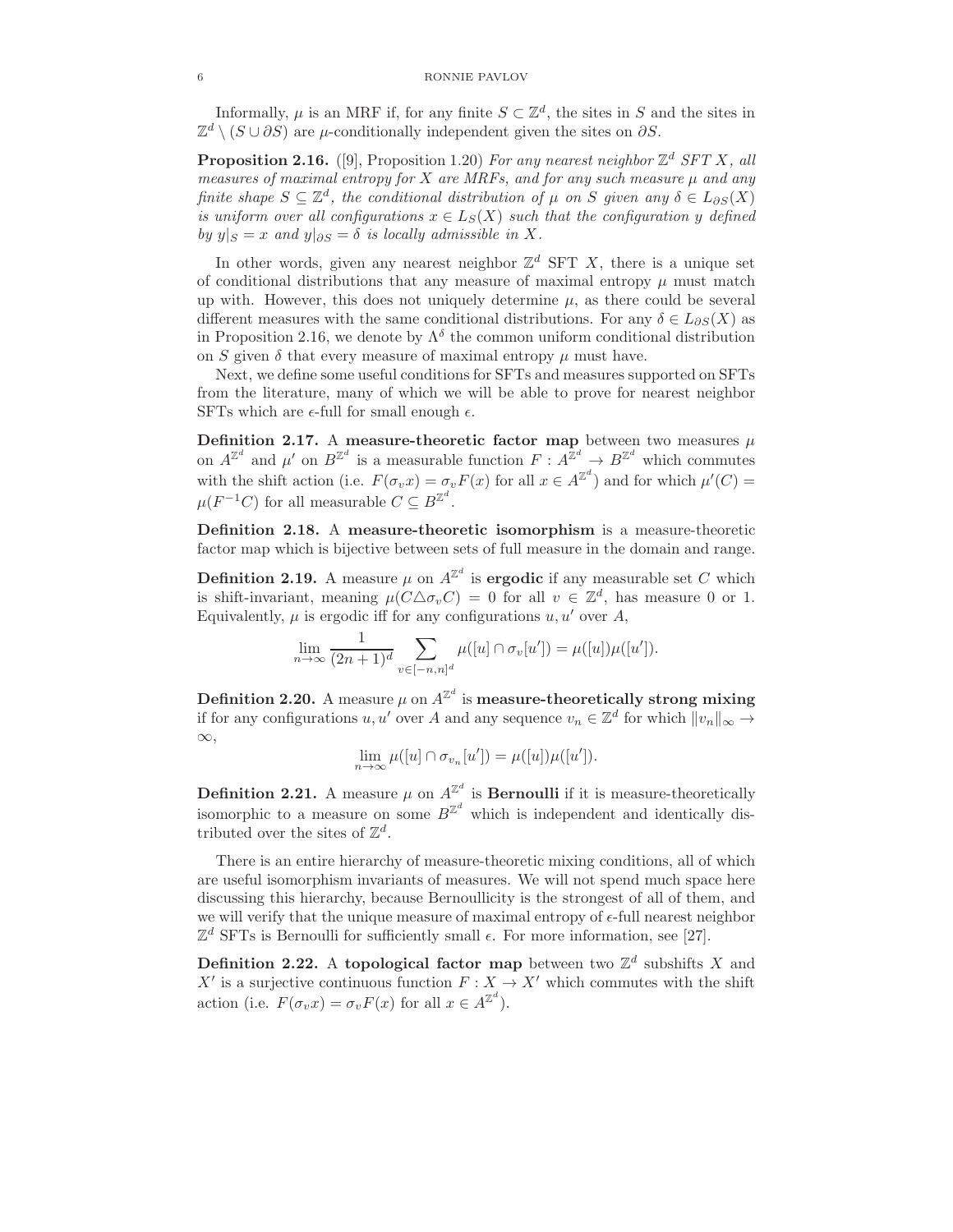In fact, topological factor maps on  $\mathbb{Z}^d$  subshifts have a very specific form.

**Definition 2.23.** A sliding block code is a function  $\phi$  defined on a subshift X induced by an integer  $n > 0$  and a function  $\Phi$  on  $A^{[-n,n]^d}$  by the rule  $(\phi x)(v) =$  $\Phi(x|_{[-n,n]^d+v})$  for all  $v \in \mathbb{Z}^d$ .

The well-known Curtis-Hedlund-Lyndon theorem states that any topological factor map on a  $\mathbb{Z}^d$  is a sliding block code. (See [21] for a proof for  $d = 1$ , which extends easily to the  $d > 1$  case.)

Definition 2.24. A topological conjugacy is a bijective topological factor map. Definition 2.25. A  $\mathbb{Z}^d$  SFT X is topologically mixing if for any configurations  $u, u' \in L(X)$ , there exists n so that  $[u] \cap \sigma_v[u'] \neq \varnothing$  for any  $v \in \mathbb{Z}^d$  with  $||v||_{\infty} > n$ . **Definition 2.26.** A  $\mathbb{Z}^d$  SFT X is **block gluing** if there exists n so that for any

configurations  $u, u' \in L(X)$  with shapes rectangular prisms and any v for which u and  $\sigma_v u$  are separated by distance at least  $n, [u] \cap \sigma_v[u'] \neq \emptyset$ .

Definition 2.27. A  $\mathbb{Z}^d$  SFT X has the uniform filling property or UFP if there exists n such that for any configuration  $u \in L(X)$  with shape a rectangular prism  $R = \prod [a_i, b_i]$ , and any point  $x \in X$ , there exists  $y \in X$  such that  $y|_R = u$ , and  $y|_{\mathbb{Z}^d \setminus \prod [a_i-n, b_i+n]} = x|_{\mathbb{Z}^d \setminus \prod [a_i-n, b_i+n]}$ .

Again, all of these conditions are invariant under topological conjugacy. Note the subtle difference in the definitions: Definitions 2.26 and 2.27 require a uniform distance which suffices to mix between all pairs of configurations of a certain type, whereas Definition 2.25 allows this distance to depend on the configurations. In general, topological mixing is not a very strong condition for  $\mathbb{Z}^d$  SFTs; usually a stronger condition involving a uniform mixing length such as block gluing or UFP is necessary to prove interesting results. (See [7] for a detailed description of a hierarchy of topological mixing conditions for  $\mathbb{Z}^d$  SFTs.)

The final topological properties that we will show for  $\epsilon$ -full SFTs for small  $\epsilon$ do not quite fit into the topological mixing hierarchy. The first involves modeling measure-theoretic dynamical systems within a subshift.

Definition 2.28. A  $\mathbb{Z}^d$  subshift X is a measure-theoretic universal model if for any  $\mathbb{Z}^d$  ergodic measure-theoretic dynamical system  $(Y, \mu, (T_v)_{v \in \mathbb{Z}^d})$ , there exists a measure  $\nu$  on X so that  $(X, \nu, (\sigma_v)_{v \in \mathbb{Z}^d}) \cong (Y, \mu, (T_v)_{v \in \mathbb{Z}^d}).$ 

It was shown in [25] that any  $\mathbb{Z}^d$  SFT with the UFP is a measure-theoretic universal model.

Definition 2.29. A  $\mathbb{Z}^d$  SFT X has topologically completely positive entropy if every topological factor map from  $X$  is either a conjugacy or has image with topological entropy 0. In other words, X has no nontrivial positive entropy factors.

This is tenuously connected to mixing conditions by analogy to the measuretheoretic case: the corresponding condition for measure-theoretic factor maps is called measure-theoretic completely positive entropy, which in one dimension is also known as the K-property. The K-property is a very strong measure-theoretic mixing condition in one dimension which is implied by Bernoullicity, and which implies most other mixing properties. Unfortunately this analogy does not carry over to the topological setup; it was shown in [6] that topological completely positive entropy, even in one dimension, does not even imply topological mixing.

We also need a definition from computability theory: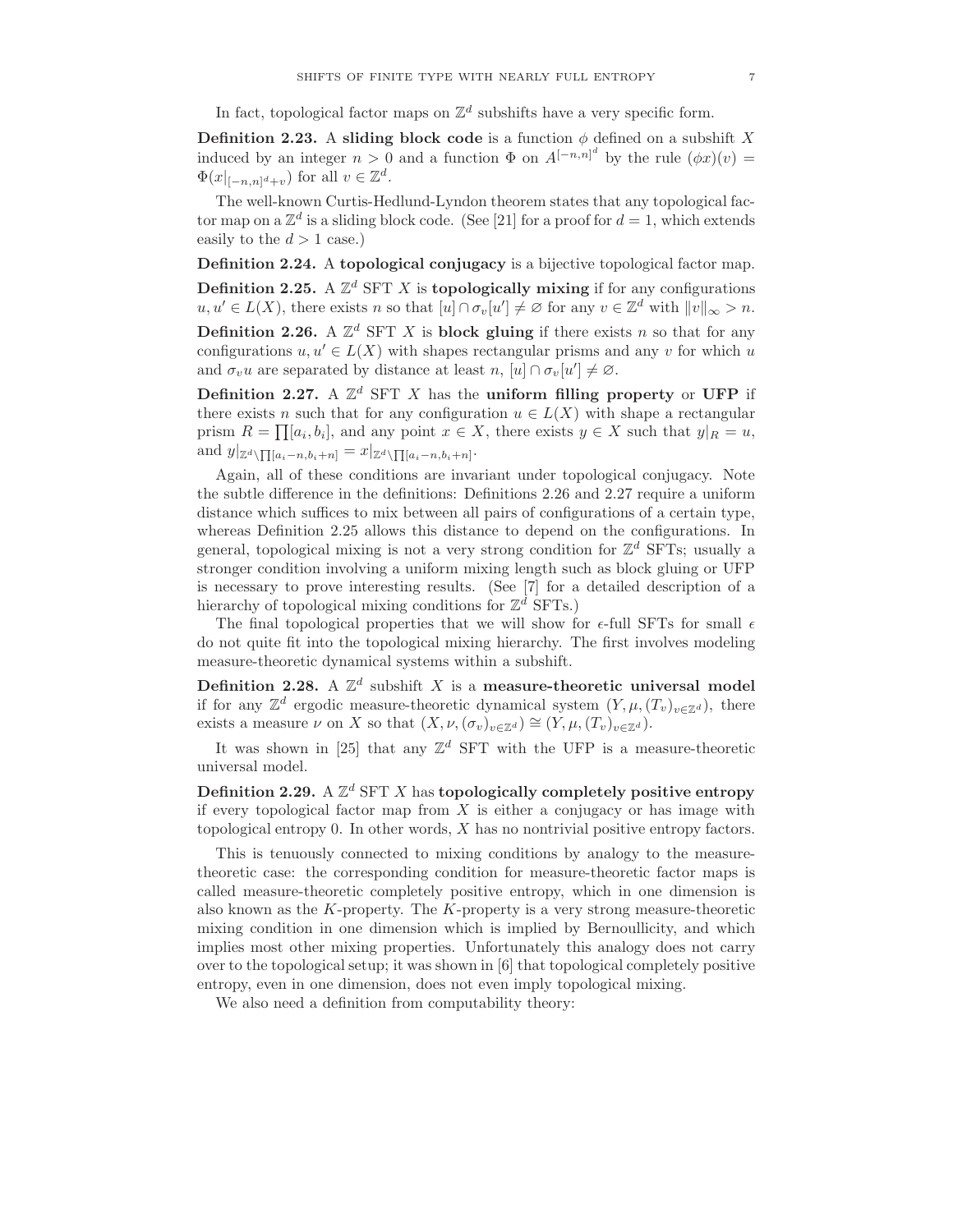**Definition 2.30.** A real number  $\alpha$  is **computable in time**  $f(n)$  if there exists a Turing machine which, on input n, outputs a pair  $(p_n, q_n)$  of integers such that  $\left|\frac{p_n}{q_n}-\alpha\right| < \frac{1}{n}$ , and if this procedure takes less than  $f(n)$  operations for every n. We say that  $\alpha$  is **computable** if it is computable in time  $f(n)$  for some function  $f(n)$ .

Informally speaking, a real number  $\alpha$  is computable if it is possible to give a finite description of  $\alpha$  which allows someone to reconstruct as many digits of the decimal expansion of  $\alpha$  as desired. For instance, e is computable since we can describe it as the sum of the reciprocals of the factorials of nonnegative numbers. All algebraic numbers are computable, but there are many more computable numbers than algebraic (though still only countably many.) For an introduction to computability theory, see [19].

The relationship between multidimensional symbolic dynamics and computability theory has been the subject of much work in recent years, but is still not completely understood. One foundational result is from [16], where it is shown that a real number is the entropy of some  $\mathbb{Z}^d$  SFT for any  $d > 1$  if and only if it has a property called right recursive enumerability, which is strictly weaker than computability and which we do not define here. It is also shown in [16] that if a  $\mathbb{Z}^d$ SFT has the uniform filling property, then its entropy is in fact computable.

We conclude this section by finally defining  $\epsilon$ -fullness of a nearest neighbor  $\mathbb{Z}^d$ SFT, which we will show in the next section implies many useful properties, including uniqueness of the measure of maximal entropy.

**Definition 2.31.** For any  $\epsilon > 0$ , we say that a nearest neighbor  $\mathbb{Z}^d$  SFT X with alphabet A is  $\epsilon$ -full if A can be partitioned into sets G (good letters) and B (bad letters) with the properties that

(i)  $|G| > (1 - \epsilon)|A|$ 

(ii)  $\forall g \in G, i \in [1, d], \epsilon \in {\pm 1}$ , the set of legal neighbors of g in the  $\epsilon e_i$ -direction has cardinality greater than  $(1 - \epsilon)|A|$ .

Surprisingly, the  $\epsilon$ -fullness property is closely related to a simpler property which can be stated without any reference to adjacency rules, i.e. having entropy close to the log of the alphabet size.

**Theorem 2.32.** For any  $\epsilon > 0$  and d, there exists a  $\delta = \delta(\epsilon, d)$  so that for a  $\mathbb{Z}^d$ nearest neighbor SFT X with alphabet A,

$$
h(X) > (\log |A|) - \delta \Longrightarrow X \text{ is } \epsilon - \text{full}.
$$

Also, for any  $\delta > 0$  and d, there exists an  $\epsilon = \epsilon(\delta, d)$  so that

$$
X \text{ is } \epsilon - full \Longrightarrow h(X) > (\log |A|) - \delta.
$$

*Proof.* Fix any d and  $\epsilon > 0$ , and suppose that X is not  $\epsilon$ -full. This implies that if we define B to be the set of  $b \in A$  for which there exists  $i \in [1, d]$  and  $\epsilon \in {\pm 1}$ so that there are at least  $\epsilon |A|$  letters which cannot follow b in the  $\epsilon e_i$ -direction, then  $|B| > \epsilon |A|$ . (Otherwise, the complement of B could play the role of G in the definition of  $\epsilon$ -full, and show that X is  $\epsilon$ -full.)

Then, there exist  $\epsilon \in {\pm 1}$ ,  $i \in [1, d]$  and a set  $B_i \subset B$  with  $|B_i| > \frac{\epsilon}{2d}|A|$  so that for each  $b \in B_i$ , there are at least  $\epsilon |A|$  letters which cannot follow b in the  $e_i$ -direction. This implies that there are at least  $|B_i|\epsilon|A| > \frac{\epsilon^2}{2d}$  $\frac{\epsilon^2}{2d}$ |A|<sup>2</sup> words with shape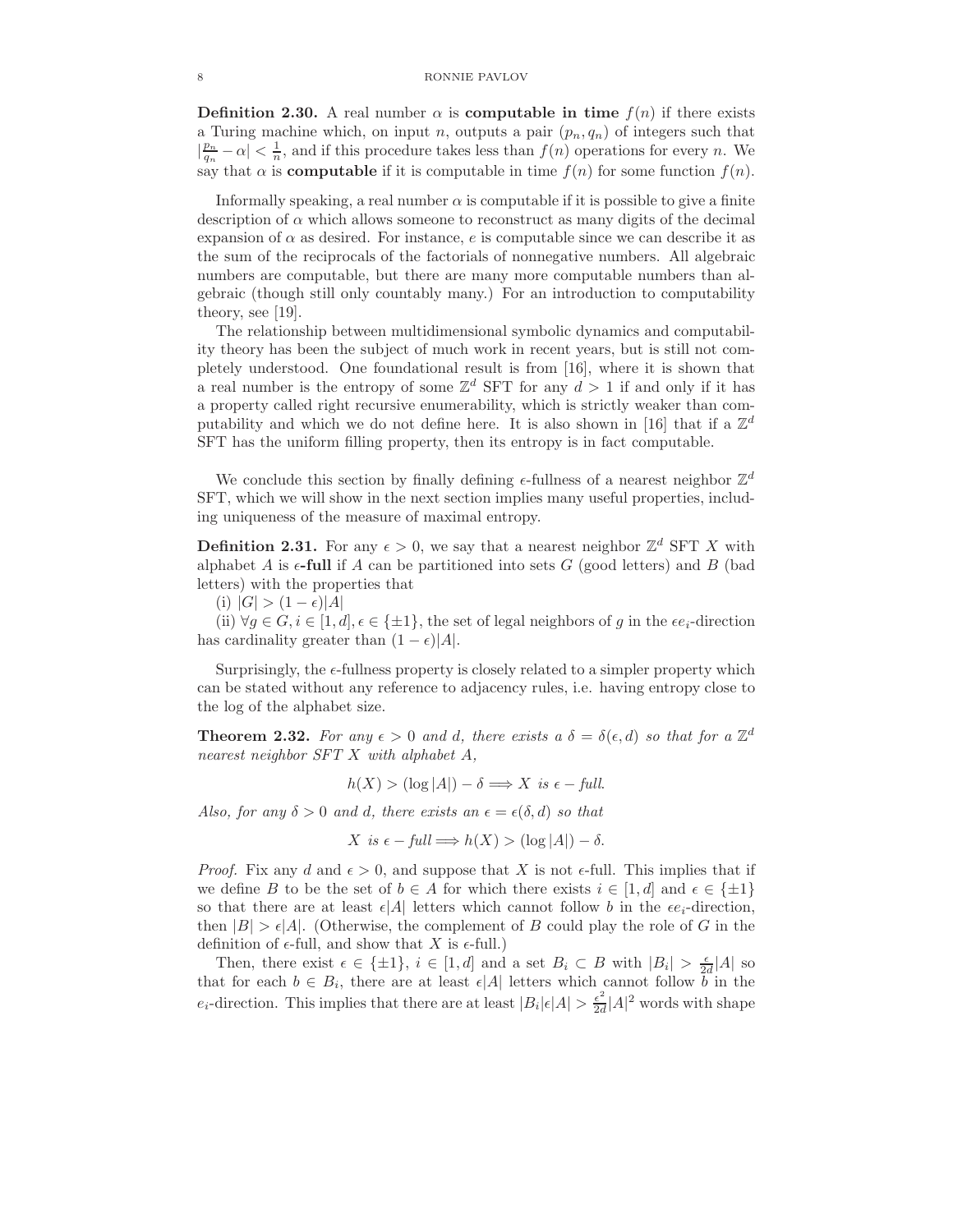$$
\{0\} \cup \{\epsilon e_i\} \text{ which are not in } L(X), \text{ and so } |L_{\{0\} \cup \{\epsilon e_i\}}(X)| < |A|^2 \left(1 - \frac{\epsilon^2}{2d}\right). \text{ Then}
$$
\n
$$
h(X) \le \frac{1}{2} \log |L_{\{0\} \cup \{\epsilon_i\}}(X)| < \log |A| - \log \sqrt{\frac{2d}{2d - \epsilon^2}},
$$

and so taking  $\delta(\epsilon, d) = \log \sqrt{\frac{2d}{2d-\epsilon^2}}$  proves the first half of the theorem.

Now fix any  $\epsilon > 0$ , and suppose that X is  $\epsilon$ -full. Then, for any n, we bound from below the size of  $L_{[1,n]^d}(X)$ . Construct configurations in the following way: order the sites in  $[1,n]^d$  lexicographically. Then fill the first site in  $[1,n]^d$  with any G-letter. Fill the second site with any G-letter which can legally appear next to the first placed G-letter, and continue in this fashion, filling the sites in order with G-letters, and each time placing any legal choice given the letters which have already been placed. Then regardless of what has been placed before, at each step we will have  $|A|(1-(d+1)\epsilon)$  choices. This is because the set of G-letters which can be legally placed at a site depends only on what has been placed at its neighbors, and by the definition of G, each neighboring letter rules out at most  $|A|\epsilon$  choices. Therefore, regardless of what has been placed, there are always at least  $|A|(1 - d\epsilon)$ letters of A which can legally be placed at a site, and since  $|G| > |A|(1-\epsilon)$ , at least  $|A|(1-(d+1)\epsilon)$  of these are in G. We can create  $(|A|(1-(d+1)\epsilon))^{n^d}$  configurations in this way, and each one is in  $L(X)$ ; by continuing to append G-letters, each could be extended to all of  $\mathbb{Z}^d$  to create a point of X. This means that for any n,

$$
|L_{[1,n]^d}(X)| > (|A|(1-(d+1)\epsilon))^{n^d},
$$

which implies that  $h(X) \geq \log(|A|(1-(d+1)\epsilon)) > \log|A| + \log(1-(d+1)\epsilon)$ . Then taking  $\epsilon(\delta, d) = \frac{1-e^{\delta}}{d+1}$  proves the second half of the theorem.

 $\Box$ 

We will informally refer to nearest neighbor  $\mathbb{Z}^d$  SFTs with topological entropy close to  $\log|A|$  as having "nearly full entropy." By Theorem 2.32, this condition is equivalent to being  $\epsilon$ -full for small  $\epsilon$ , and so we will often use the terms " $\epsilon$ -full for small  $\epsilon$ " and "nearly full entropy" somewhat interchangeably in the sequel.

Before stating and proving our main results, here are some examples of nearest neighbor  $\mathbb{Z}^d$  SFTs which are  $\epsilon$ -full for small  $\epsilon$ .

**Example 2.33.** Take X to have alphabet  $A = \{0, 1, \ldots, n\}$ , and the only adjacency rule is that any neighbor of a 0 must also be a 0. Then  $X$  is just the union of the full shift on  $\{1, \ldots, n\}$  and a fixed point of all 0s. Clearly X is  $\epsilon$ -full for  $\epsilon < \frac{1}{n+1}$ .

**Example 2.34.** Take X to have alphabet  $A = \{0, 1, \ldots, n\}$ , and the only adjacency rule is that a  $0$  can only appear above and below other 0s. Then  $X$  consists of points whose columns are either sequences on  $\{1, \ldots, n\}$  (with no restrictions on which rows can appear) or all 0s. Again, clearly X is  $\epsilon$ -full for  $\epsilon < \frac{1}{n+1}$ .

**Example 2.35.** Take X to be the full shift on  $A = \{0, 1, \ldots, n\}$ . Then trivially X is  $\epsilon$ -full for any  $\epsilon > 0$ . For the purposes of this example though, think of A as being partitioned into  $G = \{1, \ldots, n\}$  and  $B = \{0\}$ , which would show that X is  $\epsilon$ -full for  $\epsilon < \frac{1}{n+1}$ .

These examples illustrate the different ways in which B-letters can coexist with G-letters, which is the unknown quantity in the description of  $\epsilon$ -full SFTs. In Examples 2.33 and 2.34, the existence of a B-letter forces the existence of an infinite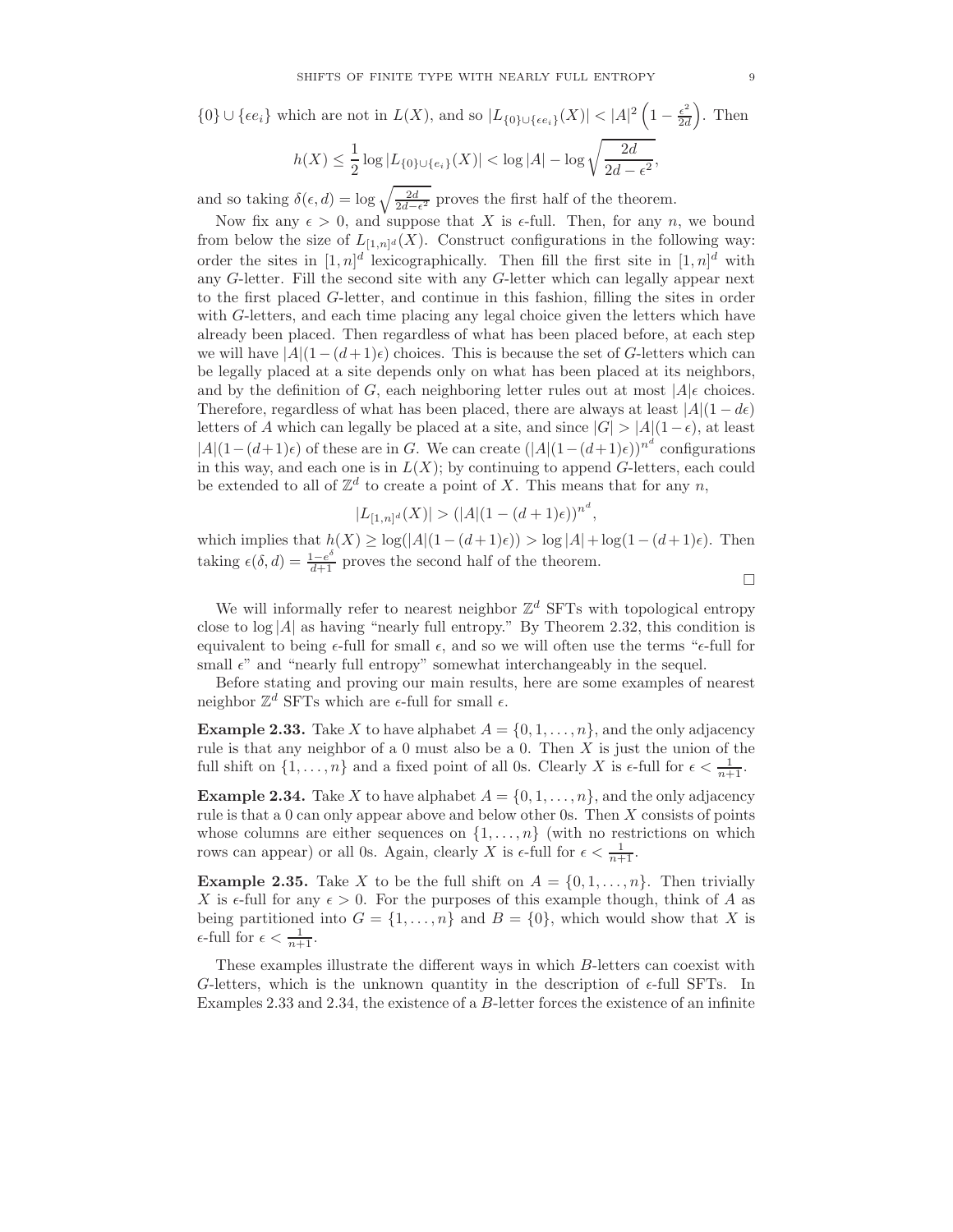component of B-letters. It turns out that in such examples, B-letters are rare in "most" configurations of  $X$ ; in particular, they have zero measure for any measure of maximal entropy. In contrast, Example 2.35 clearly has a unique Bernoulli measure of maximal entropy, whose support contains all configurations (including those with B-letters). However, for large  $n$ , in "most" configurations the B-letters appear with the small frequency  $\frac{1}{n}$ . The dichotomy is that for measures of maximal entropy, either B-letters can only appear within infinite clusters of B-letters which appear with probability 0, or B-letters "coexist peacefully" with G-letters, and appear in most configurations with frequency less than  $\epsilon$ .

## 3. PROPERTIES OF  $\epsilon$ -FULL/NEARLY FULL ENTROPY SFTS

The goal of this section is to prove the following theorem, which is the main result of this paper.

**Theorem 3.1.** For any d, there exists  $\epsilon_d > 0$  so that any  $\epsilon_d$ -full nearest neighbor  $\mathbb{Z}^d$  SFT X has the following properties:

- (A) X has a unique measure of maximal entropy  $\mu$
- (B)  $h(X)$  is computable in time  $|A|^{(3d \log |A|n)^d(1+o(1))}$
- (C) X is a measure-theoretic universal model
- (D)  $\mu$  is Bernoulli
- $(E)$  The support of  $\mu$  has topologically completely positive entropy.

By Theorem 2.32, all such properties also hold for nearest neighbor  $\mathbb{Z}^d$  SFTs with entropy close to the logarithm of their alphabet size:

Corollary 3.2. For any d, there exists  $\delta_d$  so that any nearest neighbor  $\mathbb{Z}^d$  SFT X with alphabet A for which  $h(X) > (\log |A|) - \delta_d$  has properties (A)-(E) from Theorem 3.1.

We begin by proving some general facts about  $\epsilon$ -full nearest neighbor  $\mathbb{Z}^d$  SFTs for small  $\epsilon$ .

**Lemma 3.3.** If X is  $\epsilon$ -full, then for any locally admissible configuration w with shape S with  $w|_{\partial S} \in G^{\partial S}$  and any  $p \in \mathbb{Z}^d \setminus S$ , there exists a subset G' of G with cardinality greater than  $|A|(1-(2d+1)\epsilon)$  so that for any  $g' \in G'$ , the concatenation  $wg'$  is locally admissible.

*Proof.* Define  $N = N_p \cap S$ , and note that  $N \subseteq \partial S$ . For any  $a \in A$ , as long as a can appear legally next to each of the at most 2d letters in  $w|_N$ , the concatenation wa is locally admissible. Each letter in  $w|_N$  is a G-letter, and so by  $\epsilon$ -fullness, for each  $t \in N$ , the set of letters which can appear legally next to  $w(t)$  has cardinality at least  $|A|(1-\epsilon)$ , and so there are at least  $|A|(1-2d\epsilon)$  letters in A for which wa is locally admissible. Since  $|G| > |A|(1 - \epsilon)$ , at least  $|A|(1 - (2d + 1)\epsilon)$  of these letters are in G, and we are done.

 $\Box$ 

Corollary 3.4. If X is  $\epsilon$ -full and  $|A|(1-(2d+1)\epsilon) \geq 1$ , then any locally admissible configuration w with shape S with w| $\partial S$  consisting only of G-letters is also globally admissible. In particular, w can be extended to a point of X by appending only G-letters to w.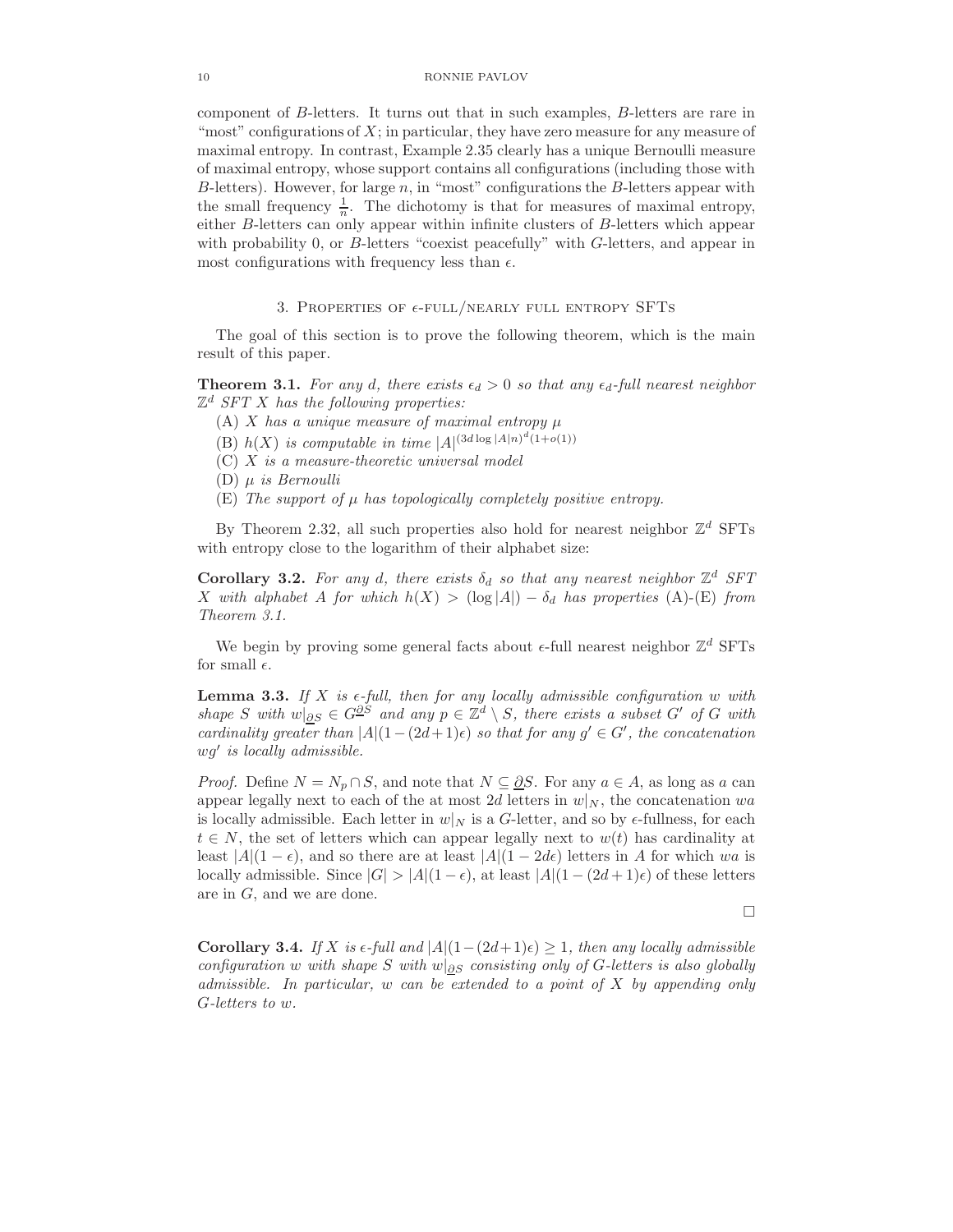*Proof.* Suppose w is a locally admissible configuration with shape S s.t.  $w|_{\partial S}$ consists only of G-letters, and arbitrarily order the sites in  $\mathbb{Z}^d \setminus S$  as  $s_i, i \in \mathbb{N}$ . We claim that for any n, there exists a locally admissible configuration  $w_n$  with shape  $S \cup \bigcup_{i=1}^n \{s_i\}$  such that  $w_n|_S = w$ ,  $w_n|_{(\underline{\partial}S) \cup \bigcup_{i=1}^n \{s_i\}}$  consists only of G-letters, and each  $w_n$  is a subconfiguration of  $w_{n+1}$ .

The proof is by induction: the existence of  $w_1$  is obvious by applying Lemma 3.3 to w and  $s_1$ , and for any n, if we assume the existence of  $w_n$ , the existence of  $w_{n+1}$ comes from applying Lemma 3.3 to  $w_n$  and  $s_{n+1}$ , along with the observation that clearly  $\underline{\partial}(S \cup \overline{\bigcup_{i=1}^{n} \{s_i\}}) \subseteq (\underline{\partial}S) \cup \bigcup_{i=1}^{n} \{s_i\}.$ 

Then the  $w_n$  approach a limit point  $x \in G^{\mathbb{Z}^d}$ , which is in X since each  $w_n$  was locally admissible. Since w was a subconfiguration of each  $w_n$ , it is a subconfiguration of x, and so  $w \in L(X)$ .

 $\Box$ 

The next lemma will be fundamental to almost all future arguments, and deals with the conditional measure w.r.t. a measure of maximal entropy  $\mu$  of a configuration consisting only of B-letters given a boundary configuration. We would like to be able to say that all such configurations are fairly unlikely, but this depends on the boundary. For instance, in the SFT of Example 2.34, conditioning on a boundary  $\delta \in A^{\partial[-n,n]^2}$  for which  $\delta(0,-n) = \delta(0,n) = 0$  actually forces an entire column of 0s between them! For this reason, we for now deal only with the case where we condition on a boundary consisting only of G-letters.

**Lemma 3.5.** For any  $\epsilon < \frac{1}{4d+6}$  and any  $\epsilon$ -full nearest neighbor  $\mathbb{Z}^d$  SFT X, any connected set  $C \subseteq \mathbb{Z}^d$ , any set S containing ∂C and contained in  $C \cup \partial C$ , any  $\eta \in G^S$ , any set T contained in  $(C \cup \partial C) \setminus S$ , and any measure of maximal entropy  $\mu$  on  $X$ ,

$$
\mu(x|_T \in B^T \mid [\eta]) < N^{-|T|},
$$

where  $N$  is  $\lfloor \frac{1}{2}(\epsilon^{-1} - 4d - 4) \rfloor$ .

*Proof.* Consider any such  $\epsilon$ , X, C, S, T, and  $\eta$ , and define  $N = \lfloor \frac{1}{2}(\epsilon^{-1} - 4d - 4) \rfloor$ ; since  $\epsilon < \frac{1}{4d+6}$ ,  $N \ge 1$  and the inequality we wish to prove is nontrivial. The lemma is trivial if  $|A|\epsilon < 1$ , since in this case B is empty by  $\epsilon$ -fullness of X. We therefore assume that  $|A|\epsilon \geq 1$ . By  $\epsilon$ -fullness of X,  $|G| > |A|(1-\epsilon) \geq |A|(1-2\epsilon) + 1$ , and by definition of  $N$ ,  $1 - 2\epsilon > 2\epsilon (N + 2d + 1)$ . Therefore,  $|G| > 2|A|\epsilon (N + 2d + 1) + 1 \ge$  $2\lfloor |A|\epsilon(N+2d+1)\rfloor$ . We can then partition G into two pieces, call them  $G_I$  and  $G_B$ , each of size at least  $|A|\epsilon(N+2d+1)$ , and fix any orderings on the elements of  $G_I, G_B,$  and  $B$ .

Consider any configuration  $u \in L_{C \cup \partial C}(X) \cap \langle B^T \rangle \cap \langle \eta \rangle$ , i.e. u is globally admissible with shape  $C \cup \partial C$ ,  $u|_T$  consists entirely of B-letters, and  $u|_S = \eta$ . Then the locations of the B-letters within  $u$  can be partitioned into maximal connected components  $C_i(u)$ ,  $1 \leq i \leq k(u)$  (say we order these lexicographically by least element), and we denote the subconfigurations of  $u$  occupying these components by  $B_i(u) = u|_{C_i}$ ,  $1 \leq i \leq k(u)$ . We will now define a family of words  $f(u) \subseteq L_{C \cup \partial C}(X) \cap \langle \eta \rangle$ .

Begin by removing all  $B_i(u)$  from u, defining a new configuration  $v(u)$  with shape  $(C \cup \partial C) \setminus \bigcup C_i(u)$  which consists only of G-letters. We fill the holes with shapes  $C_i(u)$  in order, starting with  $C_1(u)$ . For each i, we order the sites in  $C_i(u)$ lexicographically, and choose G-letters to fill them, one by one. We will do this in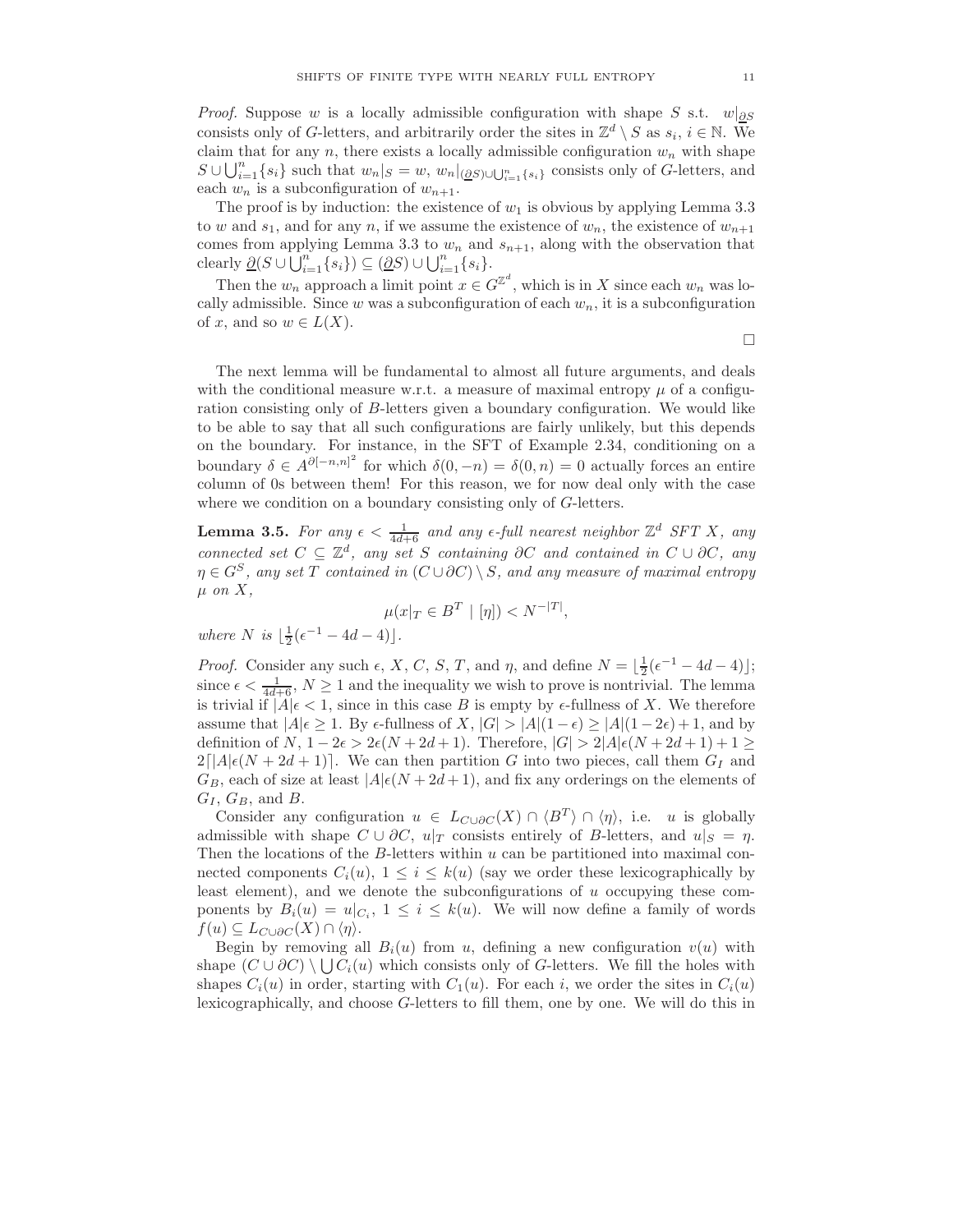such a way that at each step, regardless of what letters have been assigned, we have N choices of letters to use, and so the total number of configurations we define by filling all holes,  $|f(u)|$ , will be at least  $N^{|T|}$ .

Suppose that we wish to fill a site  $s \in C_i(u)$ , meaning that each  $C_i(u)$  for  $j < i$ has been filled, and all sites lexicographically less than s in  $C_i(u)$  have been filled with G-letters. Then, consider all G-letters which can legally fill the site  $s$  given the letters already assigned within  $C \cup \partial C$ . Since all letters assigned are G-letters, by Lemma 3.3, there are at least  $|A|(1-(2d+1)\epsilon)$  choices. If  $s \in \partial C_i(u)$ , then will use only letters from  $G_B$ , and if  $s \in C_i(u) \setminus \partial C_i(u)$ , then we will use only letters from  $G_I$ . In either case, though, since  $|G_I|$  and  $|G_B|$  are greater than  $|A|\epsilon(N+2d+1)$ , there are at least  $|A|N\epsilon > N|B|$  possible choices. If  $u(s)$  was the kth letter of B with respect to the previously defined ordering on  $B$ , then we use any of the  $N$ letters between the  $((k-1)N+1)$ th and kNth letters (inclusive) in either  $G_B$  or  $G_I$ with respect to the previously defined orderings on these sets. Denote by  $f(u)$  the set of all configurations in  $L_{C\cup\partial C}(X)\cap\langle\eta\rangle$  obtainable by using this filling algorithm to fill all of the sites of T in order. Now for each site  $s \in \bigcup C_i(u)$ , each configuration in  $f(u)$  has a letter at s which encodes the following information: whether s was a boundary site or an interior site within its  $C_i(u)$  (encoded by whether we chose a letter from  $G_B$  or  $G_I$ ), and the B-letter  $u(s)$  which appeared at s in u (encoded by which of the possible letters in  $G_B$  or  $G_I$  we used).

We now show that for any configurations  $u \neq u'$  in  $L_{C\cup \partial C}(X) \cap \langle B^T \rangle \cap \langle \eta \rangle$ ,  $f(u)$  and  $f(u')$  are disjoint. First, we deal with the case where  $k(u) = k(u')$  and  $C_i(u) = C_i(u')$  for  $1 \leq i \leq k(u) = k(u')$ . (Since they are equal, we just write  $C_i$  for  $C_i(u) = C_i(u')$  and k for  $k(u) = k(u')$ . Since  $u \neq u'$ , u and u' either disagree somewhere outside the union of the  $C_i$  or somewhere inside. If there is a disagreement somewhere outside, then since all configurations in  $f(u)$  and  $f(u')$ agree with u and u' respectively outside the union of the  $C_i$ , it is obvious that  $f(u)$ and  $f(u')$  are disjoint. If there is a disagreement inside the union of the  $C_i$ , then take j minimal so that there is a disagreement in  $C_i$ , and take  $s \in C_i$  the minimal site lexicographically for which  $u(s) \neq u'(s)$ . For a contradiction, assume that there is a configuration w in  $f(u) \cap f(u')$ . Since all  $C_i$  are identical and since u and u' agree outside the union of the  $C_i$ , we know that exactly the same sites had been filled, with exactly the same letters, when  $w(s)$  was chosen in the filling procedure defining  $f(u)$  as when  $w(s)$  was chosen in the filling procedure defining  $f(u')$ . But this is a contradiction; since  $u(s) \neq u'(s)$  and the same set of letters was available to fill s in both procedures, the same letter could not possibly have been a legal choice in both procedures.

Now we deal with the case where either  $k(u) \neq k'(u)$  or  $k(u) = k'(u)$  and  $C_i(u) \neq C_i(u')$  for some  $1 \leq i \leq k(u) = k(u')$ . This implies that either there exists  $C_j(u)$  disjoint from all  $C_i(u')$  (or the same statement with u and u' reversed), or there exist nonequal  $C_j(u)$  and  $C_{j'}(u')$  which have nonempty intersection (or the same statement with  $u$  and  $u'$  reversed). The first case is impossible since by definition, each  $C_i(u)$  contains some site in T, and each site in T is contained in some  $C_i(u')$  (and the same statement is true when u and u' are reversed). Suppose then that there exist j, j' so that  $C_j(u) \neq C_{j'}(u')$  and  $C_j(u) \cap C_{j'}(u') \neq \emptyset$ . Then there exists s which is in the boundary of  $C_j(u)$  and the interior of  $C_{j'}(u')$ , or vice versa. This means that when s is assigned in the filling procedures defining  $f(u)$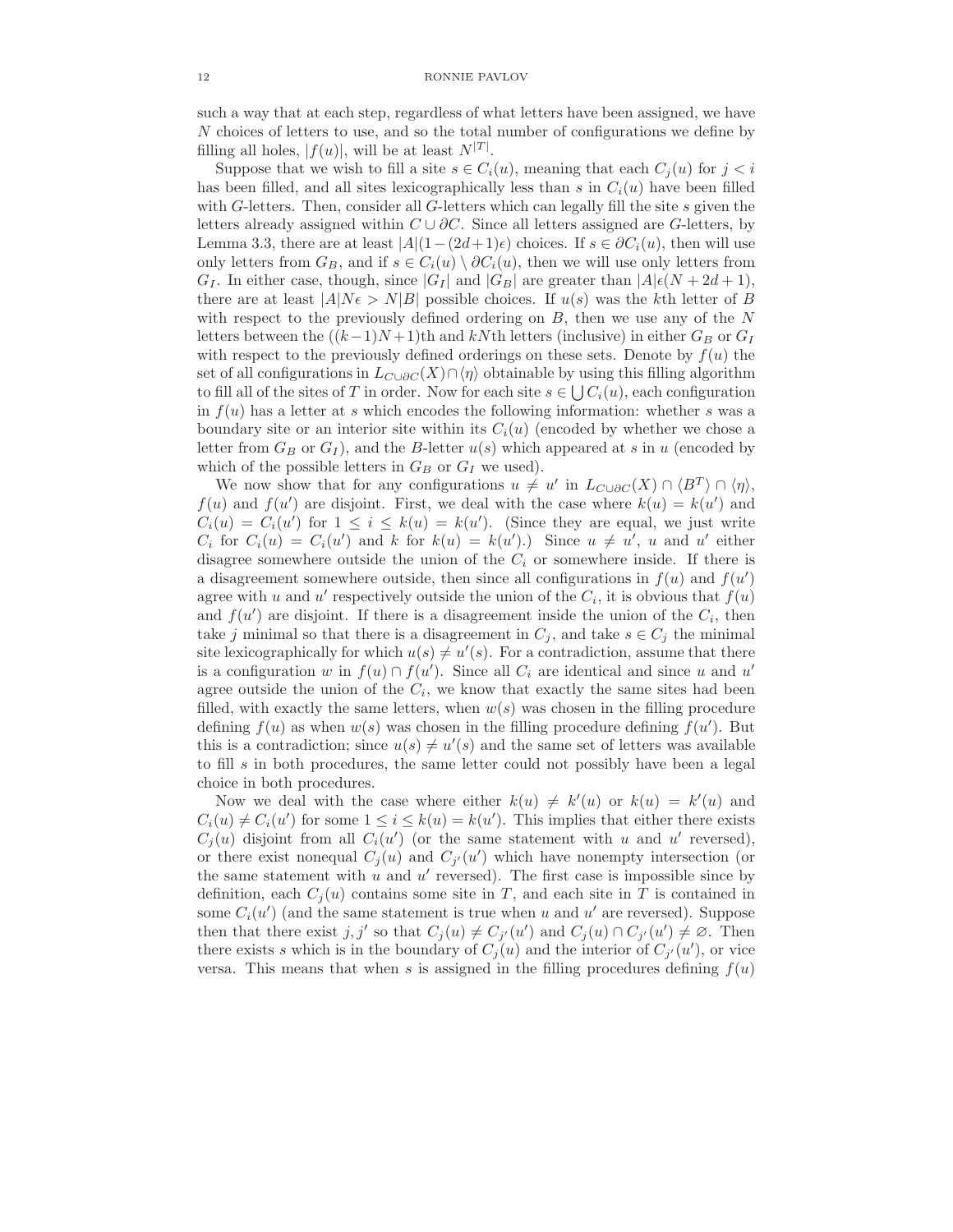and  $f(u')$ , either  $w(s)$  must be from  $G_B$  in the former case and  $G_I$  in the latter, or vice versa. Either way, it ensures that  $f(u) \cap f(u') = \emptyset$ .

We have shown that all of the sets  $f(u)$ ,  $u \in L_{C \cup \partial C}(X) \cap \langle B^T \rangle \cap \langle \eta \rangle$ , are disjoint. Since each is a subset of  $L_{C\cup\partial C}(X) \cap \langle \eta \rangle$  and each has size at least  $N^{|T|}$ , we have shown that

$$
|L_{C \cup \partial C}(X) \cap \langle \eta \rangle| \ge N^{|T|} |L_{C \cup \partial C}(X) \cap \langle B^T \rangle \cap \langle \eta \rangle|.
$$

Recall that since  $\mu$  is a measure of maximal entropy for X, by Proposition 2.16 it is an MRF with conditional probabilities  $\Lambda^{\delta}$ . Therefore, if we define  $\delta := \eta|_{\partial C}$ , then

$$
\mu(x|_T \in B^T \mid \langle \eta \rangle) = \frac{\mu(x|_T \in B^T, x|_S = \eta \mid \langle \delta \rangle)}{\mu(x|_S = \eta \mid \langle \delta \rangle)} = \frac{\Lambda^{\delta}(\langle B^T \rangle \cap \langle \eta \rangle)}{\Lambda^{\delta}(\langle \eta \rangle)} = \frac{|L_{C \cup \partial C}(X) \cap \langle B^T \rangle \cap \langle \eta \rangle|/|L_{C \cup \partial C}(X) \cap \langle \delta \rangle|}{|L_{C \cup \partial C}(X) \cap \langle \eta \rangle|/|L_{C \cup \partial C}(X) \cap \langle \delta \rangle|} = \frac{|L_{C \cup \partial C}(X) \cap \langle B^T \rangle \cap \langle \eta \rangle|}{|L_{C \cup \partial C}(X) \cap \langle \eta \rangle|} < N^{-|T|}.
$$

We are now prepared to prove Theorem 3.1. We fix d, define  $\epsilon_d = \frac{1}{160e} d^{-2} (2d)^{-8d}$ , and consider any  $\epsilon_d$ -full nearest neighbor  $\mathbb{Z}^d$  SFT X. We usually suppress the dependence on d and just write  $\epsilon = \epsilon_d$  in the sequel, and note for future reference that  $\epsilon < \frac{1}{8d+8}$  and  $\epsilon < \frac{1}{384d^2}$ .

Proof of (A). Recall that for any finite  $S \subseteq \mathbb{Z}^d$  and  $\delta \in L_{\partial S}(X)$ ,  $\Lambda^{\delta}$  is the conditional distribution on S given  $\delta$  associated to any measure of maximal entropy, which is uniformly distributed over all configurations  $w \in A^S$  which form a locally admissible configuration when combined with  $\delta$ . We will show that there is only a single measure  $\mu$  with these conditional distributions, implying that there is only a single measure of maximal entropy. Our method is similar to that of [2] in that we construct a coupling of  $\Lambda^{\delta}$  and  $\Lambda^{\delta'}$  for pairs of boundaries  $\delta \neq \delta'$  of large connected shapes, and show that this coupling gives a high probability of agreement far from δ and δ', implying that  $\Lambda^{\delta}$  and  $\Lambda^{\delta'}$  behave similarly far from δ and δ'. (Informally, the influence of a boundary decays with distance.) However, we must begin with the special case where  $\delta$  and  $\delta'$  consist entirely of G-letters.

Choose any finite connected sets  $C, C' \subset \mathbb{Z}^d$  with nonempty intersection, any site  $s \in C \cap C'$ , and any  $\delta \in L_{\partial C}(X)$  and  $\delta' \in L_{\partial C'}(X)$  consisting only of G-letters. Define  $D := \min(d(s, \partial C), d(s, \partial C'))$ . We will construct a coupling  $\lambda$  of  $\Lambda^{\delta}$  and  $\Lambda^{\delta'}$ which gives very small probability to a disagreement at  $s$  (when  $D$  is large).

Define  $C = C \cup \partial C$  and  $C' = C' \cup \partial C'$ . Fix any ordering on the set  $C \cup C'$ ; from now on when we talk about any notion of size for sites in  $C \cup C'$ , it is assumed we are speaking of this ordering. For convenience, we will extend  $C$  and  $C'$  to configurations on C and C' by appending  $\delta$  and  $\delta'$  respectively. Therefore,  $\lambda$  will be defined on pairs of configurations  $(w_1, w_2)$  where  $w_1$  has shape  $\overline{C}$  and  $w_2$  has shape  $\overline{C'}$ ; the marginalization of  $\lambda$  which leads to a true coupling of  $\Lambda^{\delta}$  and  $\Lambda^{\delta'}$ should be clear. We will define  $\lambda$  on one site at a time, assigning values to both  $w_1(s)$  and  $w_2(s)$  when s is in  $C \cap C'$ , and just assigning one of these two values if s is only one of the sets. We use  $\alpha_1$  and  $\alpha_2$  to denote the (incomplete) configurations on C and C' respectively at any step. We therefore begin with  $\alpha_1 = \delta$  and  $\alpha_2 = \delta'$ . At any step of the construction, we use W to denote the set of vertices in  $\overline{C}\cup\overline{C'}$  on which either  $\alpha_1$  or  $\alpha_2$  have already received values. (In particular, at the beginning,  $W = \partial C \cup \partial C'$ .) This means that  $\alpha_1$  is always defined on  $W \cap C$ , and  $\alpha_2$  is always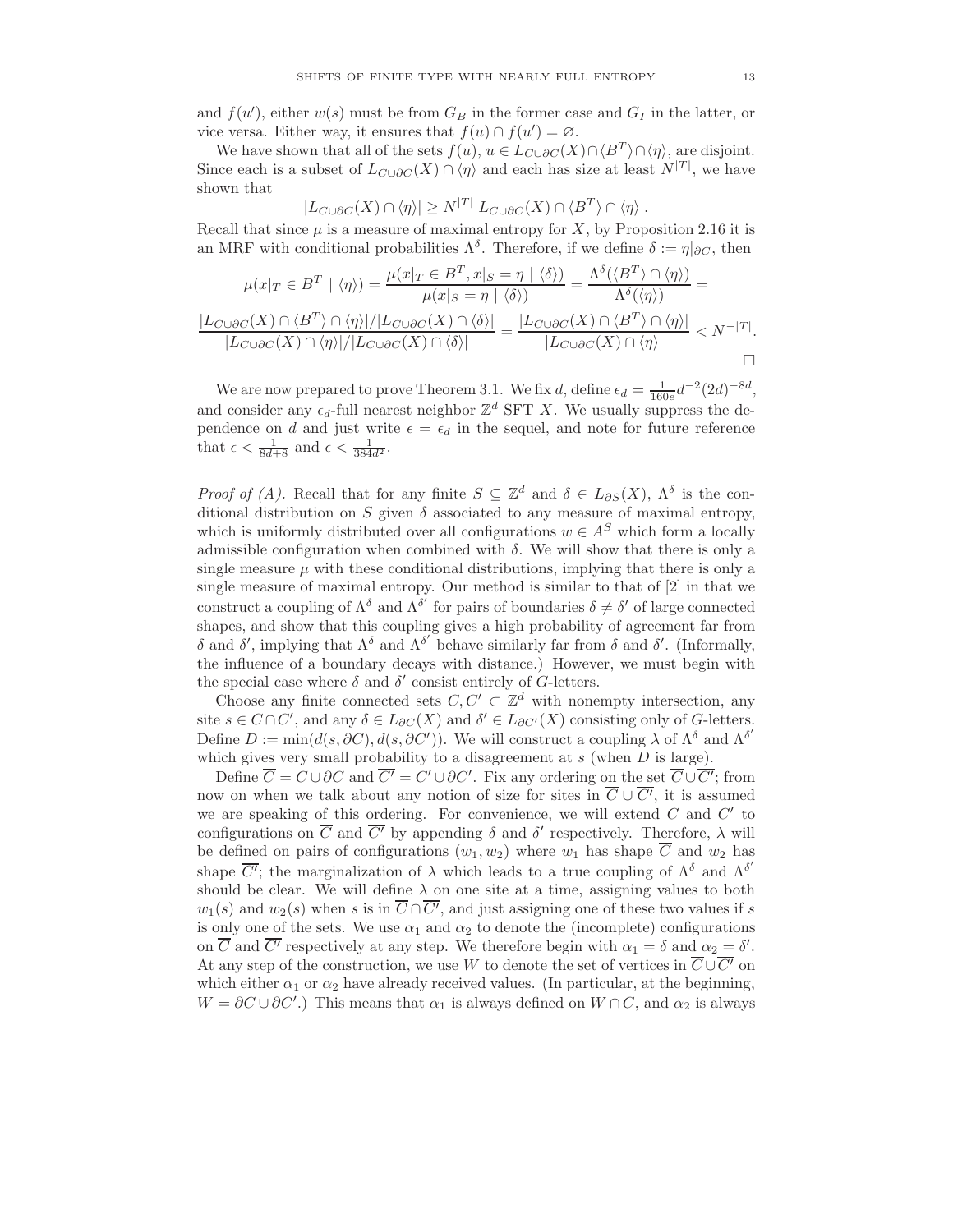defined on  $W \cap C'$ . At an arbitrary step of the construction, we choose the next site s on which to assign values in  $\alpha_1$  and/or  $\alpha_2$  as follows:

(i) If there exists any site in  $(\overline{C} \cup \overline{C'}) \setminus W$  which is adjacent to a site in W at which either  $\alpha_1$  or  $\alpha_2$  has been assigned a B-letter, then take s to be the smallest such site.

(ii) If (i) does not apply, but there exists a site in  $(\overline{C} \cup \overline{C'}) \setminus W$  which is adjacent to a site in  $\overline{C} \cap \overline{C'} \cap W$  (i.e. a site at which both  $\alpha_1$  and  $\alpha_2$  have been defined), and their values disagree, then take s to be the smallest such site.

(iii) If (i) and (ii) do not apply, but there exists a site in  $(\overline{C} \cup \overline{C'}) \setminus W$  which is not in  $C \cap C'$ , then take s to be the smallest such site.

(iv) If none of (i)-(iii) apply, then take s to be the smallest site in  $(\overline{C} \cup \overline{C'}) \setminus W$ .

Now we are ready to define  $\lambda$  on s. If s is in  $\overline{C}$  but not  $\overline{C'}$  (i.e. chosen according to case (iii)), then assign  $\alpha_1(s)$  randomly according to the marginalization of the distribution  $\Lambda^{\alpha_1}$  to s, and if s is in  $\overline{C'}$  but not  $\overline{C}$ , then assign  $\alpha_2(s)$  randomly according to the marginalization of the distribution  $\Lambda^{\alpha_2}$  to s.

If  $s \in \overline{C} \cap \overline{C'}$  (i.e. chosen according to case (i) or case (ii)), then assign  $\alpha_1(s)$  and  $\alpha_2(s)$  according to an optimal coupling of the marginalizations of the distributions  $\Lambda^{\alpha_1}$  and  $\Lambda^{\alpha_2}$  to s. Since  $\lambda$  is defined sitewise, and at each step is assigned according to  $\Lambda^{\alpha_1}$  in the first coordinate and  $\Lambda^{\alpha_2}$  in the second, it is indeed a coupling of  $\Lambda^{\delta}$ and  $\Lambda^{\delta'}$ . The key property of  $\lambda$  is the following:

**Fact 3.6.** For any site  $s \in C \cap C'$ ,  $\lambda$ -a.s.,  $w_1(s) \neq w_2(s)$  if and only if there exists a path  $\gamma$  from s to  $\partial C \cup \partial C'$  contained within  $C \cap C'$  such that for each site  $t \in \gamma$ , either one of  $w_1(t)$  or  $w_2(t)$  is a B-letter, or  $w_1$  and  $w_2$  disagree at t, i.e.  $w_1(t) \neq w_2(t)$ .

*Proof.* Assume for a contradiction that  $w_1(s) \neq w_2(s)$  and that no such path  $\gamma$ exists. Then there is a closed contour  $\Gamma$  containing s and contained within  $\overline{C} \cap \overline{C'}$ so that  $w_1|_{\Gamma} = w_2|_{\Gamma} \in G^{\Gamma}$ . Denote by F the set of sites inside Γ. Then regardless of the order of the sites on which  $\lambda$  is defined, the first site in F which is assigned is done so by case (iv); since it is the first site in  $F$  to be assigned, its neighbors are either unassigned or in  $\Gamma$ , and so cases (i)-(iii) cannot apply. Call this site t.

Consider the state of  $\lambda$  when t is assigned under case (iv). The sets of undefined sites for  $\alpha_1$  and  $\alpha_2$  must be the same (since case (iii) was not applied), and every site adjacent to a site in  $(\overline{C} \cup \overline{C'}) \setminus W$  must be a location at which  $\alpha_1$  and  $\alpha_2$  agree. (since case (ii) was not applied) Then the distributions  $\Lambda^{\alpha_1}$  and  $\Lambda^{\alpha_2}$  are identical. This means that their optimal coupling has support contained in the diagonal, and  $\alpha_1(t) = \alpha_2(t)$   $\lambda$ -a.s. It is then easy to see that  $\lambda$ -a.s., we remain in case (iv) for the remainder of the construction. Therefore,  $\lambda$ -a.s.,  $\alpha_1$  and  $\alpha_2$  agree on all of F. Since  $s \in F$ , this clearly contradicts  $w_1(s) \neq w_2(s)$ .

$$
\Box
$$

We will now show that the  $\lambda$ -probability of such a path (consisting entirely of disagreements and sites where  $w_1$  or  $w_2$  contains a B-letter) is very low. Consider any  $\gamma$  a path from s to  $\partial C \cup \partial C'$  contained within  $C \cap C'$ , with length  $L > D$ . By passing to a subpath if necessary, we can assume that  $\gamma$  is minimal, i.e. it does not contain a proper subset which is also a path with the same initial and terminal vertices, and that  $\gamma$  is contained entirely within  $C \cap C'$ . Denote the length of  $\gamma$  by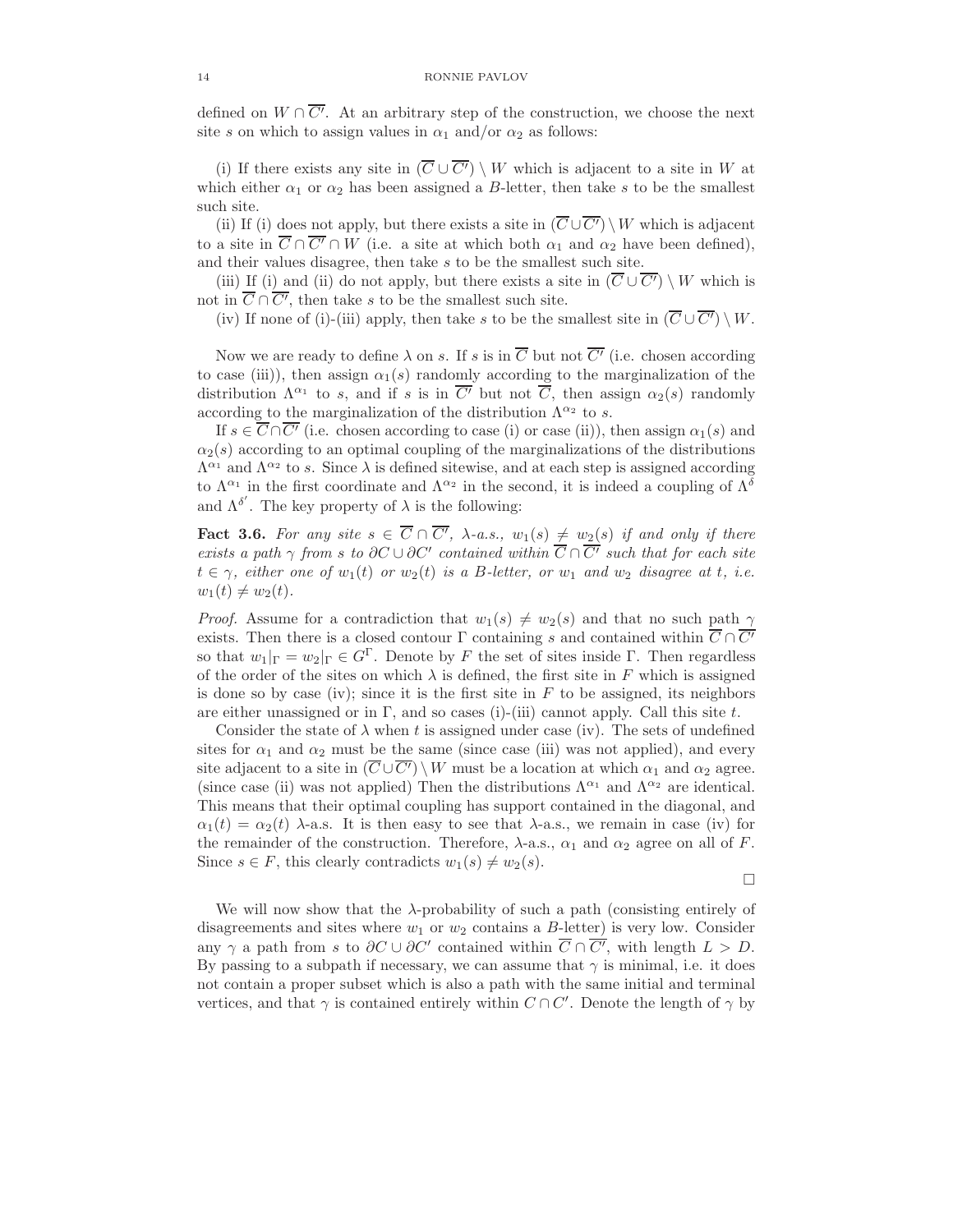L; clearly  $L > D$ . We will give an upper bound on the  $\lambda$ -probability that  $\gamma$  consists entirely of disagreements and locations where either  $w_1$  or  $w_2$  has a B-letter. Define  $\gamma' = \gamma \cup \partial \gamma$ , the "thickened" version of the path  $\gamma$ . Since  $\gamma \subset C \cap C', \gamma' \subset C \cap C'$ , and so both  $w_1$  and  $w_2$  are defined on  $\gamma'$  for  $(w_1, w_2)$  in the support of  $\lambda$ . It should be obvious that  $|\gamma'| \leq 2dL$ . We need a definition:

**Definition 3.7.** A site  $s \in \gamma$  is B-**proximate** if there is  $t \in N_s \cup \{s\} \subset \gamma'$  for which  $w_1(t)$  or  $w_2(t)$  is a B-letter.

We now separate into two cases depending on whether the number of sites in  $\gamma$ which are *B*-proximate is greater than or equal to  $\frac{L}{2}$  or not.

# Case 1:  $\gamma$  contains at least  $\frac{L}{2}$  B-proximate sites

In this case,  $\gamma'$  contains at least  $\frac{L}{4d}$  sites at which either  $w_1$  or  $w_2$  has a B-letter, since a single such site can "induce" at most 2d B-proximate sites in  $\gamma$ . (It is not possible for such a site and all 2d of its neighbors to be in  $\gamma$ , or else  $\gamma$  would not be minimal.) Therefore, either  $w_1|_{\gamma'}$  or  $w_2|_{\gamma'}$  (w.l.o.g. we say  $w_1|_{\gamma'}$ ) contains  $\frac{L}{8d}$ B-letters.

Fix any set  $T \subseteq \gamma'$  with size  $\frac{L}{8d}$ . By Lemma 3.5,  $\Lambda^{\delta}(x|_T \in B^T) < N^{-\frac{L}{8d}}$ , where  $N = \lfloor \frac{1}{2}(\epsilon^{-1} - 4d - 4) \rfloor$ . Since  $\epsilon < \frac{1}{8d+8}$ ,  $N > \frac{1}{5\epsilon}$ . The number of possible such T for given  $\gamma$  is bounded from above by  $\left(\frac{2dL}{\frac{L}{8d}}\right) \leq (16ed^2)^{\frac{L}{8d}}$ . Therefore, the  $\Lambda^{\delta}$ -probability that there exists any such T for our fixed  $\gamma$  is bounded from above by  $(80ed^2\epsilon)^{\frac{L}{8d}}$ . Since there are fewer than  $(2d)^L$  possible  $\gamma$  of length L, the  $\Lambda^{\delta}$ -probability that any such  $\gamma$  has at least  $\frac{L}{8d}$  B-letters is less than

$$
\sum_{L=D}^{\infty} \left(80ed^2(2d)^{8d}\epsilon\right)^{\frac{L}{8d}} \le \sum_{L=D}^{\infty} 2^{-\frac{L}{8d}} = \frac{1}{1 - \sqrt[8d]{0.5}} 2^{-\frac{D}{8d}}
$$

since  $\epsilon \leq \frac{1}{160e} d^{-2} (2d)^{-8d}$ . The same is true of  $\Lambda^{\delta'}$ , and since  $\lambda$  is a coupling of  $\Lambda^{\delta}$ and  $\Lambda^{\delta'}$ , the  $\lambda$ -probability that there exists any path  $\gamma$  for which at least half of its sites are *B*-proximate is less than  $\frac{2}{1-\frac{8d}{\sqrt{0.5}}2}$  $-\frac{D}{8d}$ .

# Case 2:  $\gamma$  contains fewer than  $\frac{L}{2}$  B-proximate sites

In this case, there exists  $R \subset \gamma$ ,  $|R| > \frac{L}{2}$ , such that no site in R is B-proximate. Since  $\gamma$  consists entirely of sites where either one of  $w_1$  and  $w_2$  is a B-letter or  $w_1$  and  $w_2$  disagree, this implies that for each  $r \in R$ ,  $w_1(r) \neq w_2(r)$ . Also, by the definition of B-proximate, for each  $r \in R$ , both  $w_1|_{N_r}$  and  $w_2|_{N_r}$  contain only G-letters. Order the elements of R as  $r_1, \ldots, r_K$ ,  $K > \frac{L}{2}$ . Our fundamental claim is that for any  $i \in [1, K]$ ,

(1) 
$$
\lambda (w_1(r_i) \neq w_2(r_i) \mid w_1(r_j) \neq w_2(r_j), 1 \leq j < i
$$
  
and  $w_1|_{N_{r_{j'}}}, w_2|_{N_{r_{j'}}} \in G^{N_{r_{j'}}}, 1 \leq j' \leq i) < 12d\epsilon$ .

To prove (1), we fix some  $i \in [1, K]$  and condition on the facts that  $w_1(r_j) \neq w_2(r_j)$ for  $1 \leq j < i$ , and that  $w_1|_{N_{r_{j'}}}, w_2|_{N_{r_{j'}}} \in G^{N_{r_{j'}}}$  for  $1 \leq j' \leq i$ . Then the conditional λ-distribution on  $r_i$  is a weighted average of the λ-distribution assigned at site  $r_i$ , taken over all possible evolutions of  $w_1$  and  $w_2$  in the definition of  $\lambda$ . For any such evolution of  $w_1$  and  $w_2$ , at the step where  $w_1(r_i)$  and  $w_2(r_i)$  were (simultaneously) assigned, no unassigned site in either  $C$  or  $C'$  was adjacent to an assigned  $B$ -letter.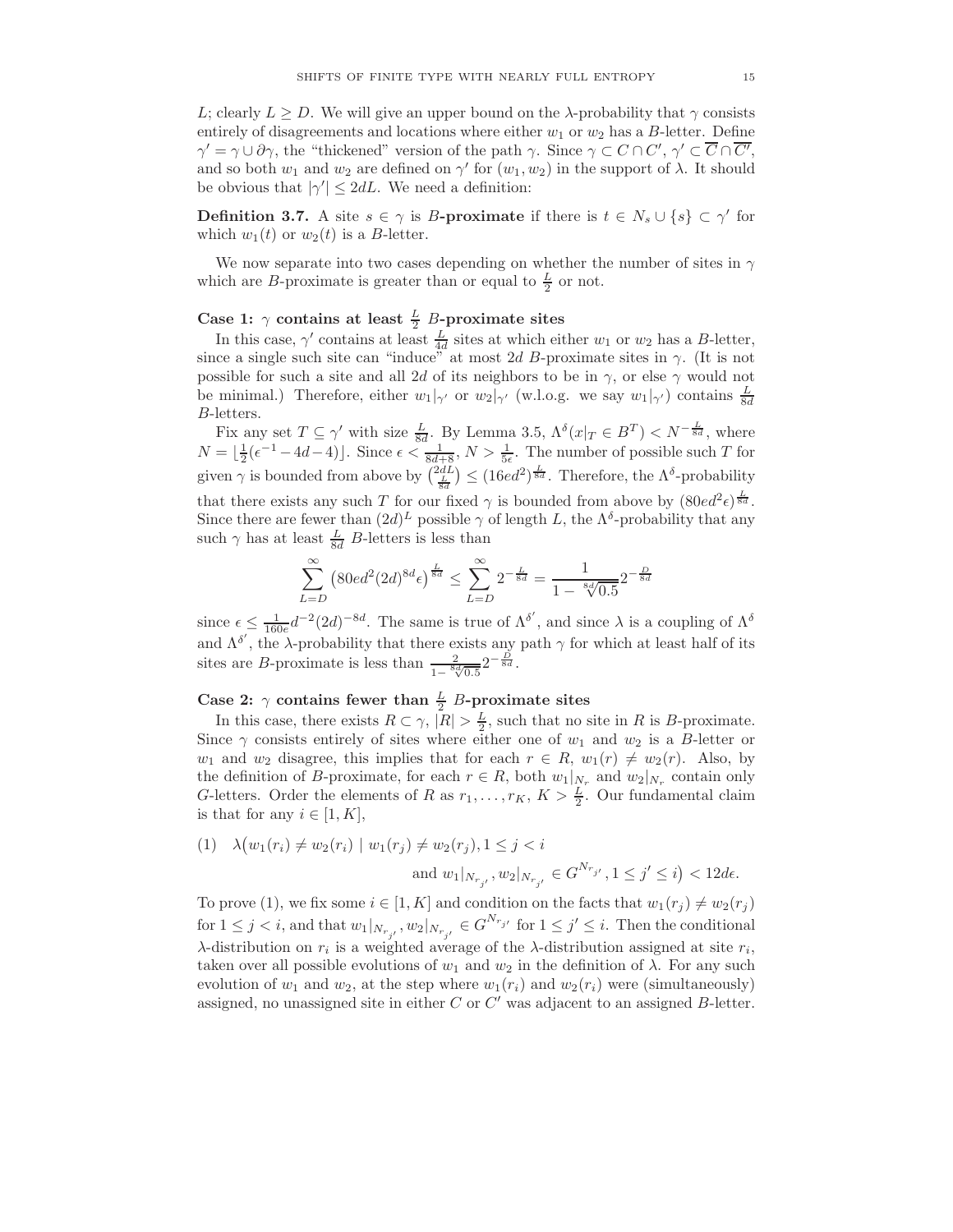(Otherwise, the smallest such site lexicographically would be used instead of  $r_i$ , under case (i) in the definition of  $\lambda$ .)

Again, independently of which evolution of  $w_1$  and  $w_2$  we consider, Lemma 3.5 implies that for any possible  $\alpha_1$  when  $r_i$  was assigned,  $\Lambda^{\alpha_1}(x|_{N_{r_i}} \in G^{N_{r_i}}) > 1 - \frac{2d}{N} >$ 1−10d $\epsilon$ . This means that for any possible  $\alpha_1$  when  $r_i$  was assigned,  $\Lambda^{\alpha_1}(x(r_i))$  was a weighted average of the conditional distributions  $\Lambda^{\alpha_1}(x(r_i) | x|_{N_{r_i}})$ , where all but at most  $10d\epsilon$  of the weights are associated to  $x|_{N_{r_i}}$  consisting entirely of G-letters. For any such  $x|_{N_{r_i}}$ ,  $\Lambda^{\alpha_1}(x(r_i) | x|_{N_{r_i}})$  is a uniform distribution over a subset of A of size at least  $|A|(1-2d\epsilon)$  by  $\epsilon$ -fullness of X. Therefore, for any such  $x|_{N_{r_i}}$ ,

$$
d\left(\Lambda^{\alpha_1}(x(r_i)\mid x|_{N_{r_i}}), U\right) < 2d\epsilon,
$$

where we use U to denote the uniform distribution over all of  $A$ . The analogous estimate also holds for  $\Lambda^{\alpha_2}$  by exactly the same argument. Since at least  $1-10d\epsilon$  of the measures  $\Lambda^{\alpha_1}(x(r_i))$  and  $\Lambda^{\alpha_2}(x(r_i))$  have been decomposed as weighted averages of distributions within  $2d\epsilon$  of U,

 $d\left(\Lambda^{\alpha_1}(x(r_i)),\Lambda^{\alpha_2}(x(r_i))\right) < 12d\epsilon.$ 

Since the marginalization of  $\lambda$  to  $r_i$  is an optimal coupling of these two measures, this marginalization gives a probability of less than  $12d\epsilon$  to the event  $w_1(r_i) \neq$  $w_2(r_i)$ . Since the same is true for every evolution of  $w_1$  and  $w_2$ , we have shown that conditioned on  $w_1(r_j) \neq w_2(r_j)$  for  $1 \leq j < i$  and  $w_1|_{N_{r_{j'}}}, w_2|_{N_{r_{j'}}} \in G^{N_{r_{j'}}}$  for  $1 \leq j' \leq i$ ,  $\lambda(w_1(r_i) \neq w_2(r_i)) < 12d\epsilon$ , verifying (1).

From this, it is clear that  $\lambda$ (no site in R is B – proximate) <  $(12d\epsilon)^{\frac{L}{2}}$  by decomposing it as a product of conditional probabilities. There are at most  $(2d)^L$  choices for  $\gamma$  and at most  $2^L$  choices for the subset R, so the  $\lambda$ -probability that there is any path  $\gamma$  with at least  $\frac{1}{2}$  non-B-proximate sites is less than

$$
\sum_{L=D}^{\infty} (192d^2 \epsilon)^{-\frac{L}{4}} < 2^{-\frac{D}{4}}
$$

since  $\epsilon < \frac{1}{384d^2}$ .

Clearly any path  $\gamma$  from s to  $\partial C \cup \partial C'$  contained within  $C \cap C'$  which consists entirely of disagreements and locations where either  $w_1$  or  $w_2$  has a B-letter must be in either Case 1 or Case 2, so we have shown that the  $\lambda$ -probability that there exists any such path is less than  $\frac{2}{1-\frac{8d}{\sqrt{0.5}}}2^{-\frac{D}{8d}}+2^{-\frac{D}{4}} < Z2^{-\frac{D}{8d}}$  for a constant Z independent of D. By Fact 3.6,  $\lambda$ -a.s.,  $w_1(s) \neq w_2(s)$  if and only if there exists such a  $\gamma$ , and so  $\lambda(w_1(s) \neq w_2(s)) < Z_2^{-\frac{D}{8d}}$ . Clearly this implies that for any shape S consisting of sites at a distance at least D from  $\partial C$  and  $\partial C'$ ,  $\lambda(w_1|_S \neq w_2|_S)$  <  $Z|S|2^{-\frac{D}{8d}}.$ 

Since  $\lambda$  is a coupling of  $\Lambda^{\delta}$  and  $\Lambda^{\delta'}$ , we have shown the following:

**Fact 3.8.** For any  $\delta \in L_{\partial C}(X)$  and  $\delta' \in L_{\partial C'}(X)$  consisting only of G-letters, and for any shape  $S \in C \cap C'$  such that  $D = \min(d(S, \partial C), d(S, \partial C')) > 20$ ,

(2) 
$$
d\left(\Lambda^{\delta}(x|_{S}),\Lambda^{\delta'}(x|_{S})\right) < Z|S|2^{-\frac{D}{8d}}.
$$

We note that (2) is very close to the classical condition of (weak) spatial mixing with exponential rate (see [5] for a survey of various results and discussions involving spatial mixing), but with the important difference that it only applies here to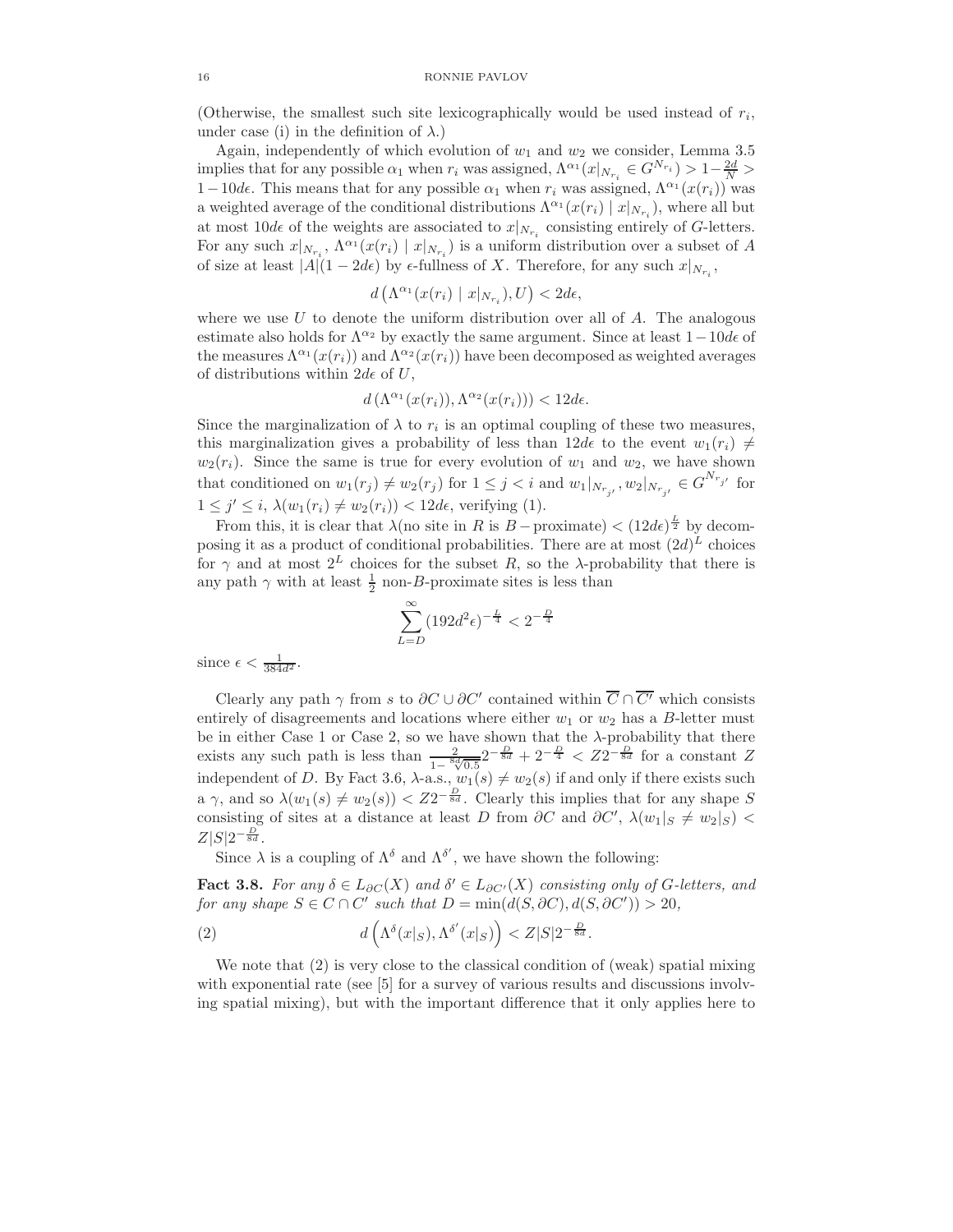boundaries consisting entirely of G-letters. To finish the proof, we must now consider general boundaries  $\eta$ . For this portion of the proof, we will use only the fact that  $d\left(\Lambda^{\delta}(x|_{S}),\Lambda^{\delta'}(x|_{S})\right)$  decays to 0 as  $D\to\infty$ , ignoring the exponential rate.

Roughly speaking, the strategy is to show that for any connected set  $C \subseteq \mathbb{Z}^d$ , any measure of maximal entropy  $\mu$  on X and for any finite shape  $S \subset C$  far from  $\partial C$ , "most" possible boundary conditions  $\eta \in L_{\partial C}(X)$  (in the sense of  $\mu$ -measure) have the following property: with very high  $\Lambda$ <sup>*n*</sup>-probability there exists a closed contour  $\delta$  of G-letters inside C such that S is contained in the interior of  $\delta$ , and  $d(S, \delta)$  is large. Then, for any such  $\eta$ , most of  $\Lambda^{\eta}(x|_S)$  can be written as a weighted average over  $\Lambda^{\delta}(x|_{S})$  for such  $\delta$ . We have already shown that  $\Lambda^{\delta}(x|_{S})$  has very little dependence on  $\delta$  consisting only of G-letters when  $d(S, \delta)$  is large, and so this will show that for "most"  $\eta$ ,  $\Lambda^{\eta}(x|_S)$  has little dependence on  $\eta$ . Therefore, by taking C larger and larger, we can write  $\mu|_S$  as a limit of weighted averages of  $\Lambda^{\eta}(x|_S)$ , and since the above shows that dependence on  $\eta$  fades as C becomes large,  $\mu|_S$  has only one possible value, showing uniqueness of  $\mu$ .

In the sequel, we use the notation  $S \leftrightarrow T$  to denote the event that there is a path of B-letters connecting some site in  $S$  to some site in  $T$ . We first need to prove the following:

**Fact 3.9.** For any measure of maximal entropy  $\mu$  on X,

(3) 
$$
\lim_{n \to \infty} \mu(0 \leftrightarrow \partial [-n, n]^d) = 0.
$$

*Proof.* For a contradiction, suppose (3) is false. Then since the events  $0 \leftrightarrow \partial [-n, n]^d$ are decreasing, there exists  $\alpha > 0$  so that for all  $n, \mu(0 \leftrightarrow \partial [-2n, 2n]^d) > \alpha$ . Then by stationarity, for each  $s \in [-n, n]^d$ ,  $\mu(s \leftrightarrow (s + \partial [-2n, 2n]^d)) > \alpha$ . Since  $s + [-2n, 2n]^d \supseteq [-n, n]^d$ ,  $s \leftrightarrow (s + \partial[-2n, 2n]^d)$  implies  $s \leftrightarrow \partial[-n, n]^d$ , and so  $\mu(s \leftrightarrow \partial[-n,n]^d) > \alpha$  for all  $s \in [-n,n]^d$ . Then

(4) 
$$
\mu\left(|\{s \in [-n,n]^d : s \leftrightarrow \partial[-n,n]^d\}| > 0.5\alpha|[-n,n]^d|\right) > 0.5\alpha.
$$

Since  $\mu$  is an MRF with conditional probabilities  $\{\Lambda^{\delta}\}\,$ , we may write  $\mu|_{[-n,n]^d}$  as a weighted average:

$$
\mu|_{[-n,n]^d} = \sum \alpha_i \Lambda^{\delta_i},
$$

where  $\delta_i$  ranges over configurations in  $L_{\partial[-n,n]^d}(X)$  (and  $\alpha_i = \mu([\delta_i])$ .) By (4), at least  $0.25\alpha$  of the weights  $\alpha_i$  are associated to  $\delta_i$  for which

(5) 
$$
\Lambda^{\delta_i}(|\{s \in [-n,n]^d : s \leftrightarrow \partial[-n,n]^d\}| > 0.5\alpha|[-n,n]^d|) > 0.25\alpha.
$$

In other words, if we denote the set of  $\delta_i$  which satisfy (5) by P, then  $\mu([P]) >$ 0.25α. Make the notation  $K = |\{w \in L_{[-n-1,n+1]^d}(X) : w|_{\partial [-n,n]^d} \in P\}|$ . Recall that  $\sum_{w \in L_{[-n-1,n+1]^d}(X)} - \mu([w]) \log \mu([w]) \ge |[-n-1,n+1]^d | h(\mu)$ , which equals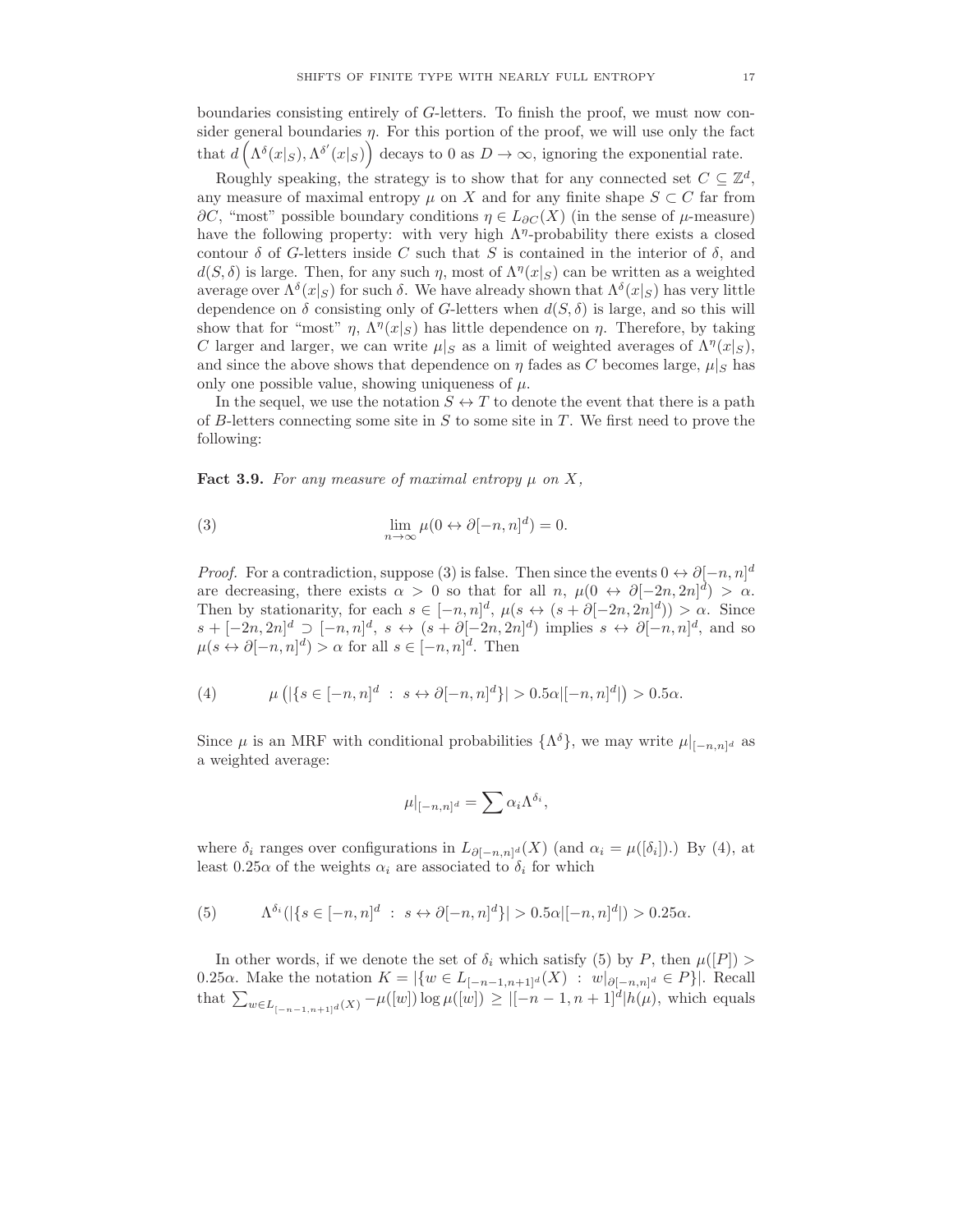$|[-n-1,n+1]^d|h(X)$  since  $\mu$  is a measure of maximal entropy. Then

(6) 
$$
|[-n-1, n+1]^d | h(X) \leq \sum_{w \in L_{[-n-1, n+1]^d}(X)} -\mu([w]) \log \mu([w]) =
$$

$$
\sum_{\delta \in P^c} \sum_{w \in L_{[-n-1, n+1]^d}(X), w|_{\partial [-n, n]^d} = \delta} -\mu([w]) \log \mu([w])
$$

$$
+ \sum_{\delta \in P} \sum_{w \in L_{[-n-1, n+1]^d}(X), w|_{\partial [-n, n]^d} = \delta} -\mu([w]) \log \mu([w])
$$

$$
\leq (1 - 0.25\alpha) \log |L_{[-n-1, n+1]^d}(X)| + 0.25\alpha \log K - \log(0.25\alpha),
$$

where the last inequality uses the easily checked fact that for any finite set of reals  $S = \{s_1, \ldots, s_k\}$  with sum  $s, \sum(-g_i \log s_i) \leq s(\log k - \log s)$ .

By definition of topological entropy, for any  $\eta > 0$ , there exists  $N_{\eta}$  such that  $(1 - 0.25\eta\alpha) \log |L_{[-n,n]^d}(X)| < |[-n,n]^d |h(X) + \log(0.25\alpha)$  for  $n > N_\eta$ . This means, in particular, that for  $n \geq N_{\eta}$ ,

$$
(1 - 0.25\eta\alpha) \log |L_{[-n-1,n+1]^d}(X)| < |[-n-1,n+1]^d |h(X) + \log(0.25\alpha)
$$
  
\n
$$
\leq (1 - 0.25\alpha) \log |L_{[-n-1,n+1]^d}(X)| + 0.25\alpha \log K \quad \text{(by (6))}
$$
  
\n
$$
\implies \log K > (1 - \eta) \log |L_{[-n-1,n+1]^d}(X)|.
$$

Therefore, for  $n > N_{\eta}$ ,  $K > |L_{[-n-1,n+1]^d}(X)|^{1-\eta}$ . Since there are fewer than  $|A|^{|\partial[-n,n]^d|}$  elements of P, there exists  $\delta \in P$  and a set of at least  $\frac{|L_{[-n-1,n+1]^d}(X)|^{1-\eta}}{|A|^{|\partial[-n,n]^d|}}$  $|A|^{|\partial[-n,n]^d|}$ configurations w for which  $w\delta \in L(X)$ . Then, since  $\delta$  satisfies (5), there is a set of configurations  $S \subseteq L_{[-n,n]^d}(X)$  of size at least  $\frac{0.25\alpha |L_{[-n-1,n+1]^d}(X)|^{1-\eta}}{|A||\partial[-n,n]^d|}$  $\frac{|-n-1,n+1|^{a(1)}\cdot n}{|A||b(-n,n)|^d}$ , each of which contains at least  $0.5\alpha|[-n,n]^d|$  sites connected to  $\partial[-n,n]^d$  by paths of B-letters.

We now perform a very similar replacement procedure to the one used in the proof of Lemma 3.5. We will not give an exact description, and just summarize the changes from the previous procedure. Consider any  $u \in S$ , and take  $C_i(u)$ ,  $1 \leq i \leq k$ , to be the maximal connected components of locations of B-letters in u which have nonempty intersection with  $\partial [-n, n]^d$ . Since  $u \in S$ ,  $\sum |C_i(u)| >$  $[0.5\alpha]$ [-n, n]<sup>d</sup>]. For each i, define  $B_i(u)$  to be the subconfiguration  $u|_{C_i(u)}$  of u occupying  $C_i(u)$ . Then, remove all  $B_i(u)$  from u, and fill the holes in various ways using the same procedure as in Lemma 3.5, where each site s is filled with a G-letter which encodes the information about the B-letter  $u(s)$  and whether s was on the boundary of its component  $C_i(u)$  or in the interior. As in Lemma 3.5, this yields a set  $f(u) \subseteq L_{[-n,n]^d}(X)$  of configurations of size at least  $N^{0.5\alpha|[-n,n]^d}$ , where  $N > \frac{1}{5\epsilon}$ . Here, we will actually only need the fact that  $N > 2$ . Therefore,

$$
\sum_{u} |f(u)| > |S| 2^{0.5\alpha |[-n,n]^d|}.
$$

In Lemma 3.5, we showed that all of the sets  $f(u)$  were disjoint, which is not necessarily the case here. However, it is still true that if there exist  $C_i(u)$  and  $C_j(u')$ which are unequal but have nonempty intersection, then  $f(u) \cap f(u') = \emptyset$ . It is also still true that if there exist  $C_i(u)$  and  $C_j(u')$  which are equal, but  $B_i(u) \neq B_j(u')$ , then  $f(u) \cap f(u') = \emptyset$ . The only new case under which  $f(u)$  and  $f(u')$  might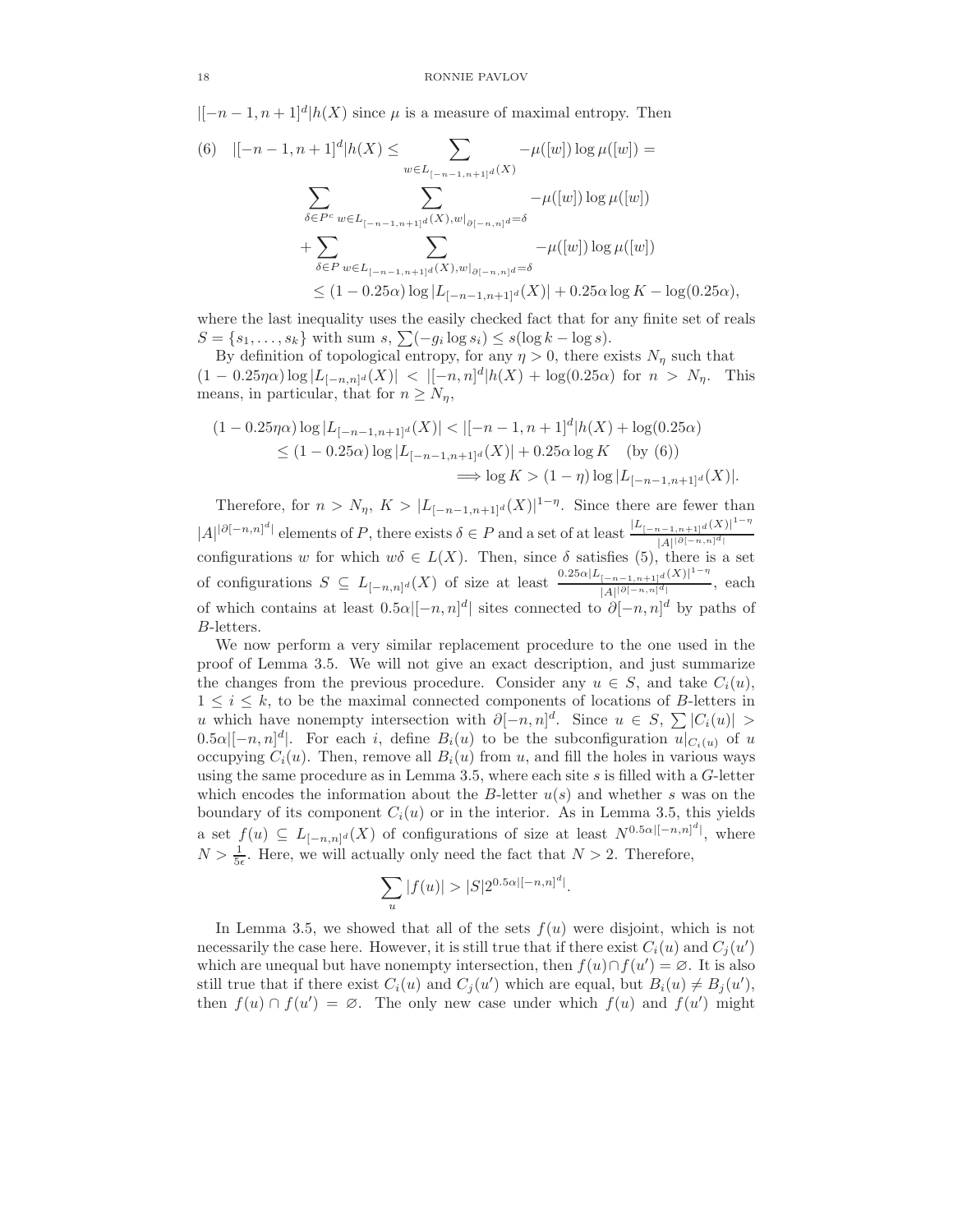not be disjoint is if all pairs  $C_i(u)$  and  $C_j(u')$  are either disjoint or equal, and if  $B_i(u) = B_i(u')$  whenever  $C_i(u) = C_j(u')$ ; suppose we are in this case. Fix any  $v \in L_{[-n,n]^d}(X)$ , and let us bound the size of  $F_v := \{u : v \in f(u)\}\$  from above.

For each  $s \in \partial [-n, n]^d$ , either s is in some  $C_i(u_s)$  for  $u_s \in F_v$  or not. If it is, then by the above analysis, then denote the configuration  $B_i(u_s)$  by  $B(s)$ . By the above analysis, for every  $u \in F_v$ , either  $B(s) = B_i(u)$  for some i or all  $B_i(u)$  are disjoint from  $B(s)$  (in particular, this would imply that no  $B_i(u)$  contains s). This in turn implies that for every  $u \in F_v$ , the set  $\{B_i(u)\}\$ is just a subset of  $\{B(s)\}_{s \in \partial[-n,n]^d}$ . Since knowing  ${B_i(u)}$  along with v uniquely determines u, and since there are at most  $|\partial[-n,n]^d|$  sets  $B(s)$ ,  $|F_v| \leq 2^{|\partial[-n,n]^d|}$ . In other words, each v is in at most  $2^{|\partial[-n,n]^d|}$  of the sets  $f(u)$ . Since this is true for any v, we have shown that

$$
|L_{[-n-1,n+1]^d}(X)| \ge \frac{\sum_{u} |f(u)|}{2^{|\partial[-n,n]^d|}} \ge \frac{|S|2^{0.5\alpha[[-n-1,n+1]^d|}}{2^{|\partial[-n,n]^d|}}
$$
  

$$
\ge |L_{[-n-1,n+1]^d}(X)|^{1-\eta} \frac{0.25\alpha 2^{0.5\alpha[[-n-1,n+1]^d|}}{(2|A|)^{|\partial[-n,n]^d|}}
$$
  

$$
\implies |L_{[-n-1,n+1]^d}(X)| \ge \left(\frac{0.25\alpha 2^{0.5\alpha[[-n-1,n+1]^d|}}{(2|A|)^{|\partial[-n,n]^d|}}\right)^{\eta^{-1}}.
$$

However, since  $|L_{[-n-1,n+1]^d}(X)| < |A|^{|[-n-1,n+1]^d}$ , this clearly gives a contradiction for small enough  $\eta$  and sufficiently large n (both larger than  $N_{\eta}$  and large enough so that  $\frac{|\partial[-n,n]^d|}{|[-n,n]^d|}$  is much smaller than 0.5 $\alpha$ ). Therefore, our original assumption was wrong and (3) is true, i.e.  $\lim_{n\to\infty}\mu(0\leftrightarrow\partial[-n,n]^d)=0$ .

 $\Box$ 

We are now ready to complete the proof of  $(A)$ . Choose  $\mu$  to be any measure of maximal entropy on X, and fix any k, l, and  $\epsilon > 0$ . By Fact 3.9, we can choose  $n > k + l$  large enough that  $\mu(0 \leftrightarrow \partial [-n-k-l, n+k+l]^d) < \frac{\epsilon}{|[-k-l, k+l]^d|}$ . Then by stationarity of  $\mu$ ,  $\mu(v \leftrightarrow v + \partial[-n-k-l,n+k+l]^d) < \frac{\epsilon}{|[-k-l,k+l]^d|}$  for all  $v \in [-k-l, k+l]^d$ . Since  $[-n, n]^d \subseteq v + [-n-k-l, n+k+l]^d$  for all such v, the event  $v \leftrightarrow \partial[-n,n]^d$  is contained in the event  $v \leftrightarrow v+\partial[-n-k-l,n+k+l]^d$  for all such v, and so  $\mu(v \leftrightarrow \partial [-n, n]^d) < \frac{\epsilon}{|[-k-l, k+l]^d|}$ . Summing over all  $v \in [-k-l, k+l]^d$ yields  $\mu([-k-l, k+l]^d \leftrightarrow \partial [-n, n]^d) < \epsilon$ .

This implies that for any n, there is a set  $U_n \subseteq L_{[-n,n]^d}(X)$  with  $\mu([U_n]) > 1-\epsilon$ for which any  $w \in U_n$  contains a closed contour consisting entirely of G-letters containing  $[-k-l, k+l]^d$  in its interior. For any  $w \in U_n$ , if  $\{\gamma_i\} = \{\partial S_i\}$  is the collection of all such contours, then clearly  $\gamma(w) := \partial(\bigcup S_i)$  is the unique maximal such contour, i.e. any other such closed contour  $\gamma'$  for w is contained in the interior of  $\gamma(w)$ . Define  $B(w)$  to consist of the set of all sites of  $[-n, n]^d$ on or outside  $\gamma(w)$ , and  $D(w) = w|_{B(w)}$ . We note that  $[U_n]$  can be written as a disjoint union of the sets  $[L_{[-n,n]^d}(X) \cap \langle D(w) \rangle]$  over all possible choices for  $D(w)$ . (For clarity, we note that  $L_{[-n,n]^d}(X) \cap \langle D(w) \rangle$  consists of all words x in  $L_{[-n,n]^d}(X)$  for which  $x|_{B(w)} = D(w)$ .) This means that  $\mu$ , restricted to  $U_n$ and then marginalized to  $[-k, k]^d$ , can be written as a weighted average of the conditional measures  $\mu\left(x|_{[-k,k]^d} \mid [D(w)]\right)$  over possible values of  $D(w)$ , and since  $\mu$  is an MRF, this is actually a weighted average of  $\Lambda^{\gamma(w)}|_{[-k,k]^d}$ .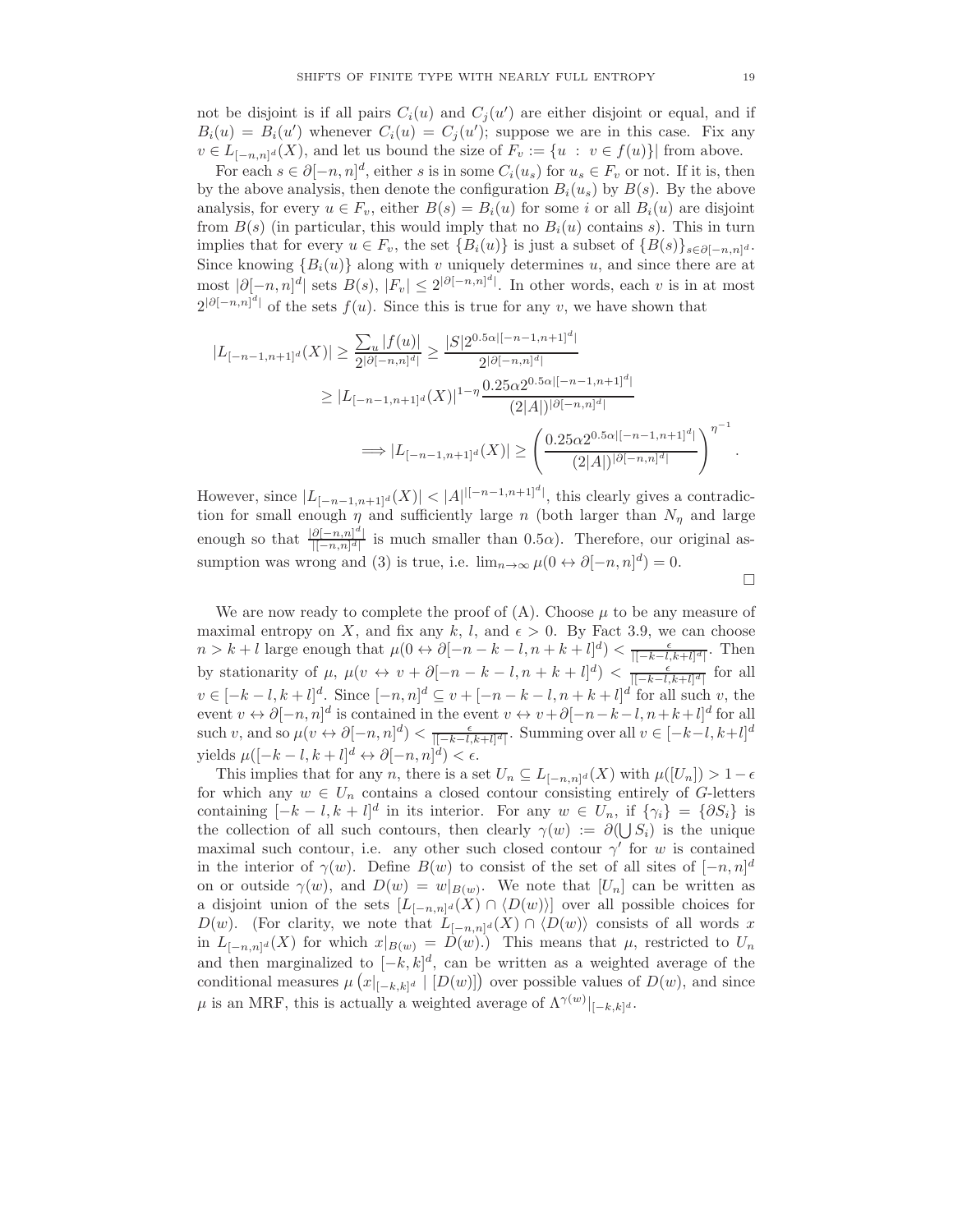However, each  $\gamma(w)$  is a closed contour of G-letters with distance greater than l from  $[-k, k]^d$ , and so by Fact 3.8, for any  $\gamma(w)$  and any  $\eta \in L_{\partial[-n,n]^d}(X)$  consisting only of G-letters,

(7) 
$$
d\left(\Lambda^{\gamma(w)}|_{[-k,k]^d},\Lambda^{\eta}|_{[-k,k]^d}\right) < Z|[-k,k]^d|2^{-\frac{l}{8d}}.
$$

Since the set  $U_n$  has  $\mu$ -measure at least  $1 - \epsilon$ , and since  $\mu|_{[-k,k]^d}$  restricted to  $U_n$ can be decomposed as a weighted average of measures  $\Lambda^{\gamma(w)}|_{[-k,k]^d}$ , (7) implies that

(8) 
$$
d(\mu|_{[-k,k]^d}, \Lambda^{\eta}|_{[-k,k]^d}) < Z|[-k,k]^d|2^{-\frac{l}{8d}} + \epsilon.
$$

By taking  $l \to \infty$  and  $\epsilon \to 0$  (thus forcing  $n \to \infty$ , since n was chosen larger than  $k + l$ , we see that  $\mu|_{[-k,k]^d}$  is in fact uniquely determined by the conditional probabilities  $\Lambda^{\delta}$ . Since k was arbitrary,  $\mu$  is the unique MRF with conditional probabilities  $\Lambda^{\delta}$ , implying by Proposition 2.16 that  $\mu$  is the unique measure of maximal entropy on  $X$ , proving  $(A)$ .

 $\Box$ 

We now state two easy corollaries of the proof of (A), which will be useful later for the proofs of  $(B)$  -  $(E)$ .

**Corollary 3.10.** If X is an  $\epsilon_d$ -full nearest neighbor  $\mathbb{Z}^d$  SFT with unique m.m.e.  $\mu$ , then  $\mu$  is the (unique) weak limit (as  $n \to \infty$ ) of  $\Lambda^{\eta_n}$  for any sequence  $\eta_n \in$  $L_{\partial[-n,n]^d}(X)$  of boundary configurations consisting only of G-letters.

*Proof.* Choose any such sequence  $\eta_n$ . For any k, (8) implies that as  $n \to \infty$ ,  $\Lambda^{\eta_n}$  is that as n  $\to \infty$ ,  $\Lambda^{\eta_n}|_{[-k,k]^d}$  approaches  $\mu|_{[-k,k]^d}$  weakly. Therefore,  $\Lambda^{\eta_n} \to \mu$ .

Corollary 3.11. If X is an  $\epsilon_d$ -full nearest neighbor  $\mathbb{Z}^d$  SFT with unique m.m.e.  $\mu$ , then any configuration  $u \in L(X)$  containing only G-letters on its inner boundary has positive  $\mu$ -measure.

*Proof.* Consider any such configuration  $u \in L_S(X)$ . It was shown in the proof of (A) that there exists  $T \supset S$  and a closed contour  $\delta \in L_{\partial T}$  of G-letters containing S for which  $\mu([\delta]) > 0$ . (Specifically, take k, l, n large enough that  $S \subseteq [-k-l, k+l]^d$  and  $\mu([U_n]) > 0$ , choose  $w \in U_n$  with  $\mu([w]) > 0$ , and then take  $\delta = \gamma(w)$ .) Since the concatenation  $u\delta$  has inner boundary consisting only of G-letters, by Corollary 3.4 it is globally admissible. Therefore, there exists a configuration  $v \in L(X)$  with  $v|_{S} = u$  and  $v|_{\partial T} = \delta$ , implying that  $\Lambda^{\delta}([u]) > 0$ . Then  $\mu([u]) \geq \mu([u\delta]) =$  $\mu([\delta])\mu([u] \mid [\delta]) = \mu([\delta])\Lambda^{\delta}([\mu]) > 0.$ 

Remark 3.12. At first glance, our argument may appear to be an extension of the main reuslt from [2], which guaranteed uniqueness of MRFs corresponding to certain classes of conditional probabilities. However, this is not the case; even for  $\epsilon$ arbitrarily close to 0,  $\epsilon$ -full SFTs may still support multiple MRFs with the same conditional probabilities  $\Lambda^{\delta}$ , some corresponding to limits of boundary conditions involving B-letters. (For instance, in Example 2.33, both the point mass at  $0^{\mathbb{Z}^d}$ and the Bernoulli measure of maximal entropy on  $\{1, \ldots, n\}^{\mathbb{Z}^d}$  are MRFs with conditional probabilities  $\Lambda^{\delta}$ .) We very much need the extra condition of maximal entropy to rule out all but one of these MRFs as "degenerate."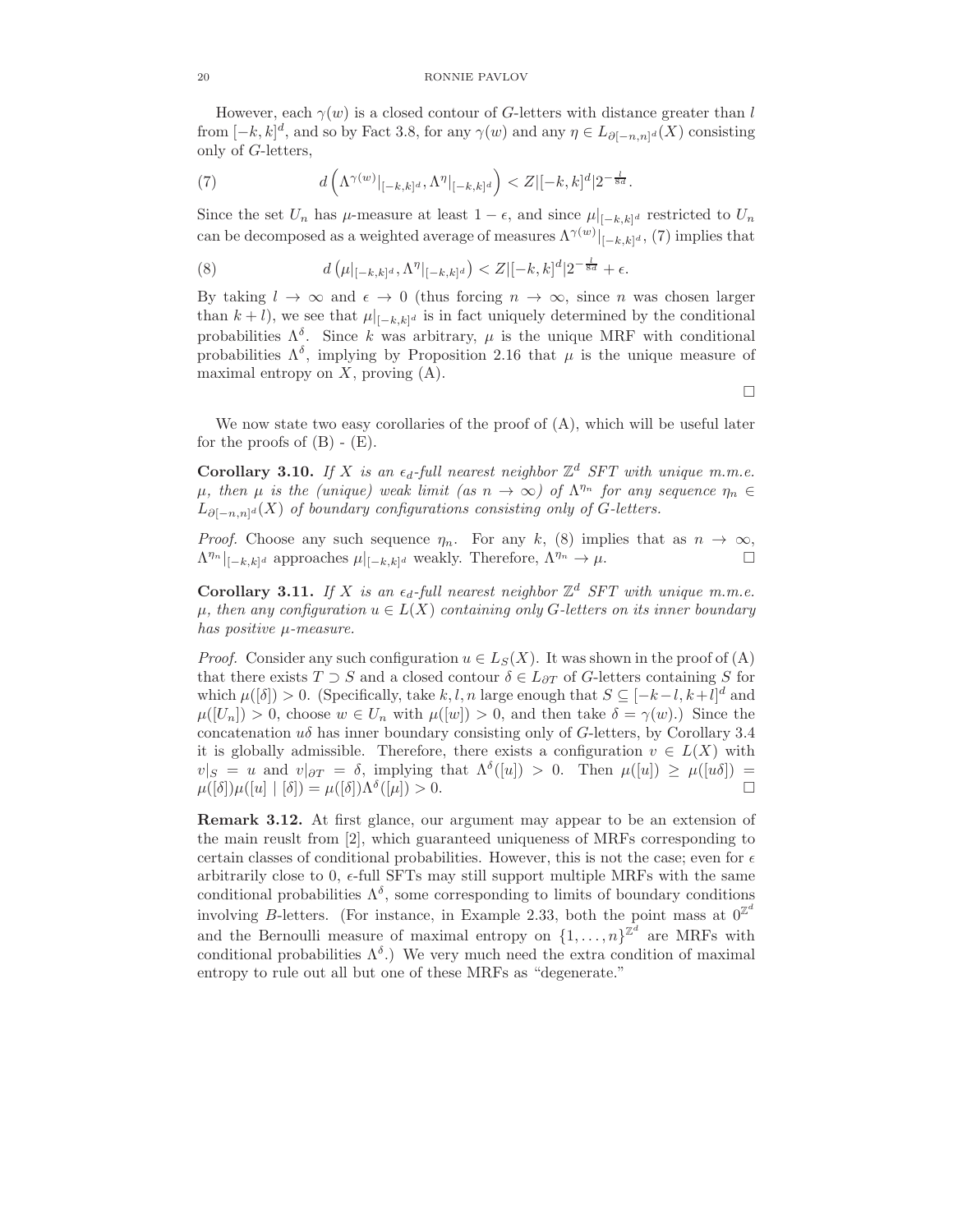*Proof of (B).* Our strategy is to first show that we can compute  $h(X)$  by taking the exponential growth rate of globally admissible configurations whose boundaries contain only G-letters, and that we can bound the rate at which these approximations approach  $h(X)$ . Then, we can easily write an algorithm which counts such configurations, since by Corollary 3.4, a configuration with boundary containing only G-letters is globally admissible iff it is locally admissible.

Fix any *n*, and denote by  $\Gamma$  the set  $\partial [1, n]^d$ . For any  $\delta \in L_{\Gamma}(X)$ , we will show that  $|L_{[1,n]^d}(X) \cap \langle \delta \rangle| \leq |L_{[1,n]^d}(X) \cap \langle G^{\Gamma} \rangle|$ , i.e. the number of globally admissible configurations with shape  $[1, n]^d$  whose restriction to  $\Gamma$  equals  $\delta$  is less than or equal to the number of globally admissible configurations with shape  $[1, n]^d$ whose restriction to  $\Gamma$  consists entirely of G-letters. The proof involves a similar replacement procedure as in the proof of Lemma 3.5; the difference is that for any  $u \in L_{[1,n]^d}(X) \cap \langle \delta \rangle$ , we will define only a single configuration  $f(u)$  in  $L_{[1,n]^d}(X)$ , rather than a set. Take  $C_i(u)$ ,  $1 \leq i \leq k(u)$ , to be the set of maximal connected components of locations of  $B$ -letters in  $u$  which have nonempty intersection with Γ, and for each *i* define  $B_i(u) = u|_{C_i(u)}$  to be the subconfiguration of *u* occupying  $C_i(u)$ . Just as in the proof of Lemma 3.5, remove all  $B_i(u)$  from u, and fill the holes with words of G-letters, where the letter chosen to fill a site s encodes the letter  $u(s)$ and the information of whether s was on the boundary of its component  $C_i(u)$  or in the interior. For exactly the same reasons as in Lemma 3.5,  $u \neq u' \Rightarrow f(u) \neq f(u')$ . We also note that all  $f(u)$  are in  $L_{[1,n]^d}(X) \cap \langle G^{\Gamma} \rangle$ , meaning that their restrictions to  $\Gamma$  consist entirely of G-letters.

We have then shown that  $|L_{[1,n]^d}(X) \cap \langle \delta \rangle| \leq |L_{[1,n]^d}(X) \cap \langle G^{\Gamma} \rangle|$ . By summing over all choices for  $\delta$ , we see that  $|L_{[1,n]^d}(X)| \leq |A|^{\vert \Gamma \vert} |L_{[1,n]^d}(X) \cap \langle G^{\Gamma} \rangle$ . This means that

$$
(9) \quad h(X) \leq \frac{1}{n^d} \log |L_{[1,n]^d}(X)| \leq \frac{1}{n^d} \left( \log |L_{[1,n]^d}(X) \cap \langle G^{\Gamma} \rangle | + |\Gamma| \log |A| \right) \\ \leq \frac{1}{n^d} \left( \log |L_{[1,n]^d}(X) \cap \langle G^{\Gamma} \rangle | \right) + \frac{2d \log |A|}{n}.
$$

We now make a simple observation: for any k and any configurations  $w_v \in$  $L_{[1,n]^d}(X) \cap \langle G^{\Gamma} \rangle$ ,  $v \in [1,k]^d$ , define the concatenation u of all  $w_v$ , which has shape  $\bigcup_{v} \prod_{i=1}^{n} [1+(v_i-1)(n+1), v_i(n+1)-1]$  and is defined by  $u|_{\prod_{i=1}^{n} [(1+(v_i-1)(n+1), v_i(n+1)-1]}$  $w<sub>v</sub>$ . Then u is made up of a union of locally admissible configurations where each pair is separated by a distance of at least 1, so it is locally admissible. Then by Corollary 3.4, since the outer boundary of u consists only of  $G$ -letters and  $|A|(1-(2d+1)\epsilon) \geq 1$ , u is also globally admissible, meaning in particular that it is a subconfiguration of a configuration in  $L_{[1,k(n+1)]^d}(X)$ . This implies that for any  $k > 0$ ,

$$
|L_{[1,k(n+1)]^d}(X)| \ge |L_{[1,n]^d}(X) \cap \langle G^{\Gamma} \rangle|^{k^d}.
$$

By taking logs of each side, dividing by  $(k(n+1))<sup>d</sup>$ , and letting  $k \to \infty$ , we see that

(10) 
$$
h(X) \geq \frac{1}{(n+1)^d} \left( \log |L_{[1,n]^d}(X) \cap \langle G^{\Gamma} \rangle | \right).
$$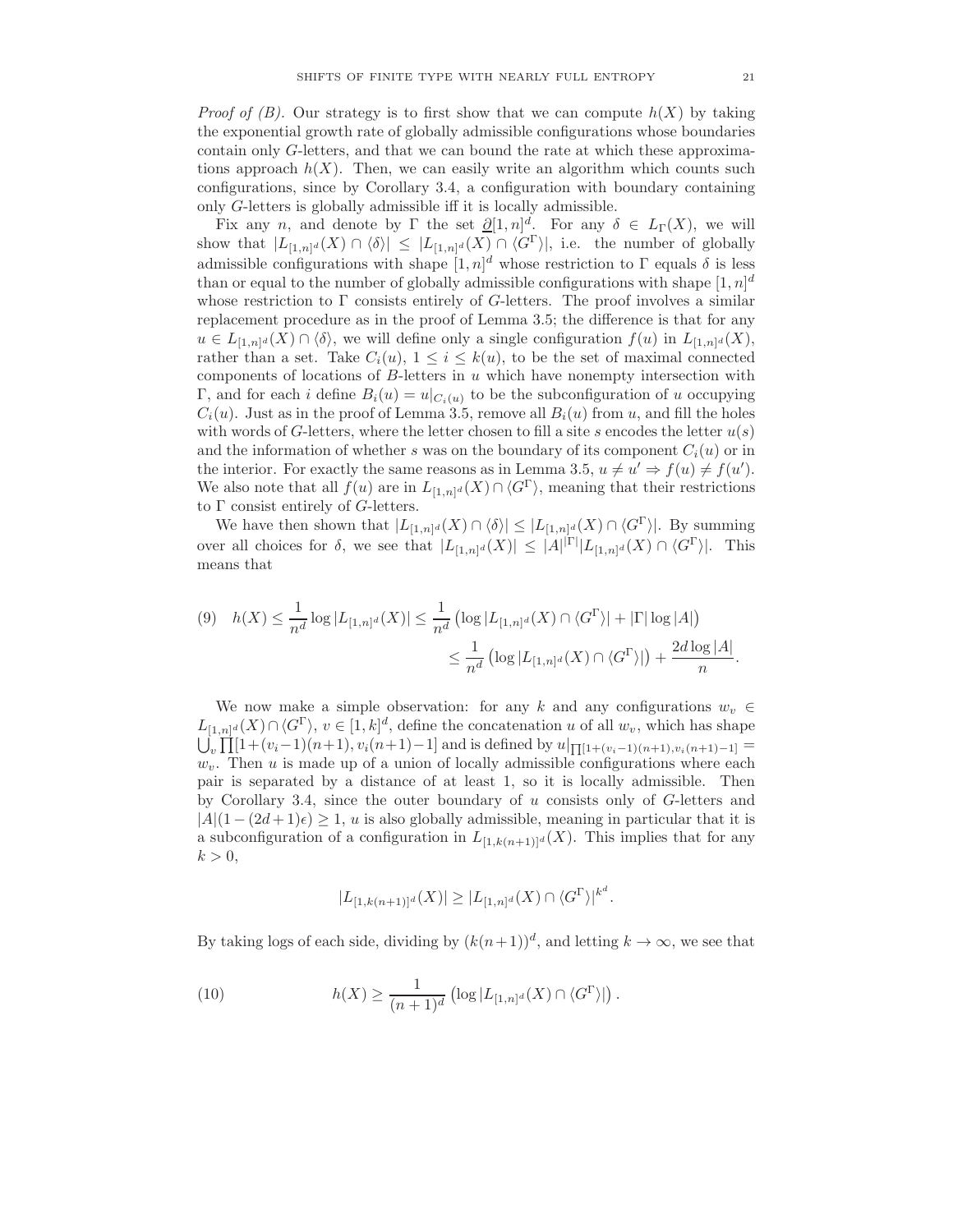#### 22 RONNIE PAVLOV

The upper and lower bounds on  $h(X)$  given by (9) and (10) differ by

$$
(11) \quad \frac{2d\log|A|}{n} + \left(\frac{1}{n^d} - \frac{1}{(n+1)^d}\right) \log\left(|L_{[1,n]^d}(X) \cap \langle G^{\Gamma} \rangle|\right) \le \frac{2d\log|A|}{n} + \frac{(n+1)^d - n^d}{n^d(n+1)^d} n^d \log|A| \le \frac{2d\log|A|}{n} + \frac{d(n+1)^{d-1}}{(n+1)^d} \log|A| \le \frac{3d\log|A|}{n}
$$

.

 $\Box$ 

Since  $\frac{1}{n^d} \log (|L_{[1,n]^d}(X) \cap \langle G^{\Gamma} \rangle|)$  is between the bounds from (9) and (10), it is within  $\frac{3d \log |A|}{n}$  of  $h(X)$ . And by Corollary 3.4,  $\log (|L_{[1,n]^d}(X) \cap \langle G^{\Gamma} \rangle|) =$  $\log (|LA_{[1,n]^d}(X) \cap \langle G^{\Gamma} \rangle|)$ . Finally, we note that  $\log (|LA_{[1,n]^d}(X) \cap \langle G^{\Gamma} \rangle|)$  can be computed algorithmically, in  $|A|^{n^d(1+o(1))}$  steps, by simply writing down all possible configurations with alphabet A and shape  $[1,n]^d$  and counting those which are locally admissible and have restriction to  $\Gamma$  consisting only of G-letters.

Since we may invest  $|A|^{n^d(1+o(1))}$  steps to get an approximation to  $h(X)$  with tolerance  $\frac{3d \log |A|}{n}$ , clearly  $h(X)$  is computable in time  $|A|^{(3d \log |A|n)^d(1+o(1))}$ , verifying (B).

*Proof of (C)*. For any n, we define  $X_n$  to be the  $\mathbb{Z}^d$  SFT consisting of all points of  $X$  in which all connected components of  $B$ -letters have size less than  $n$ . We will show that each  $X_n$  has the UFP and that  $h(X_n) \to h(X)$  as  $n \to \infty$ .

We first verify that  $X_n$  has the UFP with distance 2n. Consider any  $k, l$  with  $l >$  $k+3n$  and any configurations  $w \in L_{[-k,k]^d}(X_n)$  and  $w' \in L_{[-l,l]^d \setminus [-k-2n,k+2n]^d}(X_n)$ . We will exhibit  $x \in X_n$  with  $x|_{[-k,k]^d} = w$  and  $x|_{[-l,l]^d \setminus [-k-2n,k+2n]^d} = w'$ , proving the UFP. (This is not exactly the definition of the UFP we gave earlier, which involved configurations on  $[-k, k]^d$  and  $\mathbb{Z}^d \setminus [-k - 2n, k + 2n]^d$ , but clearly one can take limits as  $l \to \infty$ .)

We first use the fact that  $w, w'$  are globally admissible in  $X_n$  to extend them to configurations  $v \in L_{[-k-n+1,k+n-1]^d}$  and  $v' \in L_{[-l,l]^d \setminus [-k-n-1,k+n+1]^d}$  respectively. Then, in both  $v$  and  $v'$ , remove any connected components of  $B$ -letters which have empty intersection with  $w$  or  $w'$ . Fill these with  $G$ -letters in some locally admissible way, in the same way as in several arguments thus far, creating new configurations  $u$ and  $u'$  respectively. Since connected components of B-letters in  $X_n$  must have size less than n,  $u|_{\underline{\partial}[-k-n+1,k+n-1]^d}$  and  $u'|_{\underline{\partial}[-k-n-1,k+n+1]^d}$  consist only of G-letters. (If this were not the case, then either  $u$  contained a connected component of  $B$ letters intersecting both  $[-k, k]^d$  and  $\underline{\partial}[-k - n + 1, k + n - 1]^d$  or u' contained a connected component of B-letters intersecting both  $[-l, l]^d \setminus [-k-2n, k+2n]^d$  and  $\underline{\partial}[-k-n-1,k+n+1]^d$ , and in either case such a component would have had size at least n, which is impossible since  $v, v' \in L(X_n)$ .) Then by Corollary 3.4, the empty region  $\underline{\partial}[-k-n,k+n]^d$  between u and u' can be filled with G-letters in a locally admissible way, creating a new locally admissible configuration  $v''$  with shape  $[-l, l]^d$ . Finally, we note that since w' was globally admissible, there exists  $x' \in X$  with  $x'|_{[-l,l]^d \setminus [-k-2n,k+2n]^d} = w'$ . Finally, we note that w' has "thickness" at least n, and that no letters on  $w'$  were changed in the construction of  $v''$ . Therefore, since  $X_n$  is an SFT defined by forbidden configurations of size at most n, the point  $x \in A^{\mathbb{Z}^d}$  defined by  $x|_{[-l,l]^d} = v''$  and  $x|_{\mathbb{Z}^d \setminus [-l,l]^d} = x'|_{\mathbb{Z}^d \setminus [-l,l]^d}$  is in  $X_n$ , and we are done. (See Figure 1 for an illustration of the creation of  $x$ .)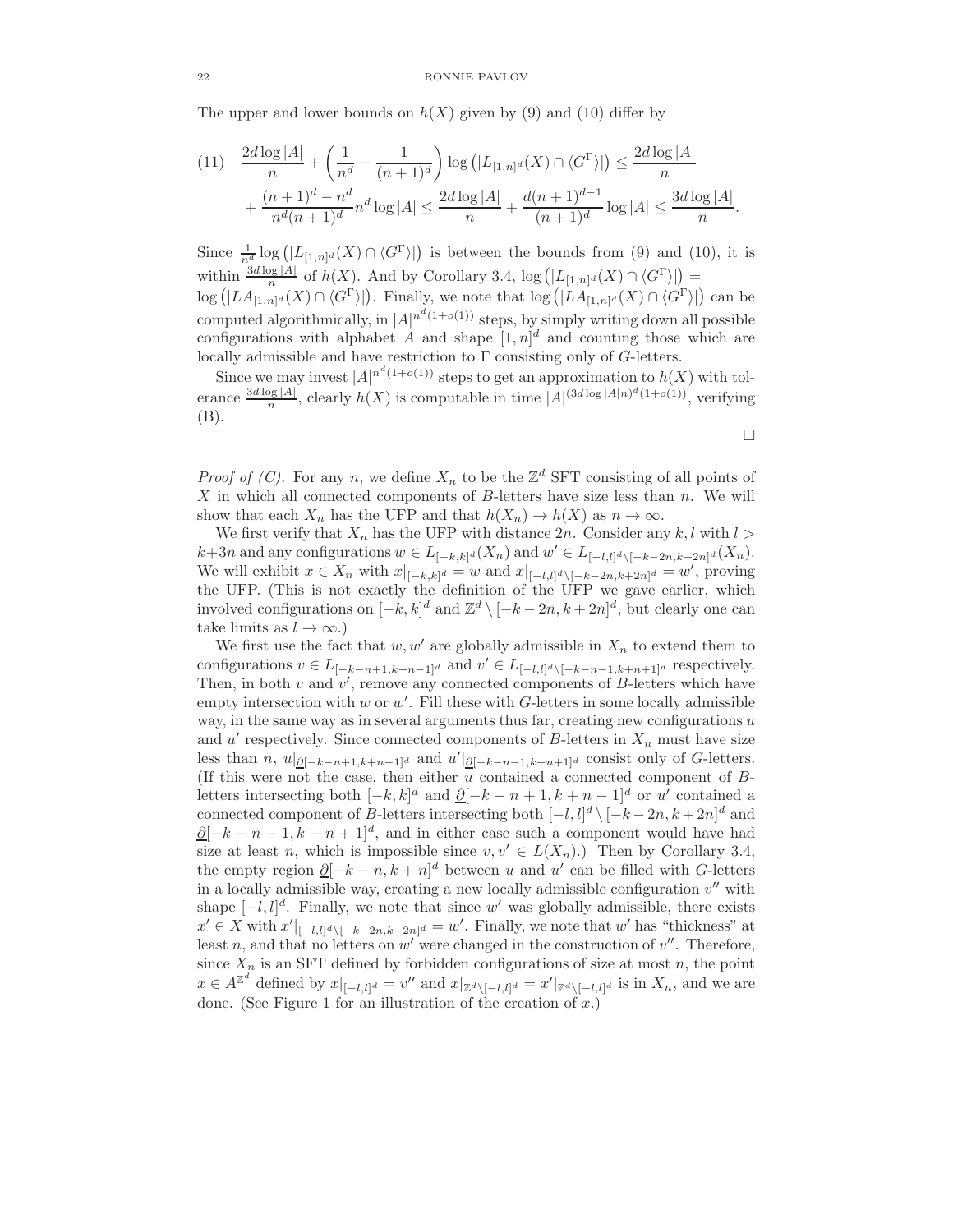

FIGURE 1. Filling between  $w$  and  $w'$  (shaded areas represent  $B$ letters, white areas represent G-letters)

We finish by verifying that  $h(X_n) \to h(X)$ . We showed in the proof of (B) that for any collection  $w_v \in L_{[1,n]^d}(X) \cap \langle G^{\underline{\partial}[1,n]^d} \rangle, v \in [1,k]^d$ , the concatenation u of all  $w_v$ , which has shape  $\bigcup_{v} \prod_{i=1}^{n} [1 + (v_i - 1)(n+1), v_i(n+1) - 1]$  and is defined by  $u|_{\prod[1+(v_i-1)(n+1),v_i(n+1)-1]} = w_v$ , is in  $L(X)$ .

To prove this fact, we invoked Corollary 3.4, which in fact says a bit more; it implies that u can be extended to a point  $x \in X$  by appending only G-letters to u. Note that since each  $w_v$  contains only  $n^d$  sites, and since all letters of x outside u are in  $G, x$  does not contain any connected components of  $B$ -letters with size more than  $n^d$ . Therefore,  $x \in X_{n^d}$ , which implies that  $u \in L(X_{n^d})$ . By counting the possible choices for the collection  $(w_v)$ , we see that

$$
|L_{[1,k(n+1)]^d}(X_{n^d})| \ge |L_{[1,n]^d}(X) \cap \langle G^{\underline{\partial}[1,n]^d} \rangle|^{k^d}.
$$

By taking logs of both sides, dividing by  $(k(n + 1))^d$ , and letting  $k \to \infty$ , we see that

$$
h(X_{n^d}) \ge \frac{1}{(n+1)^d} \log |L_{[1,n]^d}(X) \cap \langle G^{\underline{\partial}[1,n]^d} \rangle|.
$$

We now recall that in the proof of (B), we showed that  $\frac{1}{(n+1)^d} \log |L_{[1,n]^d}(X) \cap$  $\langle G\frac{\partial^{[1,n]^d}}{\partial X}\rangle$  is within  $\frac{3d\log|A|}{n}$  of  $h(X)$ , and so we have shown that  $h(X_{n^d}) \geq h(X) \frac{3d \log |A|}{n}$  for all n, implying that  $h(X_n) \to h(X)$  as  $n \to \infty$ .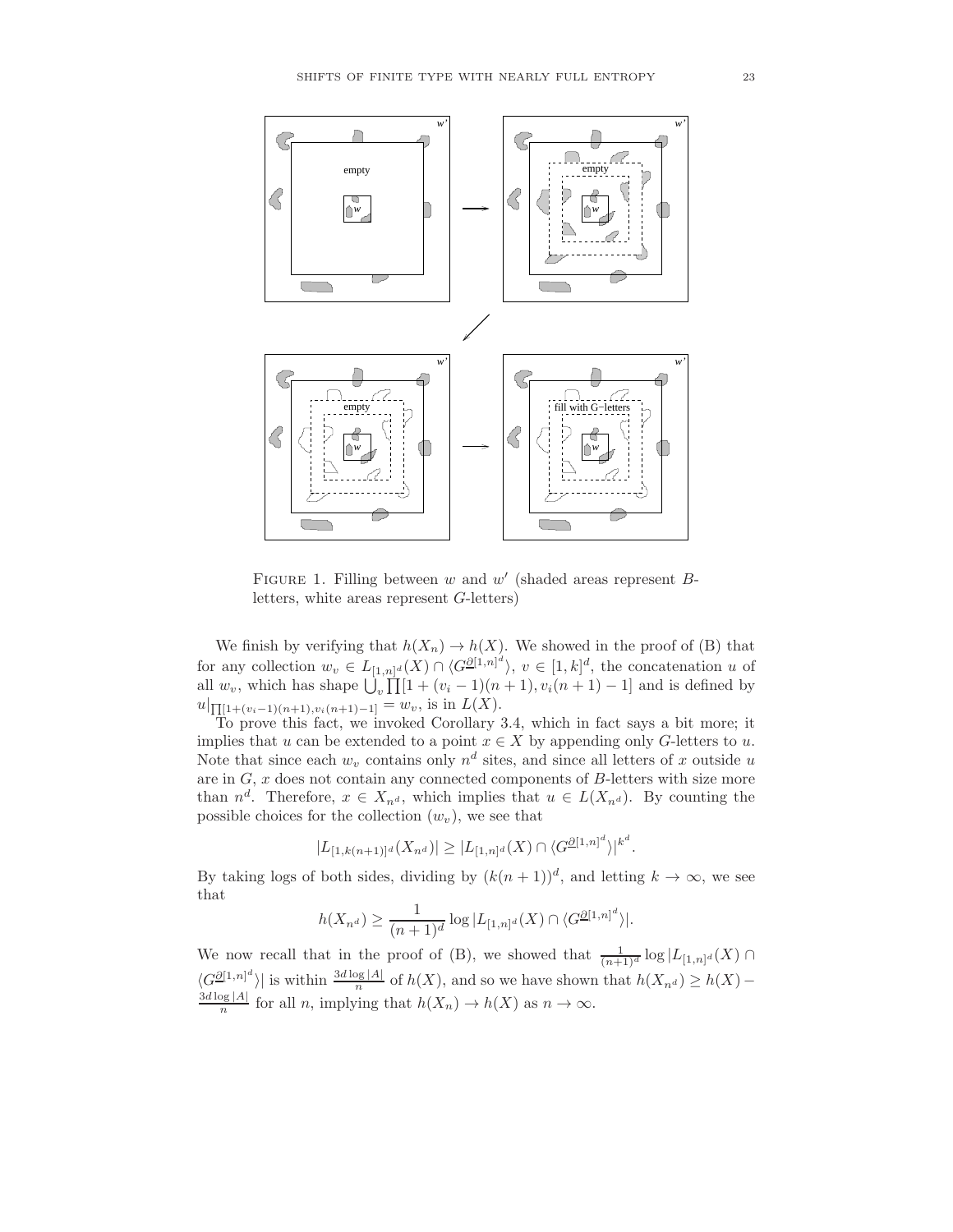For any  $\mathbb{Z}^d$  aperiodic ergodic measure-theoretic dynamical system  $(Y, \mu, S_v)$  with  $h(\mu) < h(X)$ , there then exists n for which  $h(\mu) < h(X_n)$ . We recall from Section 2 that any  $\mathbb{Z}^d$  SFT with the UFP is a measure-theoretic universal model, and so there exists a measure  $\nu$  on  $X_n$  so that  $(X_n, \nu, \sigma_v) \cong (Y, \mu, S_v)$ . Since the support of  $\nu$  is contained in  $X_n$ , clearly it is contained in X as well, and we have verified  $(C)$ .

 $\Box$ 

*Proof of (D).* We prove that  $\mu$  is Bernoulli by using the property of quite weak Bernoulli as defined in [10].

**Definition 3.13.** A measure  $\mu$  on  $A^{\mathbb{Z}^d}$  is called **quite weak Bernoulli** if for all  $\epsilon > 0$ ,

$$
\lim_{n\to\infty} d\left(\mu|_{[-n(1-\epsilon),n(1-\epsilon)]^d\cup\mathbb{Z}^d\setminus[-n,n]^d},\mu|_{[-n(1-\epsilon),n(1-\epsilon)]^d}\times\mu|_{\mathbb{Z}^d\setminus[-n,n]^d}\right)=0.
$$

It is known that quite weak Bernoulli measures are Bernoulli (for instance, in [10], they note that it implies the property of very weak Bernoulli as defined in [17], and that Theorem 1.1 of [17] shows that very weak Bernoulli measures are Bernoulli), and so it suffices to show that  $\mu$  is quite weak Bernoulli.

It is shown in [10] that  $\mu$  is quite weak Bernoulli if and only if for all  $\epsilon > 0$ ,

(12) 
$$
\lim_{n \to \infty} \min \left\{ \alpha : \mu(\{\eta \in L_{\mathbb{Z}^d \setminus [-n,n]^d}(X) : \\ d(\mu|_{[-n(1-\epsilon),n(1-\epsilon)]^d}, \mu^{\eta}|_{[-n(1-\epsilon),n(1-\epsilon)]^d}) < \alpha \} \right\} > 1 - \alpha \right\} = 0,
$$

where  $\mu^{\eta}$  is the conditional distribution on  $[-n, n]^d$  of  $\mu$  given  $\eta$ . Since  $\mu$  is an MRF with conditional probabilities  $\Lambda^{\delta}$ , we can replace  $\mu^{\eta}$  by  $\Lambda^{\delta}$ , where  $\delta := \eta|_{\partial[-n,n]^d}$ . Therefore, it suffices to show that for all  $\epsilon > 0$ ,

(13) 
$$
\lim_{n \to \infty} \min \left\{ \alpha : \mu(\lbrace \delta \in L_{\partial[-n,n]^{d}}(X) : \delta \left( \mu |_{[-n(1-\epsilon),n(1-\epsilon)]^{d}}, \Lambda^{\delta} |_{[-n(1-\epsilon),n(1-\epsilon)]^{d}} \right) < \alpha \rbrace \right\} > 1 - \alpha \right\} = 0.
$$

We first note that combining Lemma 3.5 with Corollary 3.10 yields the fact that for any finite  $T \subseteq \mathbb{Z}^d$ ,  $\mu([B^T]) \leq N^{-|T|}$ , where  $N = \lfloor \frac{1}{2}(\epsilon^{-1} - 4d - 4) \rfloor > \frac{1}{5\epsilon}$ . By summing over all possible paths of B-letters from  $\partial [-n(1-\epsilon), n(1-\epsilon)]^d$  to  $\partial [-n, n]^d$ , this implies that

$$
\mu\left([-n(1-\epsilon),n(1-\epsilon)]^d \leftrightarrow \underline{\partial}[-n,n]^d\right) \leq \sum_{L=n\epsilon}^{\infty} (2d)^L N^{-L} = \frac{2d}{N-2d} \left(\frac{2d}{N}\right)^{n\epsilon}.
$$

Since  $N > 4d$ ,  $\mu\left([-n(1-\epsilon), n(1-\epsilon)]^d \leftrightarrow \underline{\partial}[-n, n]^d\right) < 2^{-\epsilon n}$ . Therefore, with  $\mu$ probability at least  $1 - 2^{-\epsilon n}$  there exists a closed contour of G-letters containing  $[-n(1-\epsilon), n(1-\epsilon)]^d$  in its interior and contained within  $[-n, n]^d$ . Since  $\mu$  is an MRF with conditional probabilities  $\Lambda^{\delta}$ ,  $\mu|_{[-n,n]^d} = \sum_{\delta} \mu([\delta]) \Lambda^{\delta}$ , where the sum is over  $\delta \in L_{\partial[-n,n]^d}(X)$ . Clearly, there then exists a set  $S \subseteq L_{\partial[-n,n]^d}(X)$  with  $\mu([S]) > 1 - 2^{-0.5\epsilon n}$  so that for any  $\delta \in S$ , the  $\Lambda^{\delta}$ -probability that there exists a closed contour of G-letters containing  $[-n(1-\epsilon), n(1-\epsilon)]^d$  and contained in  $[-n, n]^d$ is at least  $1 - 2^{-0.5\epsilon n}$ .

As in the proof of (A), for any  $\delta \in S$  and any  $u \in L_{[-n,n]^d}(X)$  such that  $u\delta \in L(X)$ , we define  $\gamma(u)$  to be the unique maximal closed contour of G-letters contained within  $[-n, n]^d$ , which contains  $[-n(1-\epsilon), n(1-\epsilon)]^d$  with  $\Lambda^{\delta}$  probability at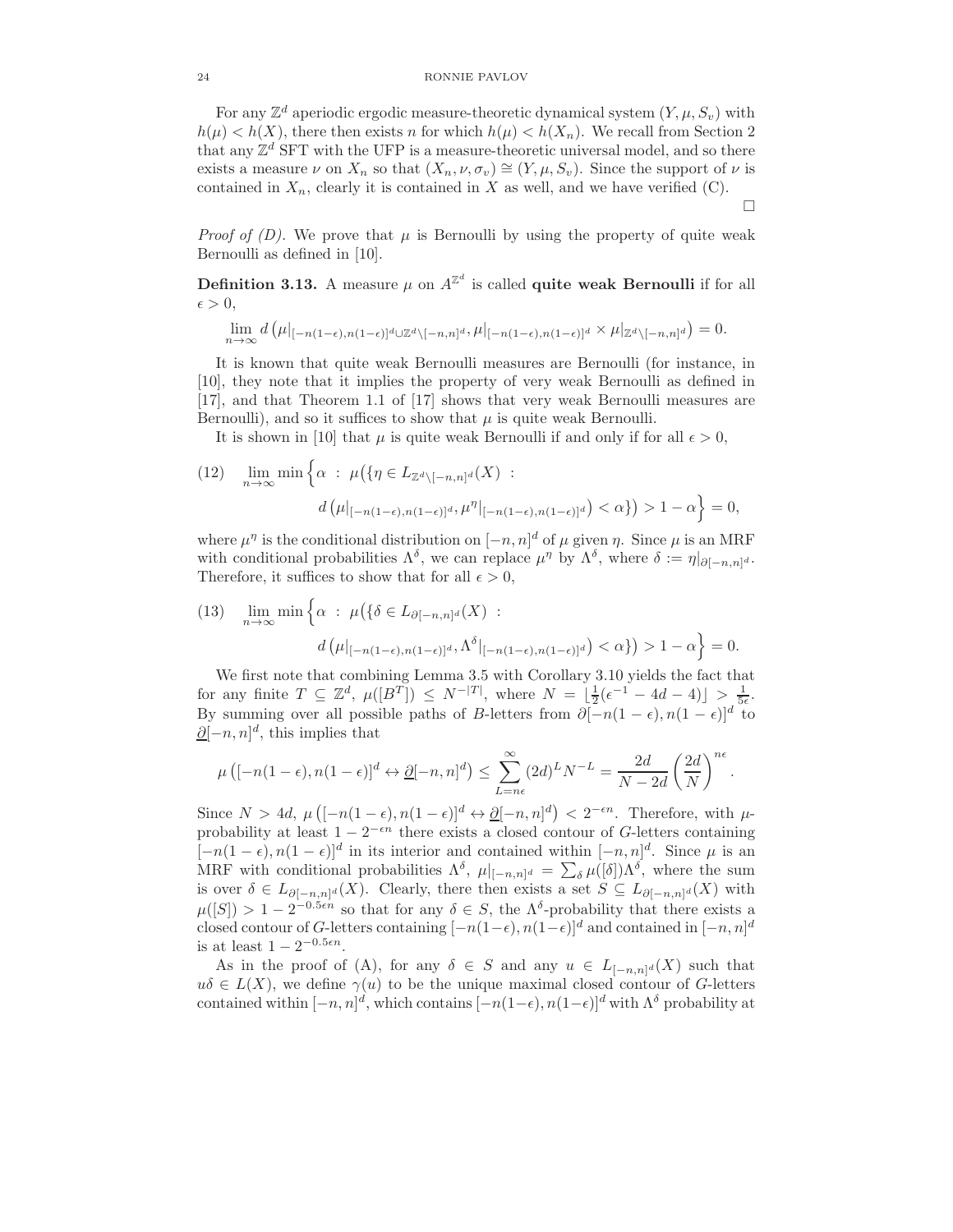least  $1-2^{-0.5\epsilon n}$  by definition of S. Also define  $B(u)$  to be the set of sites of  $[-n, n]^d$ outside  $\gamma(u)$ , and  $D(u) = u|_{B(u)}$ . Then  $\left[\{u \in L_{[-n,n]^d}(X) : u\delta \in L(X)\}\right]$  can be written as a disjoint union of sets  $[L_{[-n,n]^d}(X) \cap \langle D(u)\rangle]$ , meaning that except for a set of  $\Lambda^{\delta}$ -measure at most  $2^{-0.5\epsilon n}$ ,  $\Lambda^{\delta}|_{[-n(1-\epsilon),n(1-\epsilon)]^d}$  can be written as a weighted average of  $\mu(x|_{[-n(1-\epsilon),n(1-\epsilon)]^d} | [D(u)]$  over possible values of  $D(u)$ . Since  $\mu$  is an MRF, this is in fact a weighted average of  $\Lambda^{\gamma(u)}|_{[-n(1-\epsilon),n(1-\epsilon)]^d}$ . Finally, by Fact 3.8 from the proof of (A), for any  $\gamma(u) \neq \gamma(u')$  containing  $[-n(1-\epsilon), n(1-\epsilon)]^d$ ,

$$
d\left(\Lambda^{\gamma(u)}|_{[-n(1-2\epsilon),n(1-2\epsilon)]^d},\Lambda^{\gamma(u')}|_{[-n(1-2\epsilon),n(1-2\epsilon)]^d}\right)
$$

So, for each  $\delta \in S$ , except for a set of measure at most  $2^{-0.5\epsilon n}$ ,  $\Lambda^{\delta}|_{[-n(1-2\epsilon), n(1-2\epsilon)]^d}$ can be decomposed as a weighted average of  $\Lambda^{\gamma(u)}|_{[-n(1-2\epsilon),n(1-2\epsilon)]^d}$ , and each pair  $\Lambda^{\gamma(u)}|_{[-n(1-2\epsilon),n(1-2\epsilon)]^d}, \Lambda^{\gamma(u')}|_{[-n(1-2\epsilon),n(1-2\epsilon)]^d}$  has total variational distance less than  $Z(2n)^d 2^{-\frac{n\epsilon}{8d}}$  for some universal constant Z. Therefore, for any  $\delta, \delta' \in S$ , the pair  $\Lambda^{\delta}|_{[-n(1-2\epsilon),n(1-2\epsilon)]^d}$ ,  $\Lambda^{\delta'}|_{[-n(1-2\epsilon),n(1-2\epsilon)]^d}$  has total variational distance less than  $2^{-0.5\epsilon n} + Z(2n)^{d}2^{-\frac{n\epsilon}{8d}}$ .

Recall that except for a set of  $\mu$ -measure at most  $2^{-0.5\epsilon n}$ ,  $\mu|_{[-n(1-2\epsilon),n(1-2\epsilon)]^d}$ can be decomposed as a weighted average over  $\Lambda^{\delta}|_{[-n(1-2\epsilon),n(1-2\epsilon)]^d}$  for  $\delta \in S$ . This means that for any  $\delta \in S$ ,

$$
d\left(\mu|_{[-n(1-2\epsilon),n(1-2\epsilon)]^d},\Lambda^{\delta}|_{[-n(1-2\epsilon),n(1-2\epsilon)]^d}\right) < 2\cdot 2^{-0.5\epsilon n} + Z(2n)^d 2^{-\frac{n\epsilon}{8d}}.
$$

As  $n \to \infty$ , the right-hand side of this inequality approaches 0, and  $\mu(S)$  approaches 1. We have then verified  $(13)$ , so  $\mu$  is quite weak Bernoulli, and therefore Bernoulli. П

*Proof of (E).* Denote by  $X_\mu$  the support of  $\mu$ . Consider any topological factor map  $\phi: X_{\mu} \to Y$  where Y does not consist of a single fixed point. Since  $\phi$  is a sliding block code, there are configurations  $w, w' \in L(X_\mu)$  with common shape S and  $a \neq b$ in the alphabet of Y for which  $\phi([w]) \subseteq [a]$  and  $\phi([w']) \subseteq [b]$ .

Since  $w, w' \in L(X_\mu)$ ,  $\mu([w'])$  and  $\mu([w'])$  are positive. We note that by Corollary 3.10,  $\mu$  is the weak limit of  $\Lambda^{\delta_N}$  for any sequence  $\delta_N \in L_{\underline{\partial}[-N,N]^d}(X)$  of boundaries consisting only of G-letters. Therefore, there exist N and  $\delta = \delta_N \in$  $L_{\underline{\partial}[-N,N]^d}(X)$  consisting only of G-letters for which  $\Lambda^{\delta}([w])$ ,  $\Lambda^{\delta}([w']) > 0$ . In particular, this means that there exist configurations  $u, u' \in L_{[-N,N]^d}(X)$  so that  $u|_{\underline{\partial}[-N,N]^d} = u'|_{\underline{\partial}[-N,N]^d} = \delta, u|_S = w, \text{ and } u'|_S = w'.$ 

By Corollary 3.11,  $\mu([\delta]) > 0$  since  $\delta$  consists only of G-letters. Since  $\mu$  is a MRF with conditional probabilities  $\Lambda^{\delta}$  and u, u' both have  $\delta$  on their inner boundaries and are in  $L(X)$ ,  $\mu([u]), \mu([u']) > 0$  as well. Since  $\mu$  is the unique measure of maximal entropy, it is ergodic, and so there exists a point  $x \in X_\mu$  such that the limiting frequency as  $n \to \infty$  of occurrences of  $\delta$  in  $x|_{[-n,n]^d}$  is positive. It is easy to see that we can take a subset of these occurrences of  $\delta$  which contains no pair of overlapping  $\delta$  and which still has a positive limiting frequency  $\beta$ . Denote by  $V \subset \mathbb{Z}^d$  the set of centers of this set of disjointly occurring  $\delta$  in x; then  $d(V) :=$  $\lim_{n\to\infty} \frac{|V \cap [-n,n]^d|}{|[-n,n]^d|} = \beta.$ 

Then, for any M, define  $x_M = x|_{[-M,M]^d} \in L(X_\mu)$  and  $\eta_M = x_M|_{\mathcal{Q}[-M,M]^d} \in$  $L(X_\mu)$ . Clearly, since  $\eta_M \in L(X_\mu)$ ,  $\mu([\eta_M]) > 0$ . Create a family  $F_M$  of configurations by independently replacing each of the configurations  $x_M|_{v+[-N,N]^d}$   $(v \in V)$ contained entirely within  $x_M$  by either u or u'. Since u and u' agree on their inner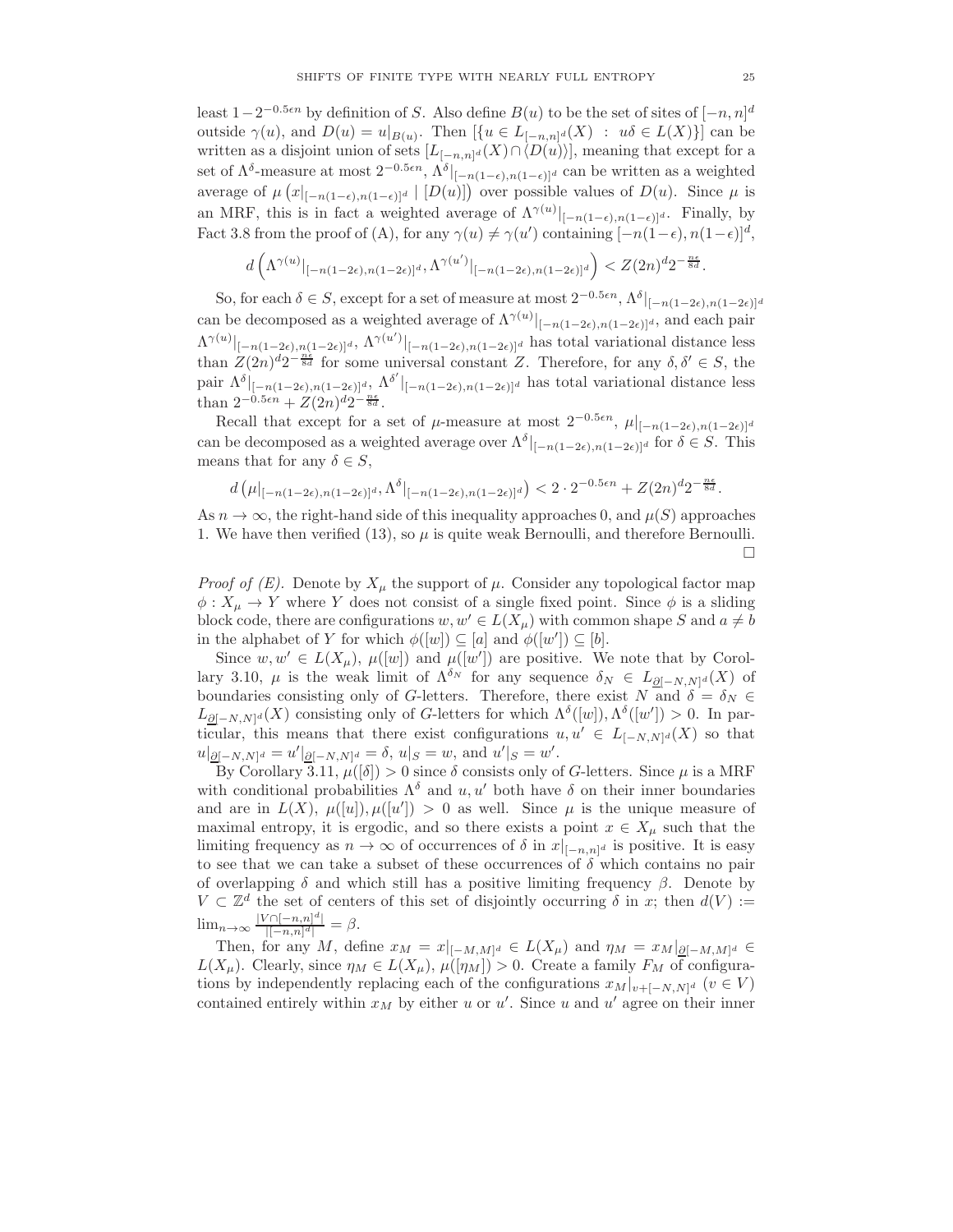### 26 RONNIE PAVLOV

boundary, all configurations in  $F_M$  are locally admissible for X. Then, since each configuration in  $F_M$  has  $\eta_M$  on the inner boundary and since  $\mu$  is an MRF with conditional probabilities  $\Lambda^{\delta}$ ,  $F_M \subseteq L(X_{\mu})$ . However, since the frequency  $d(V)$  of V is equal to  $\beta > 0$ ,

(14) 
$$
\lim_{M \to \infty} \frac{\log |F_M|}{|[-M, M]^d} = \beta \log 2.
$$

Finally, we note that  $\phi$  is injective on  $F_M$ ; for any nonequal  $y, y' \in F_M$ , there is  $v \in V$  so that  $y|_{v+[-N,N]^d} = u$  and  $y'|_{v+[-N,N]^d} = u'$  or vice versa, implying that  $y|_{v+S} = w$  and  $y|_{v+S} = w'$  or vice versa, finally implying that  $(\phi(y))(v) = a$  and  $(\phi(y'))(v) = b$  or vice versa. Either way,  $\phi(y) \neq \phi(y')$ . We have then shown that  $\phi(F_M) \subseteq L(\phi(X_\mu))$  and  $|F_M| = |\phi(F_M)|$ , and combining this with (14) shows that  $h(\phi(X_\mu)) > 0$ . Since  $\phi$  was arbitrary, we have shown that  $X_\mu$  has topologically completely positive entropy, verifying (E).

 $\Box$ 

## 4. UNRELATEDNESS OF THE  $\epsilon$ -FULLNESS CONDITION TO MIXING CONDITIONS

Often in  $\mathbb{Z}^d$  symbolic dynamics, useful properties of an SFT follow from some sort of mixing condition, such as topological mixing, block gluing or uniform filling. Examples of such properties following from some uniform mixing condition are being a measure-theoretically universal model ([25]), the existence of dense periodic points ([20]), and entropy minimality (nonexistence of proper subshift of full entropy) ([24]). In this section, we give some examples demonstrating that the  $\epsilon$ -fullness condition has no relationship whatsoever with these mixing conditions by exhibiting  $\epsilon$ -full nearest neighbor  $\mathbb{Z}^d$  SFTs at various levels of the mixing hierarchy for arbitrarily small  $\epsilon$ .

Example 4.1 (Non-topologically mixing). The SFT from Example 2.33 can be made  $\epsilon$ -full for arbitrarily small  $\epsilon$  by increasing the parameter n, but is never topologically mixing, since there are no points which contain both a 0 and a 1.

**Example 4.2** (Topologically mixing but not block gluing). In [24], a  $\mathbb{Z}^2$  SFT called the checkerboard island shift is defined. We briefly describe its properties here, but refer the reader to [26] for more details. The checkerboard island shift C is defined by a set of legal  $2 \times 2$  configurations, namely those appearing in Figure 2, plus the  $2 \times 2$  configuration of all blank symbols. Note that C is not a nearest neighbor SFT; we will deal with this momentarily. It is shown in [24] that C is topologically mixing, and in fact more is observed; any finite configuration  $w \in L(C)$  is a subconfiguration of a configuration  $w' \in L(C)$  with only blank symbols on the inner boundary. It is also shown in  $[24]$  that C does not have the uniform filling property. In fact, their proof also shows that  $C$  is not block gluing; they observe that any square checked configuration surrounded by arrows (e.g. the central  $8 \times 8$  block of Figure 2) forces a square configuration containing it of almost twice the size (e.g. the  $14 \times 14$  configuration in Figure 2), which clearly precludes block gluing.

First, we define a version of C which is nearest neighbor by passing to the second higher block presentation: define C' to have alphabet A' consisting of the  $2 \times 2$ configurations from  $L(C)$ , and the only adjacency rule is that adjacent  $2 \times 2$  blocks must agree on the pair of letters along their common edge. (For instance, for letters  $a, b, c, d$  in the alphabet of C,  $\frac{a}{c} \frac{b}{d} \frac{c}{d}$  would be a legal adjacent pair of letters in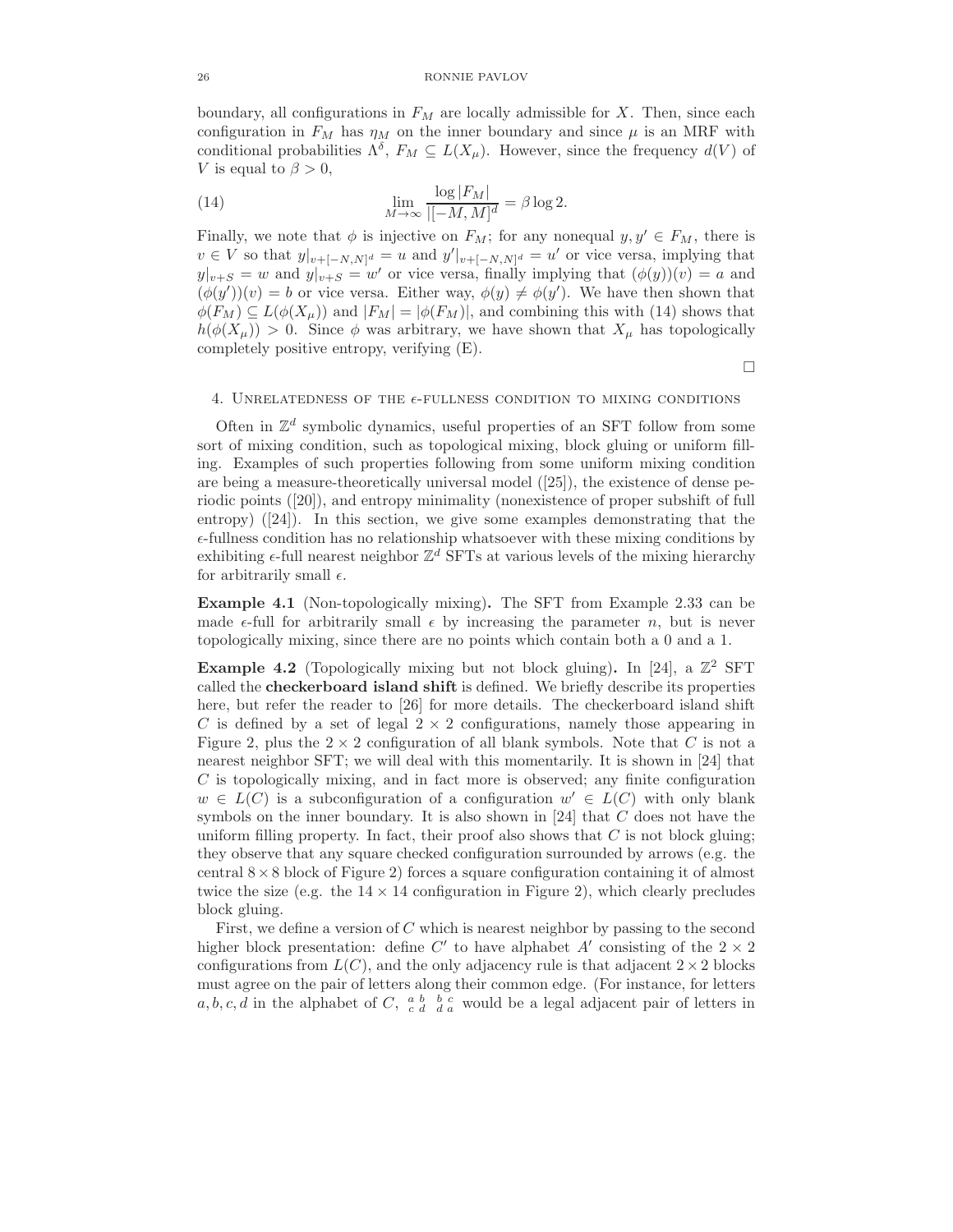

FIGURE 2. A sample configuration from  $C$ 

 $C'$ .)  $C'$  is topologically conjugate to  $C$ , and so shares all properties of  $C$  described above. The reader can check that the alphabet  $A'$  of  $C'$  has size 79.

We can now make versions of C' which are  $\epsilon$ -full for small  $\epsilon$ ; for any N, define  $C'_N$  to have alphabet  $A'_N = G \cup A'$ , where G is a set of N "free" symbols with the following adjacency rules: each G-letter can appear next to any other G-letter, and each  $G$ -letter can legally appear next to any letter from  $A'$  consisting of four blank symbols from the original alphabet of C. The reader may check that the addition of these new symbols does not affect the above arguments proving topological mixing and absence of block gluing, and so each  $C'_N$  is topologically mixing, but not block gluing. Also, since any G-letter can be legally followed in any direction by any other G-letter,  $C'_N$  is  $\frac{79}{N+79}$ -full. Clearly  $C'_N$  can then be made  $\epsilon$ -full for arbitrarily small  $\epsilon$  by increasing the parameter N.

This example can be trivially extended to a nearest neighbor  $\mathbb{Z}^d$  SFT  $C_N'^{(d)}$  by keeping the same alphabet and adjacency rules and adding no transition rules along the extra  $d-2$  dimensions. Clearly  $C_N'^{(d)}$  is still topologically mixing and not block gluing, and can be made  $\epsilon$ -full for arbitrarily small  $\epsilon$  by taking N large.

Example 4.3 (Block gluing but not uniform filling). In [26], a nearest neighbor  $\mathbb{Z}^2$  SFT called the wire shift is defined. We briefly describe its properties here, but refer the reader to [26] for more details. For any integer N, the wire shift  $W_N$ has alphabet  $A_N = G \cup B$ , where B consists of six "grid symbols" illustrated in Figure 3 and G is a set of "blank tiles" labeled with integers from  $[1, N]$ . The adjacency rules are that neighboring letters must have edges which "match up" in the sense of Wang tiles; for instance, the leftmost symbol from Figure 3 could not appear immediately above the second symbol from the left.



FIGURE 3. The symbols  $B$  from the alphabet of  $W_N$ 

It is shown in Corollary 3.3 from [26] that  $W_N$  is block gluing for any N. In Lemma 3.4 from [26], it is shown that for any  $N \ge 2$ ,  $W_N$  is not entropy minimal, in other words  $W_N$  contains a proper subshift with topological entropy  $h(W_N)$ . However, Lemma 2.7 from [26] shows that any  $\mathbb{Z}^d$  SFT with the UFP is entropy minimal, and so  $W_N$  does not have the UFP for any  $N \geq 2$ .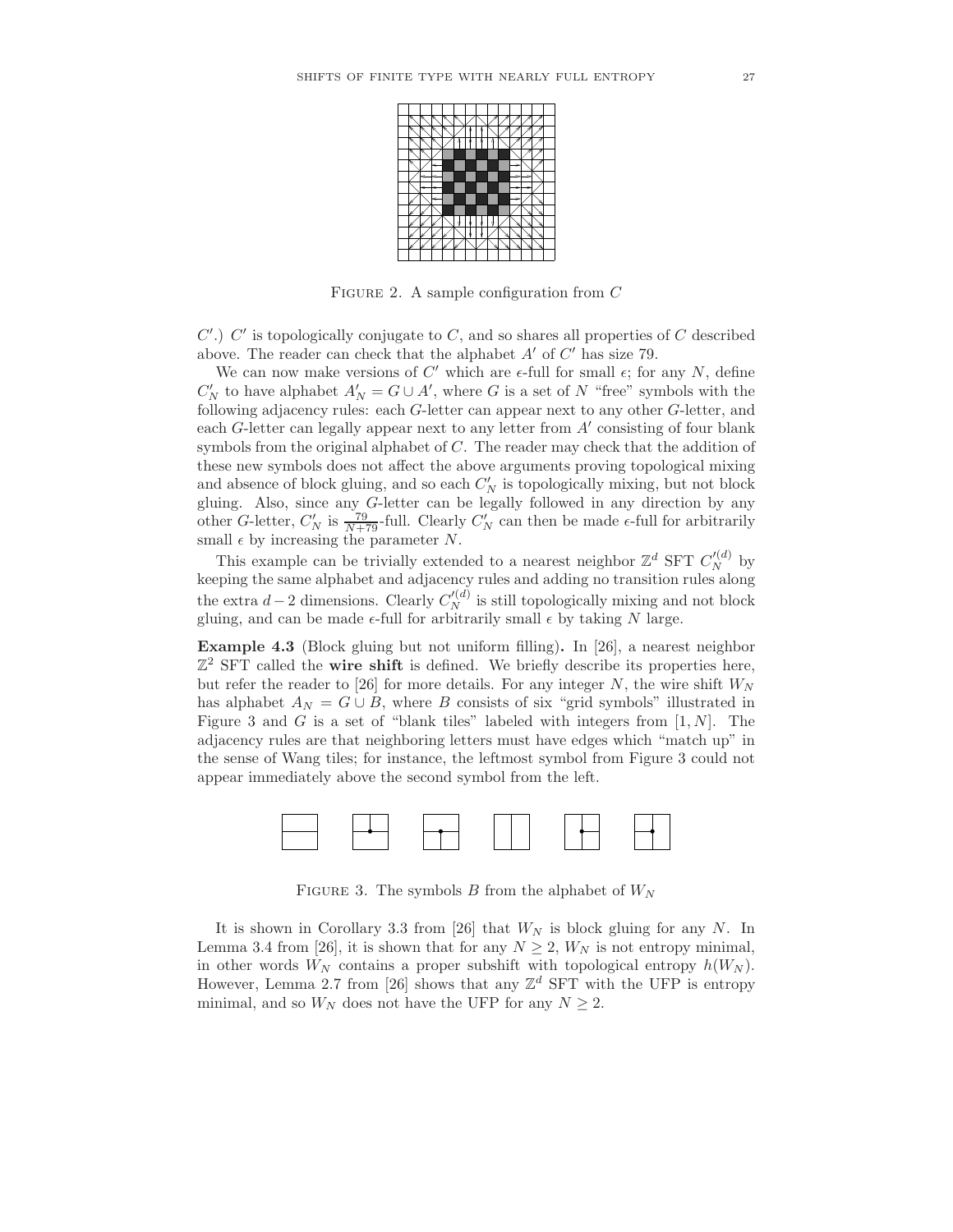Again any letter of  $G$  can be legally followed in any direction by any other letter of G, implying that  $W_N$  is  $\frac{6}{N+6}$ -full. Clearly then  $W_N$  can be made  $\epsilon$ -full for arbitrarily small  $\epsilon$  by increasing the parameter N.

This example can also be trivially extended to a nearest neighbor  $\mathbb{Z}^d$  SFT  $W_N^{(d)}$ N by keeping the same alphabet and adjacency rules and adding no transition rules along the extra  $d-2$  dimensions. Clearly  $W_N^{(d)}$  is still block gluing and does not have the UFP, and can be made  $\epsilon$ -full for arbitrarily small  $\epsilon$  by taking N large.

**Example 4.4** (Uniform filling). Any full shift is  $\epsilon$ -full for any  $\epsilon > 0$ , and obviously has the UFP.

Remark 4.5. We note that we can say a bit more about the extended checkerboard island shift  $C'_N$  of Example 4.2 for large N. As we already noted, it was shown in [24] that every  $w \in L(C)$  can be extended to a configuration  $w' \in L(C)$  with only blank symbols from the alphabet of  $C$  on the inner boundary. Then, for any  $N$ , we claim that any configuration  $w \in L(C'_N)$  can be extended to a configuration  $w' \in L(C'_N)$ with only G-letters on the inner boundary: any configuration  $w \in L(C'_N)$  looks like a recoded version of a configuration from  $C$ , possibly with some  $G$ -letters replacing letters of  $A'$  consisting of four blanks from the original alphabet of  $A$ , and so the same extension proved in [24] guarantees that w can be extended to w' with only  $G$ letters and four-blank letters from  $A'$ , which can itself be surrounded by a boundary of G-letters. If we take any N for which  $\frac{79}{N+79} < \epsilon_d$  and denote the unique measure of maximal entropy on  $C'_N$  by  $\mu$ , then by Corollary 3.11,  $\mu([w']) > 0$ , clearly implying that  $\mu([w]) > 0$ . We have then shown that  $\mu$  has full support, and in particular have shown the following:

**Theorem 4.6.** For any  $\epsilon > 0$ , there exists an  $\epsilon$ -full nearest neighbor  $\mathbb{Z}^2$  SFT with unique measure of maximal entropy  $\mu$  whose support is not block gluing.

In other words, there really is no uniform mixing condition implied by the  $\epsilon$ fullness property, even hidden within the support of the unique measure of maximal entropy  $\mu$ .

5. Comparison with existing sufficient conditions for unique m.m.e.

We for now focus on property (A) from Theorem 3.1, i.e. the fact that for any d and small enough  $\epsilon$ , any  $\epsilon$ -full nearest neighbor  $\mathbb{Z}^d$  SFT has a unique measure of maximal entropy. In this section, we will attempt to give proper context by giving some examples of conditions in the literature related to our condition, and some examples suggesting refinements of our result. We first need a definition.

**Definition 5.1.** For a nearest neighbor  $\mathbb{Z}^d$  SFT X, a letter a of the alphabet A is a safe symbol if  $a$  is a legal neighbor of every letter of  $A$  in every cardinal direction  $\pm \vec{e}_i$ .

Example 5.2. In [22], the classical Dobrushin uniqueness criterion for Markov random fields is used to prove the following result:

**Theorem 5.3** ([22], Proposition 5.1). For any nearest neighbor  $\mathbb{Z}^d$  SFT X with alphabet A such that at least  $|A|\left(\frac{2d}{\sqrt{4d^2+1}+1}\right)$  of the letters of A are safe symbols,  $X$  has a unique measure of maximal entropy.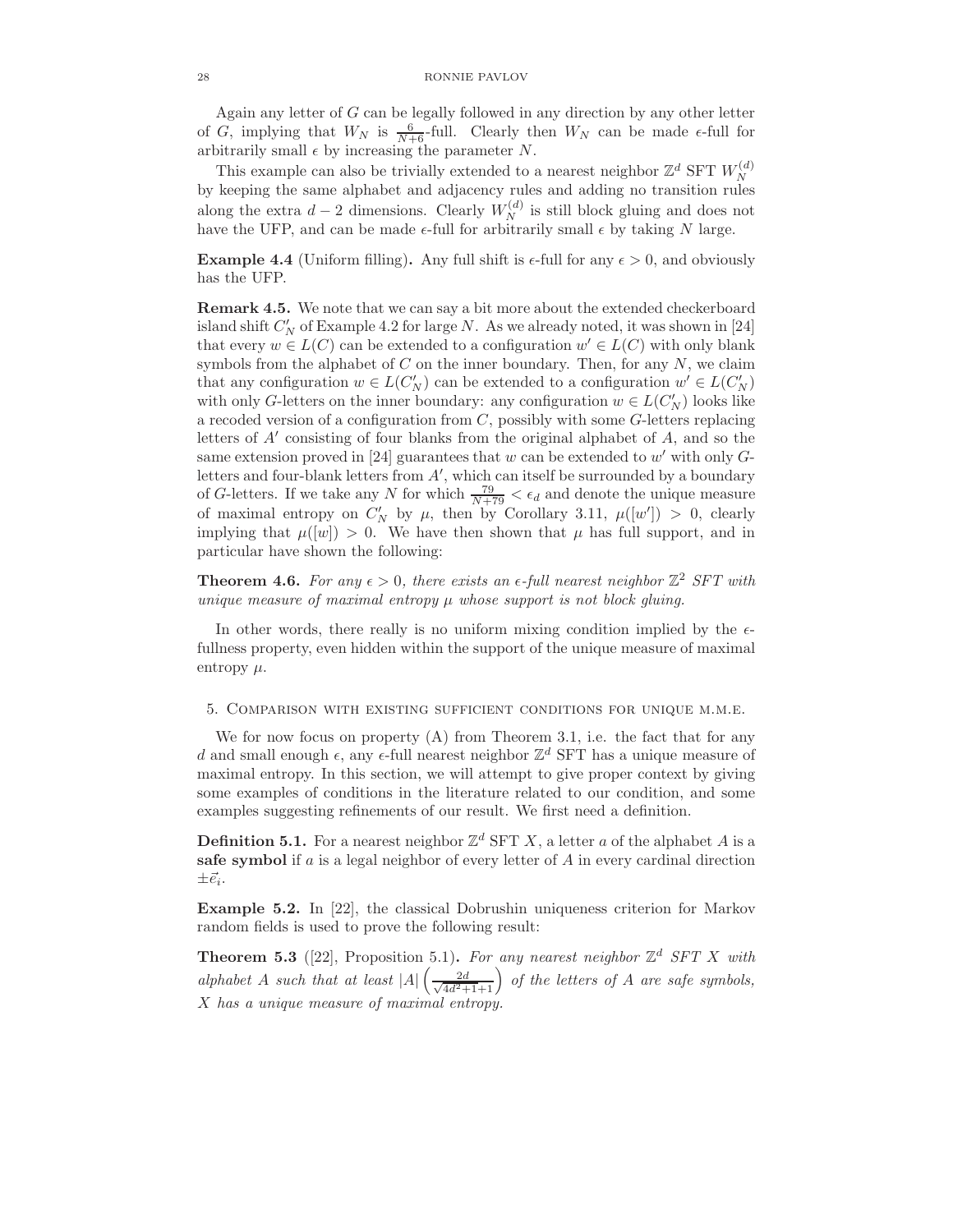This seems to be the first result to show that a large proportion of safe symbols is enough to guarantee uniqueness.

Example 5.4. In [9], methods from percolation theory, following techniques from [1], were used to prove the following result.

**Theorem 5.5** ([9], Theorem 1.17). For any nearest neighbor  $\mathbb{Z}^d$  SFT X with alphabet A such that at least  $|A|(\sqrt{1-p_c(\mathbb{Z}^d)})$  of the letters of A are safe symbols, X has a unique measure of maximal entropy, where  $p_c(\mathbb{Z}^d)$  is the critical probability for site percolation on the d-dimensional hypercubic lattice.

(This is not the precise statement of their theorem, but is an equivalent reformulation which better contrasts with Theorem 5.3.) We will not define  $p_c(\mathbb{Z}^d)$  or discuss percolation theory here; for a good introduction to the subject, see [14].

Theorem 5.5 is stronger than Theorem 5.3 for  $d = 2$ : it is known that  $p_c(\mathbb{Z}^2)$ 0.5, so  $\sqrt{1-p_c(\mathbb{Z}^2)} < \sqrt{0.5} < \frac{4}{\sqrt{17}+1}$ . However, for large d,  $p_c(\mathbb{Z}^d) = \frac{1+o(1)}{2d}([18]),$ therefore  $\frac{2d}{\sqrt{4d^2+1}+1} \approx \frac{2d}{2d+1} < 1 - \frac{1}{4d} \approx \sqrt{1-p_c(\mathbb{Z}^d)}$ , implying that Theorem 5.3 is stronger for large d.

Example 5.6. A slightly more general result comes from [15], which requires another definition.

**Definition 5.7.** For any nearest neighbor  $\mathbb{Z}^d$  SFT X with alphabet A, the generosity of  $X$  is

$$
G(X) = \frac{1}{|A|} \min_{\delta \in L_{N_0}(X)} |\{a \in A : a\delta \in L(X)\}|.
$$

**Theorem 5.8** ([15], Theorem 1.12). Any nearest neighbor  $\mathbb{Z}^d$  SFT with generosity at least  $\frac{1}{1+p_c(\mathbb{Z}^d)}$  has a unique measure of maximal entropy.

The strength of Theorem 5.8 is that it allows one to consider SFTs without safe symbols. For instance, the *n*-checkerboard  $\mathbb{Z}^d$  SFT, defined by alphabet  $A = \{1, \ldots, n\}$  and the adjacency rule that no letter may be adjacent to itself in any cardinal direction, has generosity  $1 - \frac{2d}{n}$ , which satisfies the hypotheses of Theorem 5.8 for large n. However, it has no safe symbols, and so cannot satisfy the hypotheses of Theorems 5.3 and 5.5.

Remark 5.9. We note that Haggstrom also showed in [15] that it is not possible for any  $d \geq 2$  to give a lower bound on  $G(X)$  in Theorem 5.8 which would imply uniqueness of measure of maximal entropy for all  $\mathbb{Z}^d$  SFTs (not just nearest neighbor): Theorem 1.13 from [15] states that for any  $d \geq 2$  and any  $\epsilon > 0$ , there exists a  $\mathbb{Z}^d$  SFT X with more than one measure of maximal entropy such that  $G(X) \geq 1 - \epsilon$ . This implies that such a uniform lower bound would be impossible for our Theorem 3.1 as well, since any nearest neighbor  $\mathbb{Z}^d$  SFT with generosity more than  $1 - \epsilon$  is clearly  $\epsilon$ -full.

One common property of each of these conditions is that they require all letters of A to satisfy some fairly stringent adjacency properties. For instance, if A contains even one letter which has only a single allowed neighbor in some direction, then it has at most one safe symbol and its generosity equals  $\frac{1}{|A|}$  (the minimum possible amount). The strength of the  $\epsilon$ -fullness condition is that it allows the existence of a small set of letters with bad adjacency properties, as long as the rest of the symbols are "close enough" to being safe symbols.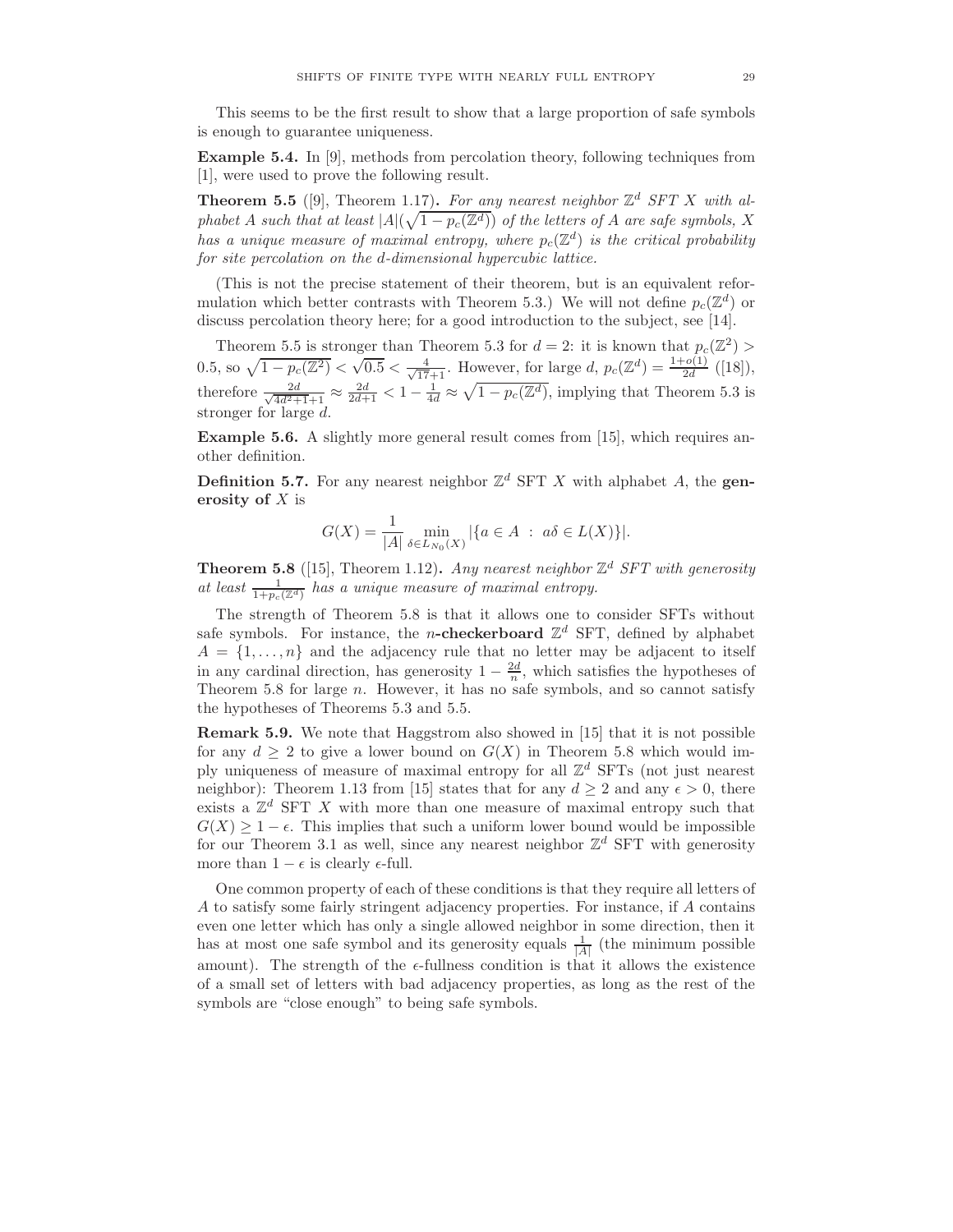#### 30 RONNIE PAVLOV

# 6. CRITICAL VALUE OF  $\delta_d$

Given Corollary 3.2, it is natural to define the optimal value of  $\delta_d$  which guarantees uniqueness of the measure of maximal entropy.

**Definition 6.1.** For every  $d$ , we define

 $\alpha_d := \inf \{ \alpha \; : \; \exists \text{a nearest neighbor } \mathbb{Z}^d \text{ SFT } X \}$ 

with more than one measure of maximal entropy for which  $h(X) \geq (\log |A|) - \alpha$ .}

We can determine  $\alpha_1$  exactly.

# Theorem 6.2.  $\alpha_1 = \log 2$ .

*Proof.* Suppose that X is a nearest neighbor  $\mathbb Z$  SFT with alphabet A and more than one measure of maximal entropy. Since any measure of maximal entropy of  $X$  is supported in an irreducible component of  $X$ , clearly  $X$  has at least two irreducible components of entropy  $h(X)$ . (See [21] for the definition of irreducible components and a simple proof of this fact.) Each of these components must then have alphabet size at least  $e^{h(X)}$ , and so  $|A| \geq 2e^{h(X)}$ . This implies that  $(\log |A|) - h(X) \geq \log 2$ . Therefore, if  $(\log |A|) - h(X) < \log 2$ , X has a unique measure of maximal entropy, implying that  $\alpha_1 \geq \log 2$ .

However, the same idea shows that there exists a nearest neighbor  $\mathbb Z$  SFT X with multiple measures of maximal entropy and for which  $(\log |A|) - h(X) = \log 2$ ; take  $X = \{1, \ldots, n\}^{\mathbb{Z}} \cup \{n+1, \ldots, 2n\}^{\mathbb{Z}}$ , the union of two disjoint full shifts on n symbols. Therefore,  $\alpha_1 \leq \log 2$ , completing the proof.

 $\Box$ 

We will now show that  $\alpha_2$  is less than  $\log 2$ , meaning that in two dimensions, it is possible to have an  $SFT X$  in which two disjoint portions of the alphabet induce different measures of maximal entropy and can still coexist within the same point of X (unlike the one-dimensional case).

## Theorem 6.3.  $\alpha_2 < \log 2$ .

*Proof.* In [8], an example is given of a strongly irreducible nearest neighbor  $\mathbb{Z}^2$ SFT with two measures of maximal entropy, later called the iceberg model in the literature. We quickly recall the definition of this SFT.

The iceberg model, which we denote by  $\mathcal{I}_M$ , is defined by a positive integer parameter M. The alphabet is  $A_M = \{-M, \ldots, -2, -1, 1, 2, \ldots, M\}$ . The adjacency rules of  $\mathcal{I}_M$  are that any letters with the same sign may neighbor each other, but a positive may only sit next to a negative if they are 1 and  $-1$ . It is shown in [8] that for any  $M > 4e28^2$ ,  $\mathcal{I}_M$  has exactly two measures of maximal entropy.

We will now give a lower bound on  $h(\mathcal{I}_M)$  which is strictly greater than  $\log M$ , which will imply that  $(\log |A_M|) - h(\mathcal{I}_M) < \log 2$ . For any n, define the set  $P_n$  of all configurations with shape  $[1, n]^2$  consisting of letters from  $\{1, \ldots, M\}$ . Clearly  $P_n \subset L_{[1,n]^d}(\mathcal{I}_M)$ . By ergodicity of the Bernoulli measure giving each positive letter equal probability (or simply the Strong Law of Large Numbers), if we define  $G_n$  to be the set of configurations in  $P_n$  with at least  $\frac{n^2}{M^5}$  occurrences of the configuration  $\frac{1}{1}$  1, then  $\lim_{n\to\infty} \frac{\log|G_n|}{n^2} = \log M$ . In any  $u \in G_n$ , it is simple to choose at least  $\frac{n^2}{5M^5}$  occurrences of  $1\frac{1}{1}$  i with disjoint centers. Then, one can construct a set  $f(u)$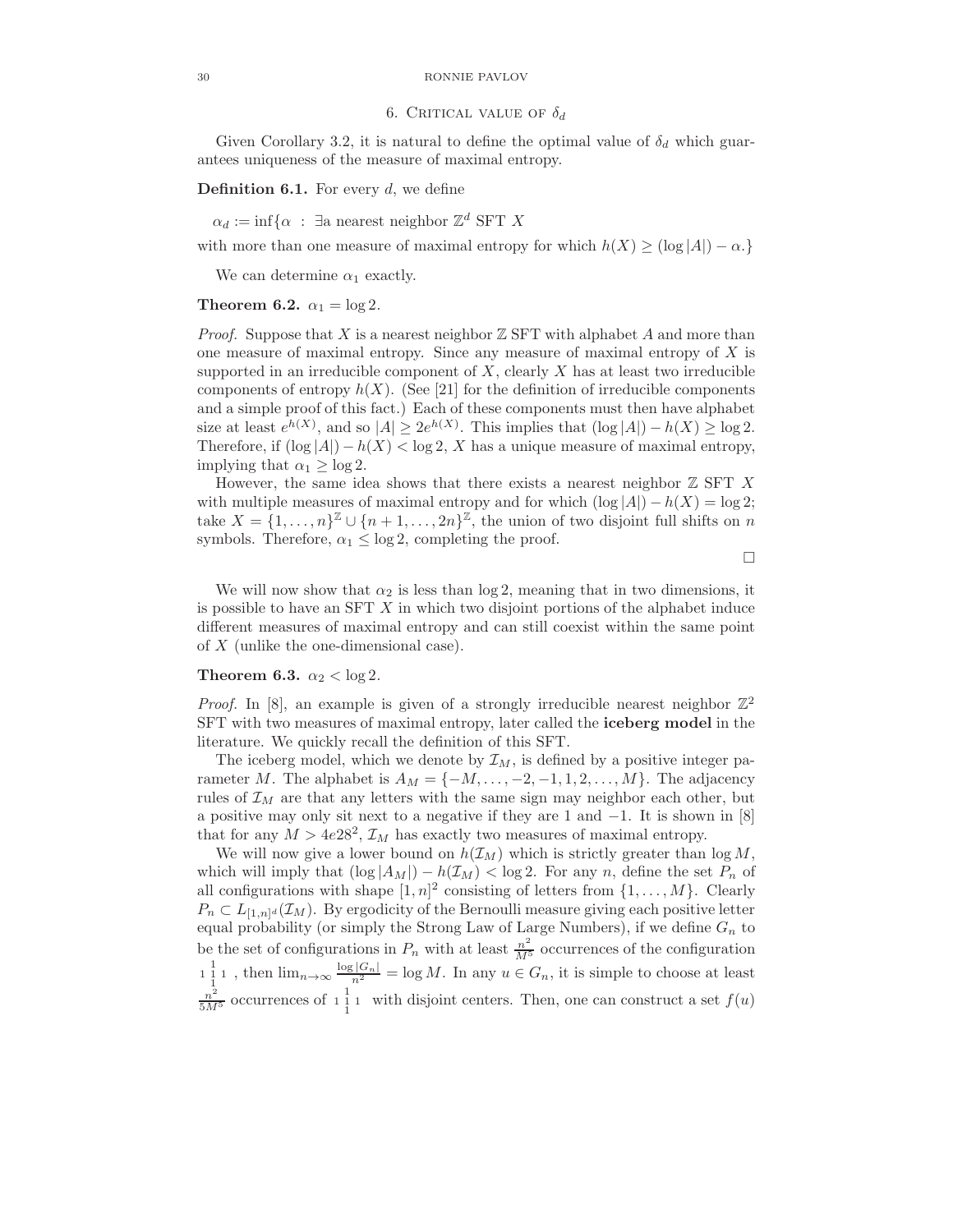of at least  $2^{\frac{n^2}{5M^5}}$  configurations in  $L_{[1,n]^2}(\mathcal{I}_M)$  by independently either replacing the center of each of these 1-crosses by −1 or leaving it as a 1. It is easy to see that  $f(u) \cap f(u') = \varnothing$  for any  $u \neq u' \in G_n$ . Therefore,  $|L_{[1,n]^2}(\mathcal{I}_M)| \geq |\bigcup_{u \in G_n} f(u)| \geq$  $2^{\frac{n^2}{5M^5}}|G_n|$ , implying that

$$
h(\mathcal{I}_M) = \lim_{n \to \infty} \frac{\log |L_{[1,n]^2}(\mathcal{I}_M)}{n^2} \ge \lim_{n \to \infty} \frac{\log |G_n|}{n^2} + \frac{\log 2}{5M^5} = \log M + \frac{\log 2}{5M^5}.
$$

Therefore,  $(\log |A_M|) - h(\mathcal{I}_M) \leq \log 2 - \frac{\log 2}{5M^4}$ , and so since  $\mathcal{I}_M$  has two measures of maximal entropy for  $M = 10000 > 4e^{28^2}$ ,  $\alpha_2 \le \log 2 - \frac{\log 2}{5 \cdot 10^{20}}$ .

$$
\Box
$$

Theorem 3.1, along with Theorem 2.32, implies that  $\alpha_d \geq \frac{\epsilon_d^2}{4d} > 10^{-6} d^{-5} (2d)^{-16d}$ . It is then natural to look for upper bounds on  $\alpha_d$  as well, since this lower bound is almost certainly nonoptimal. Unsurprisingly, the sequence  $\alpha_d$  is nonincreasing.

**Theorem 6.4.**  $\alpha_{d+1} \leq \alpha_d$  for all d.

*Proof.* Fix any d and any  $\epsilon > 0$ . By definition, there exists a nearest neighbor  $\mathbb{Z}^d$ SFT X (with alphabet A) with  $\mu_1 \neq \mu_2$  measures of maximal entropy for which  $h(X) > (\log |A|) - \alpha_d - \epsilon$ . We may then define  $X^{\mathbb{Z}}$  to be the nearest neighbor  $\mathbb{Z}^{d+1}$ SFT containing all  $x \in A^{\mathbb{Z}^{d+1}}$  for which each  $x|_{\mathbb{Z}^d \times \{j\}} \in X$ . In other words,  $X^{\mathbb{Z}}$  has the adjacency rules for X in the  $x_1, \ldots, x_d$ -directions, and no restrictions at all in the  $x_{d+1}$ -direction.

Then clearly  $h(X^{\mathbb{Z}}) = h(X) > (\log |A|) - \alpha_d - \epsilon$ . Also, it is not hard to check that  $\mu_1^{\mathbb{Z}}$  and  $\mu_2^{\mathbb{Z}}$  are measures of maximal entropy for  $X^{\mathbb{Z}}$ , where  $\mu_i^{\mathbb{Z}}$  is the independent product of countably many copies of  $\mu_i$  in the  $x_{d+1}$ -direction. Therefore,  $\alpha_{d+1} \leq$  $\alpha_d + \epsilon$ . Since  $\epsilon$  was arbitrary, we are done.

 $\Box$ 

Our final result shows that  $\lim_{d \alpha_d} = 0$ , and that the decay rate is at least polynomial.

**Theorem 6.5.** There exists a constant B so that  $\alpha_d \leq \frac{1}{\lfloor Bd^{0.25}(\log d)^{-0.75}\rfloor}$  for all d.

Proof. The main tool in our construction is a theorem of Galvin and Kahn ([13]) about phase transitions for the hard-core shift with activities. Specifically, define a Gibbs measure with activity  $\lambda \in \mathbb{R}^+$  on the  $\mathbb{Z}^d$  hard-core shift  $\mathcal{H}_d$  to be a measure  $\mu$  with the property that for any n and any configurations w with shape S and  $\delta$ with shape  $\partial S$  such that  $w\delta \in L(\mathcal{H}_d)$ ,

$$
\mu([w] \mid [\delta]) = \frac{\lambda^{\# \text{ ones in } w}}{\sum_{v \in \{0,1\}^S \text{ s.t. } v\delta \in L(\mathcal{H}_d)} \lambda^{\# \text{ ones in } v}}.
$$

In other words, the conditional probability of w given a fixed  $\delta$  is proportional to  $\lambda^{\#}$  ones in w. One way to create Gibbs measures is to fix any boundary conditions  $\delta_n \in L_{\partial[-n,n]^d}(\mathcal{H}_d)$  on larger and larger cubes  $[-n,n]^d$ , and take a weak limit point of the sequence of conditional measures  $\mu(\cdot | \delta|)$ . For the hard-core model, two boundary conditions of interest are  $\delta_{e,n}$ , which contains 1 on all  $v \in \partial [-n, n]^d$  with  $\sum v_i$  odd and 0 on all  $v \in \partial [-n, n]^d$  with  $\sum v_i$  even, and  $\delta_{o,n}$ , which does the reverse.

The main result of  $[13]$  states that there exists a universal constant  $C$  with the following property: for any dimension d and activity level  $\lambda$  which is greater than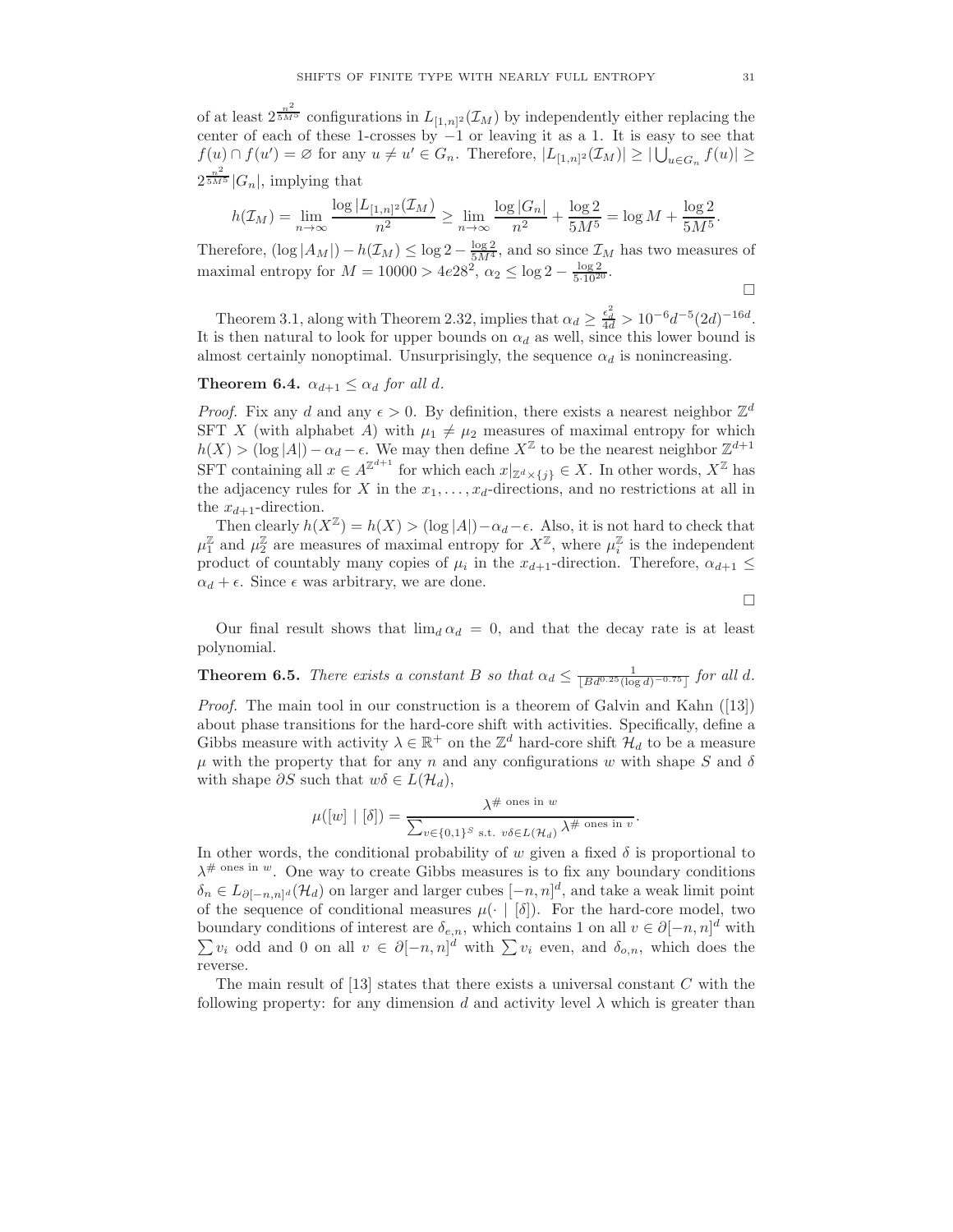$Cd^{-0.25}(\log d)^{0.75}$ , the sequences of conditional measures  $\mu(\cdot | [\delta_{e,n}])$  and  $\mu(\cdot | [\delta_{o,n}])$ approach respective weak limits  $\mu_e$  and  $\mu_o$ , which are distinct Gibbs measures with activity  $\lambda$  on  $\mathcal{H}_d$ . Though it is not explicitly stated in [13], it is well-known that each of  $\mu_o$  and  $\mu_e$  is a shift by one unit in any cardinal direction of the other, and in particular that both  $\mu_o$  and  $\mu_e$  are invariant under any shift in  $(2\mathbb{Z})^d$ . (This is mentioned in, among other places, [3].) The strategy used in [13] to show that  $\mu_o \neq \mu_e$  is quite explicit: it is shown that for  $\lambda$  satisfying the hypothesis of the theorem,  $\mu_e(x(0) = 1) < \mu_o(x(0) = 1)$ .

We now define  $\mathcal{H}_{N,d}$  to be the nearest-neighbor  $\mathbb{Z}^d$  SFT with N safe symbols  $\{0_1, \ldots, 0_N\}$  and a symbol 1 which cannot appear next to itself in any cardinal direction;  $\mathcal{H}_{N,d}$  is a version of the usual hard-core shift where the symbol 0 has been "split" into N copies. For any Gibbs measure  $\mu$  on the hard-core model  $\mathcal{H}_d$ with activity  $\lambda = \frac{1}{N}$ , define a measure  $\hat{\mu}$  on  $\mathcal{H}_{N,d}$  by "splitting" the measure of any cylinder set [w] uniformly over all  $N^{\# \text{zeros in } w}$  ways of assigning subscripts to 0 symbols in w. It is easily checked that any such measure  $\hat{\mu}$  has the uniform conditional probabilities property from the conclusion of Proposition 2.16 (Proposition 1.20 from [9]), which stated that all measures of maximal entropy have this property. In fact, Proposition 1.21 from [9] gives a partial converse: for strongly irreducible SFTs, any shift-invariant measure with uniform conditional probabilities must be a measure of maximal entropy.

Since  $\mathcal{H}_{N,d}$  is clearly strongly irreducible, this would show that  $\widehat{\mu}_e$  and  $\widehat{\mu}_o$  are measures of maximal entropy on  $\mathcal{H}_{N,d}$ , were it not for the fact that these measures are not shift-invariant. However, their average  $\frac{1}{2}(\widehat{\mu}_e + \widehat{\mu}_o)$  clearly shares the uniform conditional probability property, and is shift-invariant, and so is a measure of maximal entropy on  $\mathcal{H}_{N,d}$ . In fact, it is the unique measure of maximal entropy on  $\mathcal{H}_{N,d}$ . We will show, however, that the direct product of  $\mathcal{H}_{N,d}$  with itself can have multiple measures of maximal entropy.

Define the nearest neighbor  $\mathbb{Z}^d$  SFT  $\mathcal{H}_{N,d}^2$  with alphabet  $\{0_1, \ldots, 0_N, 1\}^2$ , where the adjacency rules from  $\mathcal{H}_{N,d}$  are separately enforced in each coordinate. In other words,  $(0_1, 1)$  may appear next to  $(1, 0_2)$  since  $0_1 1$  and  $10_2$  are each legal in  $\mathcal{H}_{N,d}$ , but  $(0_1, 1)$  cannot appear next to  $(1, 1)$ : though  $0_1 1$  is legal in  $\mathcal{H}_{N,d}$ , 11 is not. Define the measures  $\nu_1 := \frac{1}{2} (\widehat{\mu}_0 \times \widehat{\mu}_e + \widehat{\mu}_e \times \widehat{\mu}_e)$  and  $\nu_2 := \frac{1}{2} (\widehat{\mu}_0 \times \widehat{\mu}_e + \widehat{\mu}_e \times \widehat{\mu}_e)$  on  $\mathcal{H}_{N,d}^2$ . It should be obvious that both  $\nu_1$  and  $\nu_2$  have the uniform conditional probability property mentioned above and that both are shift-invariant. Since  $\mathcal{H}_{N,d}^2$  is strongly irreducible (it still has a safe symbol  $(0_1, 0_1)$ ), both  $\nu_1$  and  $\nu_2$  are therefore measures of maximal entropy on  $\mathcal{H}_{N,d}^2$ .

We claim that  $\nu_1 \neq \nu_2$  as long as  $N < C^{-1}d^{0.25}(\log d)^{-0.75}$ . If this condition holds, then  $\frac{1}{N} > C d^{-0.25} (\log d)^{0.75}$ , and so by [13],  $\mu_e(x(0) = 1) < \mu_o(x(0) = 1)$  for the hard-core shift with activity  $\lambda = \frac{1}{N}$ . Clearly,  $\widehat{\mu}_e(x(0) = 1) = \mu_e(x(0) = 1)$  and  $\mu_o(x(0) = 1) = \widehat{\mu_o}(x(0) = 1)$ , so  $\widehat{\mu_e}(x(0) = 1) < \widehat{\mu_o}(x(0) = 1)$ . For brevity, denote these probabilities by  $\alpha$  and  $\beta$  respectively. By definition,  $\nu_1(x(0) = (1, 1)) =$  $\frac{1}{2}(\alpha^2 + \beta^2)$  and  $\nu_2(x(0) = (1, 1)) = \frac{1}{2}(\alpha\beta + \alpha\beta)$ . These are equal if and only if  $\alpha = \beta$ , which is not the case. Therefore,  $\nu_1 \neq \nu_2$  and  $\mathcal{H}_{N,d}^2$  has multiple measures of maximal entropy.

Our final observation is that any way of placing arbitrary letters on even sites and only pairs  $(0_i, 0_j)$  on odd sites yields configurations in  $L(\mathcal{H}_{N,d}^2)$ , and so  $h(\mathcal{H}_{N,d}^2) \ge$  $\frac{1}{2}(\log(N+1)^2 + \log N^2) = \log N(N+1)$ . Therefore, for this SFT,  $\log |A| - h(\mathcal{H}_{N,d}^2) \le$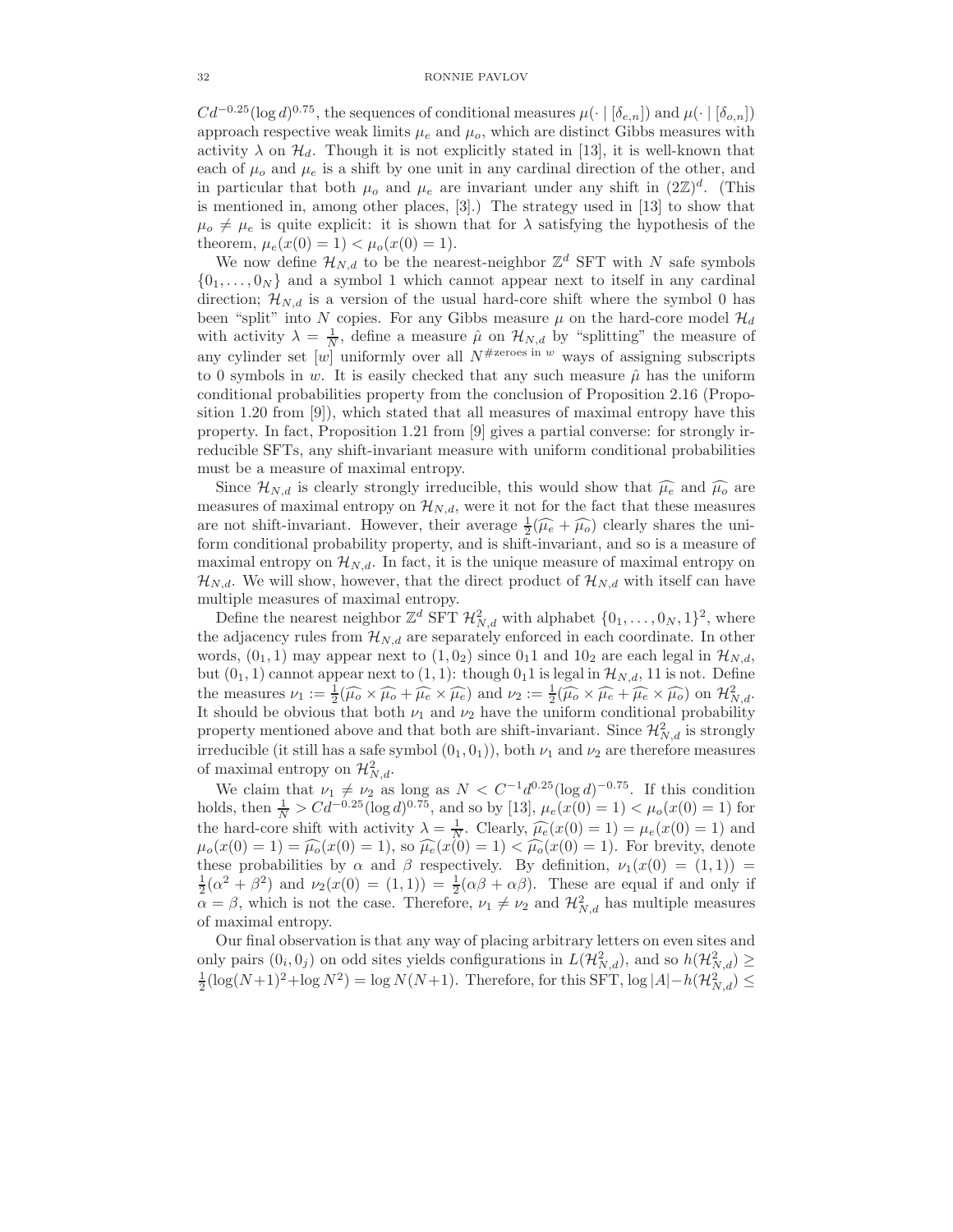$\log(N + 1)^2 - \log N(N + 1) = \log(1 + \frac{1}{N}) < \frac{1}{N}$ . Choosing  $B = C^{-1}$  and  $N =$  $\lfloor C^{-1}d^{0.25}(\log d)^{-0.75}\rfloor$  now completes our proof.

 $\Box$ 

We therefore know that  $d^{d(-16-o(1))} < \alpha_d < d^{-0.25+o(1)}$ . We imagine that the true decay rate is much closer to the upper bound than the lower, but have no conjectures as to the exact rate.

#### **ACKNOWLEDGMENTS**

The author would like to acknowledge the hospitality of the University of British Columbia, where much of this work was completed.

# **REFERENCES**

- [1] J. van den Berg, A uniqueness condition for Gibbs measures, with application to the 2 dimensional ising antiferromagnet, Comm. Math. Phys. 152 (1993), no. 1, 161-166.
- [2] J. van den Berg and C. Maes, Disagreement percolation in the study of Markov random fields, Ann. Probab. 22 (1994), no. 2, 749–763.
- [3] J. van den Berg and J.E. Steif, Percolation and the hard-core lattice gas model, Stochastic Process. Appl. 49 (1994), no. 2, 179–197.
- [4] R. Berger, The undecidability of the domino problem, Mem. Amer. Math. Soc. 66 (1966)
- [5] J. Bertoin, F. Martinelli, and Y. Peres, Lectures on probability theory and statistics: Ecole d'Ete de Probabilites de Saint-Flour XXVII, Springer, Lecture Notes in Mathematics, vol. 1717, 1999.
- [6] F. Blanchard, Fully positive topological entropy and topological mixing, Symbolic dynamics and applications (in honor of R.L. Adler), AMS Contemporary Mathematics, Providence, RI, 135 (1992), 95–105.
- [7] M. Boyle, R. Pavlov and M. Schraudner, Multidimensional sofic shifts without separation, and their factors, Trans. Amer. Math. Soc.,  $362$  (2010), 4617–4653.
- [8] R. Burton and J. Steif, Non-uniqueness of measures of maximal entropy for subshifts of finite  $type$ , Ergodic Theory Dynam. Systems,  $14$  (1994), 213–335.
- [9] R. Burton and J. Steif, New results on measures of maximal entropy, Israel J. Math., 89 (1995), 275–300.
- [10] R. Burton and J. Steif, Quite weak Bernoulli with exponential rate and percolation for random fields, Stochastic Process. Appl. 58 (1995), 35–55.
- [11] R. Burton and J. Steif, Some 2-d symbolic dynamical systems: entropy and mixing, Ergodic Theory and  $\mathbb{Z}^d$ -actions, London Math. Soc. Lecture Notes Series, Cambridge, 228 (1996), 297–306.
- [12] M. Campanino and L. Russo, An upper bound on the critical percolation probability for the three-dimensional cubic lattice, Ann. Probab. 13 (1985), no. 2, 478–491.
- [13] D. Galvin and J. Kahn, On phase transition in the hard-core model on  $\mathbb{Z}^d$ , Combin. Probab. Comput. 13 (2004), 137–164.
- [14] Geoffrey Grimmett, Percolation, Springer-Verlag, Grundlehren der mathematischen Wissenschaften, vol. 321, 1999.
- [15] O. Häggström, On phase transitions for subshifts of finite type, Israel J. Math. 94 (1996), 319–352.
- [16] M. Hochman and T. Meyerovitch, A Characterization of the Entropies of Multidimensional Shifts of Finite Type, Annals of Math., to appear.
- [17] J. W. Kammeyer, A complete classification of the two-point extensions of a multidimensional Bernoulli shift, J. Anal. Math. 54 (1990), no. 1, 113–163.
- [18] H. Kesten, Asymptotics in high dimensions for percolation, Disorder in physical systems, Oxford Univ. Press, New York, (1990), 219–240.
- [19] Ker-I Ko, Complexity theory of real functions, Progress in Theoretical Computer Science, Birkhauser, 1991.
- [20] S. Lightwood, Morphisms from non-periodic  $\mathbb{Z}^2$  subshifts I: constructing embeddings from homomorphisms, Ergodic Theory Dynam. Systems, 23 (2003), 587–609.